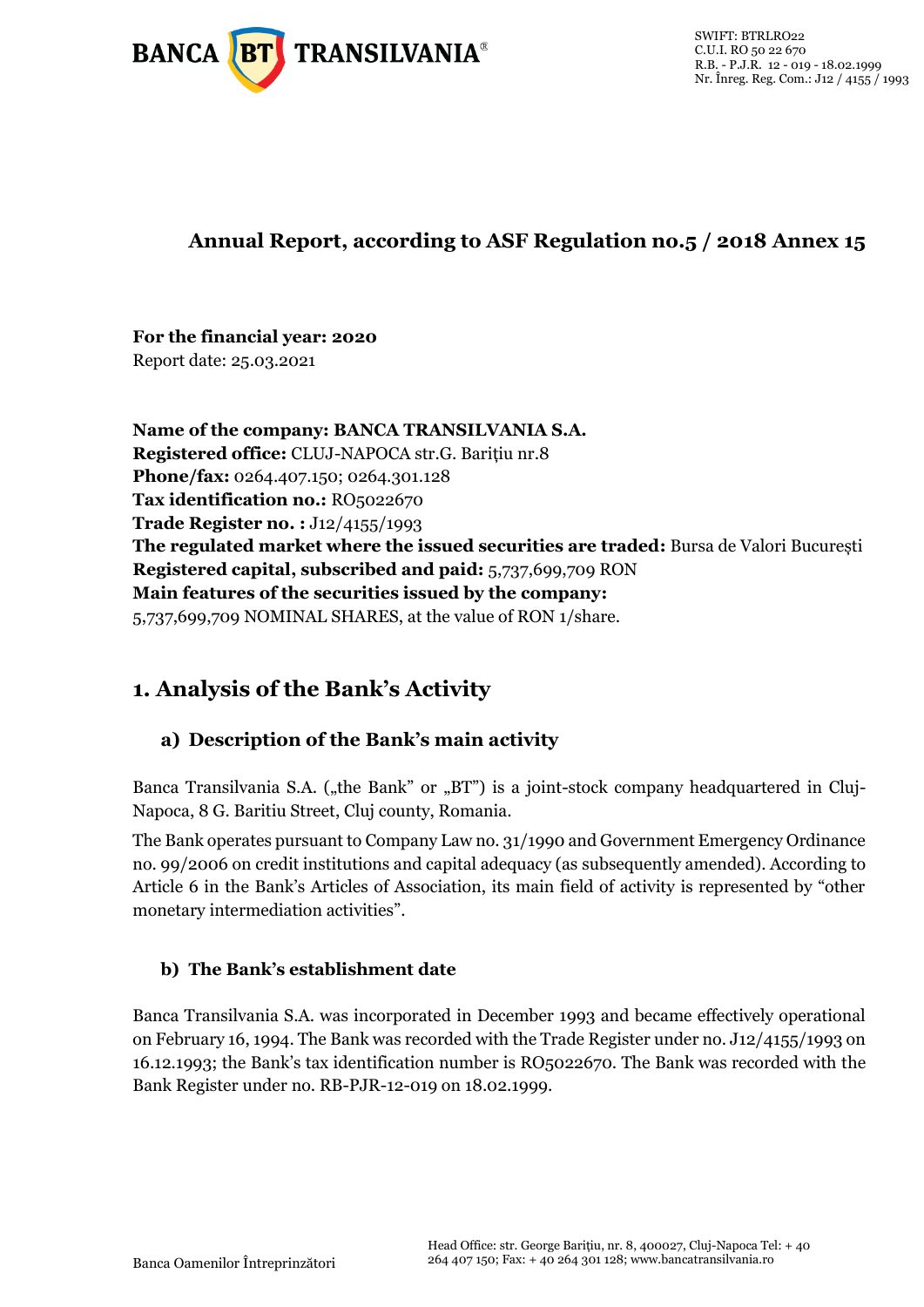## **c) Significant mergers and reorganizations of the Bank, its subsidiaries or controlled companies during the financial year**

BT is a joint-stock banking institution (with foreign and domestic shareholders).

Banca Transilvania is part of Transilvania Bank Group ("the Group"). The Group subsidiaries where BT has direct and indirect shareholding at the 31st of December 2020 are: Victoriabank S.A., BT Capital Partners S.A., BT Leasing Transilvania IFN S.A., BT Investments S.R.L., BT Direct IFN S.A., BT Building S.R.L., BT Asset Management SAI S.A., BT Solution Agent de Asigurare S.R.L., BT Asiom Agent de Asigurare S.R.L., BT Safe Agent de Asigurare S.R.L., BT Intermedieri Agent de Asigurare S.R.L., BT Leasing Moldova(MD) S.R.L., BT Microfinantare IFN S.A., Improvement Credit Collection S.R.L., Timesafe S.R.L, Sinteza S.A. and BT Pensii S.A..

The Main Group's fields of activity are: banking through Banca Transilvania S.A. (the "Bank") and by Victoriabank S.A., investment and brokerage through BT Capital Partners S.A., leasing and consumer finance mainly through BT Leasing Transilvania IFN S.A., BT Direct IFN S.A., BT Microfinanţare IFN S.A. and BT Leasing MD S.R.L., asset management through BT Asset Management S.A.I S.A. and administration of pension funds (except for those in the public system) through BT Pensii S.A.. Moreover, the Bank controls five investment funds that are also included in the consolidation.

In 2019 a firm commitment was signed for the acquisition of Certinvest Pensii, the only local player among pension fund managers in Romania, and, in the first half of 2020, following the approval of transferring 95.1% of the company's share capital to BT Asset Management SAI SA and 4.9% to BT Investment S.R.L., falls within the consolidation perimeter of the BT Group. Also, the name of the company was changed from "Certinvest Pensii Societate de Administrare a Fondurilor de Pensii Facultative S.A." in "BT Pensii - Societate de Administrare a Fondurilor de Pensii Facultative S.A.".

The activity of the subsidiaries and the Bank's shareholding in the subsidiaries are presented in ANNEX 1 of the present report.

## **d) Description of the acquisitions and/or sales of assets**

As at the end of 2020, the gross value of Banca Transilvania's investments in the group, in accordance with the International Financial Reporting Standards endorsed by the European Union, increased by approximately 3% versus 2019, respectively from RON 486.36 million to 499.69 million.

Banca Transilvania is engaged in ensuring that its subsidiaries have an adequate CAR level, contributing to the improvement of risk management, by involving the audit and compliance functions from within the Bank.

## **e) The main results of the assessment of the Bank's activity**

## **External Audit**

The external auditor of the Bank - KPMG Audit S.R.L. - has audited the financial statements of the Bank as at December 31, 2020.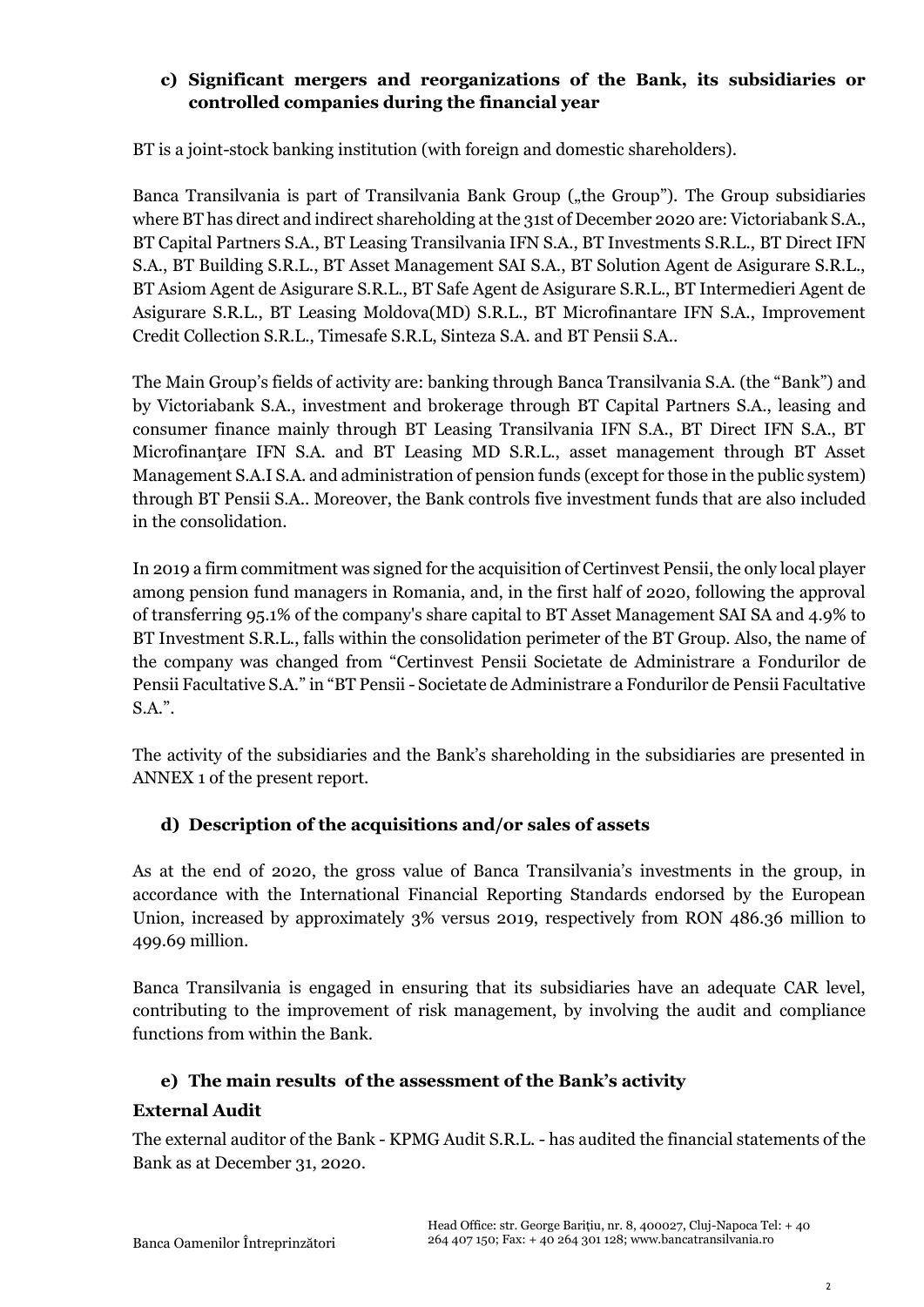According to the audit opinion, the separate and consolidated financial statements reflect in all significant aspects the Bank's separate financial position, the separate results and cash flows according to the International Financial Reporting Standards, endorsed by the European Union.

### **Internal Audit**

The Audit Committee carries out its activity according to the applicable legal framework, notably: International Audit Standards ISA 260–18, 2005–CAFR; the Company law - Law 31/1990; Banca Transilvania's Rules of organization and administration.

The number of committee members and their competence are approved by the Board of Directors; the committee has 3 non-executive Board members.

The Audit Committee supervises the performance of the external auditors, makes recommendations on their appointment and remuneration, and reviews the internal audit system developed by the Head of the Internal Audit Department, who reports to the Board of Directors for this system. The Committee has the right to make recommendations to the Board of Directors on the effectiveness of the Internal Audit Department's performance and on the remuneration of the head and staff of that department.

The members of the Audit Committee meet regularly with the external auditor of the Bank to discuss any issues related to the auditing activities, as well as the Bank's executive management answers, on these meetings being also assessed the degree of objectivity and independence of the opinions expressed by the external auditors. The Committee monitors the compliance with the legal provisions in Romania regarding the financial statements and accounting principles, compliance with the provisions of the National Bank of Romania, assesses the external auditor's report on the financial consolidate statements (IFRS), reviews and pre-approves the financial consolidated statements (IFRS) of the Bank. The full list of responsibilities delegated to the Audit Committee is mentioned in the Regulation of the Audit Committee, a regulation published on the Bank's website.

The internal audit function (Internal Audit Department) is subordinated to the supervisory function (Board of Directors). The Internal Audit Department is operationally subordinated to the CEO.

The direct management (coordination) of the internal audit function (Internal Audit Department) is ensured by the Internal Audit Manager appointed by the supervisory function to the Board of Directors.

The Audit Committee held 10 meetings during 2020 (including the ones related to the external auditor selection process), as well as several conference calls and meetings in absentia, in order to review, discuss and approve a number of topics ad-hoc.

The members of the Board of Directors in 2020 were the following:

- Ivo Gueorguiev – Audit Committee chairman; independent non-executive director with audit experience, attending 10 out of 10 meetings;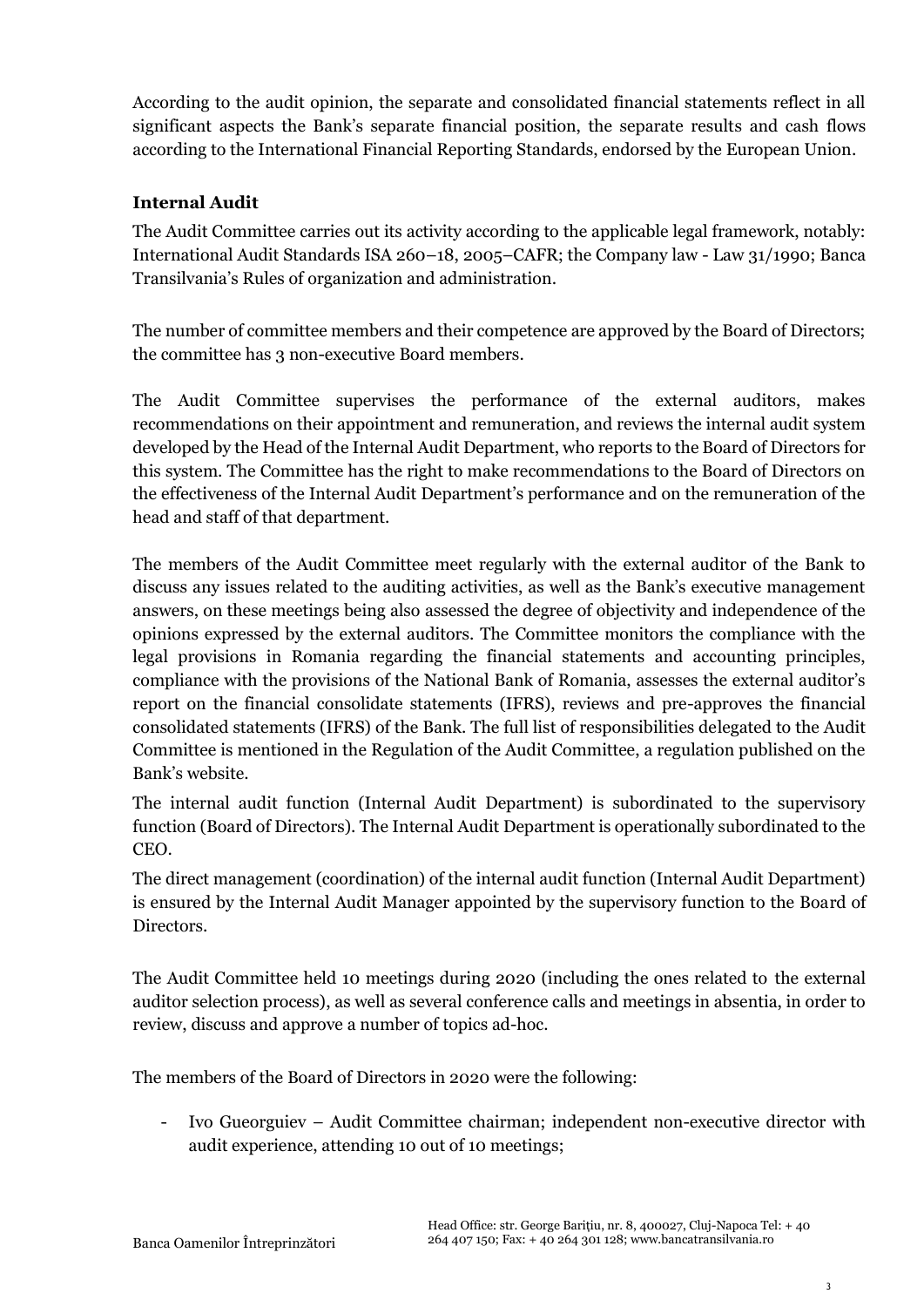- Thomas Grasse Audit Committee member; independent non-executive member with audit experience, attending 10 out of 10 meetings;
- Costel Lionăchescu Audit Committee member; independent non-executive member with audit experience, attending 10 out of 10 meetings.

During the meetings held in 2020, the Audit Committee carried out the following actions:

- Analysis of the financial statements and audit report prepared by the external auditor for the year 2019, analyzing the significant accounting and reporting aspects and their impact on the financial statements;
- Monitoring of the internal control efficiency, internal audit and risk management by analyzing the specific reports provided by the Bank's control functions and other relevant reports;
- Analyzing the NBR reports and implementing the communicated recommendations;
- Implementing the recommendations of the external auditor's letter addressed to management;
- Updating the selection procedure of the external auditor;
- Conducting a procedure for selecting the external auditor, within the limits of the Committee's responsibilities.

In 2020, the Audit Committee completed the selection procedure of the Bank's new external auditor, being chosen KPMG Audit SRL. KPMG has been appointed as the bank's financial auditor for the audit of the bank's financial statements for the financial years 2020-2023, prepared in accordance with International Financial Reporting Standards, in accordance with Order B.N.R. no. 27/2010, by means of the decision of the General Meeting of Shareholders dated 29.04.2020.

The Audit Committee met the Bank's external auditor, and worked, together with the Deputy Chief Executive Officer- CFO on the Bank's financial results, audited and reviewed by the external financial auditor, making recommendations to the Board of Directors regarding their approval.

Audit planning and reporting meetings were held with the external auditor including sessions without management presence. The Committee also discussed the updated information received from the external auditor and Bank's Management on the changes to the Romanian law with impact on banks, in particular the current and forthcoming amendments to the IFRS accounting standards and the adoption of IFRS9.

The Audit Committee also examined the robustness of the Bank's internal controls, working both with the external auditor and with the internal auditor to closely monitor any deficiencies identified in the internal control and to observe the follow-up of such deficiencies by careful analysis of their remediation. Moreover, the Audit Committee has obtained information regarding the external regulatory controls (of the authorized institutions).

The Audit Committee is responsible for assessing the performance, objectivity and independence of the external auditor and for the delivery of quality audit reports. For 2020, the Audit Committee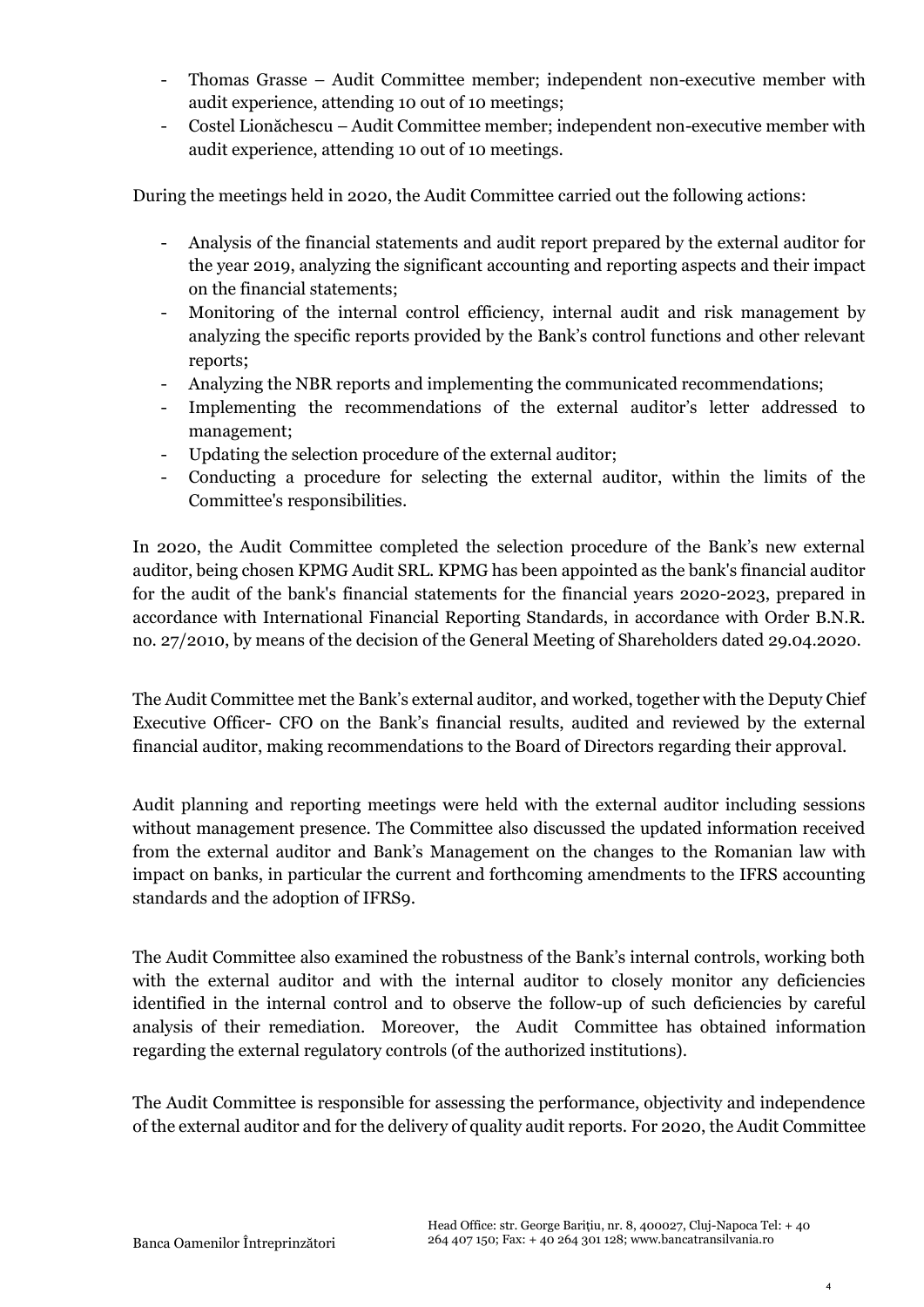considered that both the main partner, the extended teams, as well as the terms of remuneration and engagement of the appointed auditor, are appropriate for approval.

Based on the auditor's declaration of independence obtained by the Audit Committee and its own assessment the Committee remains satisfied that the Bank's external auditor is independent in providing their audit services to Banca Transilvania and will continue to deal with requests for the auditors to perform non-audit services.

# **1.1.1. General items of the assessment for the financial year ended December 31, 2020**

Banca Transilvania recorded good results in 2020 despite the difficult business environment caused by the COVID-19 pandemic. The separate and consolidated financial statements prepared in accordance with the International Financial Reporting Standards adopted by the European Union (NBR Order no. 27/2010, as subsequently amended and supplemented) are presented below:

| $\blacksquare$ | Gross profit                                     | RON 1,371.04 million       |
|----------------|--------------------------------------------------|----------------------------|
| $\blacksquare$ | Net profit                                       | RON 1,197.31 million       |
| $\blacksquare$ | <b>Total assets</b>                              | RON 103,355 million        |
| $\blacksquare$ | Capital adequacy ration (CAR)                    | 22.24 %                    |
|                |                                                  | $(19.94\%$ without profit) |
| $\blacksquare$ | Return on equity (ROE)                           | 13.67%                     |
| $\blacksquare$ | Market share in terms of assets                  | 18.4%                      |
| $\blacksquare$ | Liquidity ratio according to the NBR regulations | between 1.89-29.40         |
|                |                                                  | on the 5 maturity bands    |

## **1.1.2. Assessment of the Bank's at operational level**

**The unit network of Banca Transilvania as at 31 December 2020**: 506 functional units (excluding the Headquarters and the Regional Office in Bucharest) at the end of the year, compared to 508 functional units at 31 December 2019. At the present, the Bank has also one branch in Italy.

At the end of 2020, the Bank had a number of 1,738 terminals and 72,000 POSs installed. The total number of cards issued by BT as at 31 December 2020 was 4,397,966, with 7% more than 4,107,734 cards issued at the 31st of December 2019.

#### **Description of the main products supplied and/or services rendered:**

The offer of Banca Transilvania has expanded during 2020 with products, services and campaigns aimed at individuals and companies, in order to effectively and continuously support its client's activities.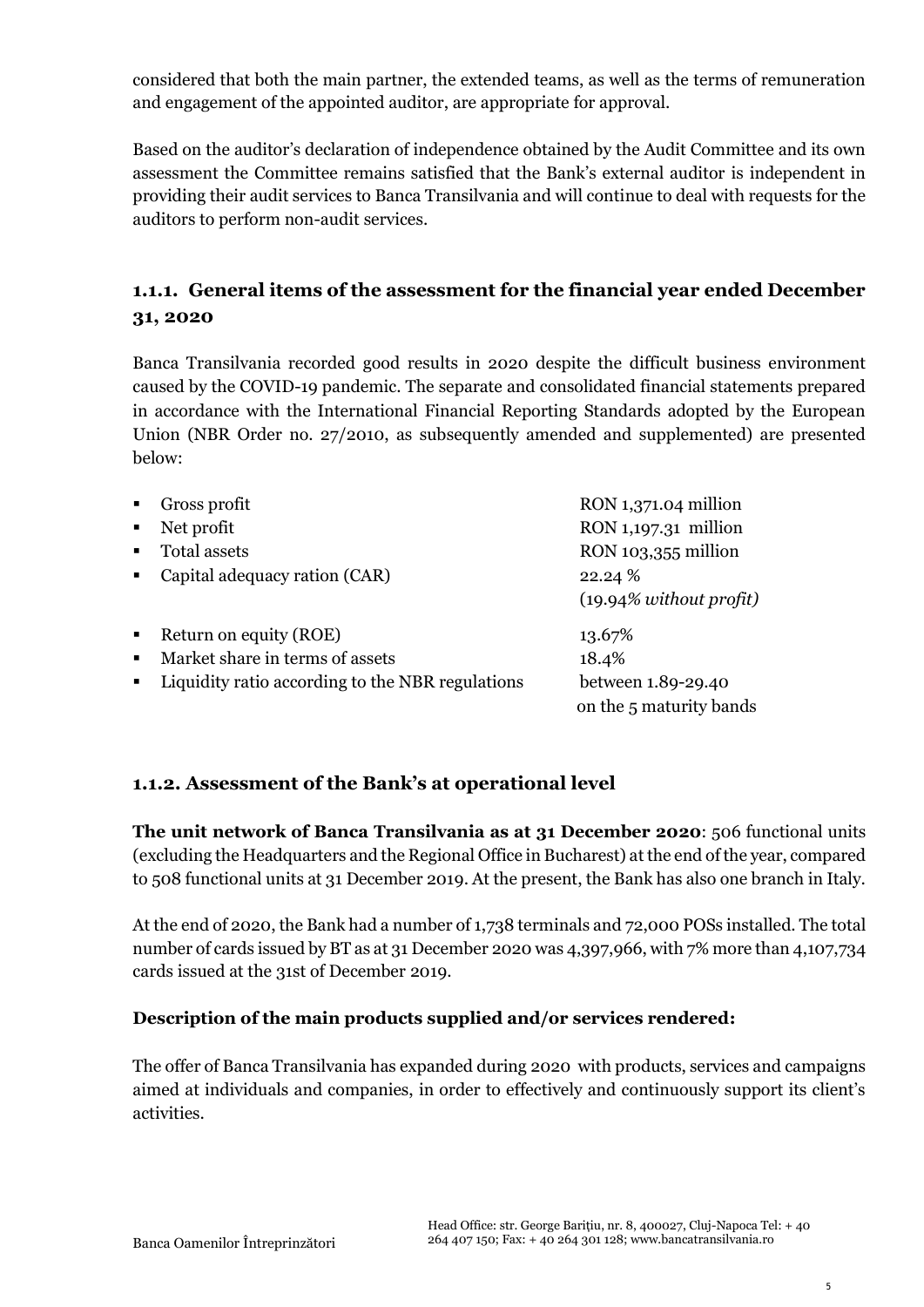### *RON operations*

- *-* cash operations;
- settlement operations;
- current accounts;
- deposits;
- loans to companies and individuals;
- online credit for individuals
- letters of guarantee;
- payments through the Direct Debit and Standing Order systems;
- the BT Ultra-Multicash electronic service;
- the BT24 Internet Banking service;
- the electronic confirmation service for customs payments (Vama On-Line);
- the Trezo Direct service;
- the Voice Teller and Fax Teller automatic services for banking information;
- depositing and keeping in the vault of items and other valuables that require vault storage;
- -economic and financial consultancy, technical support, services at the Payment Incidents Register;
- services at the Central Credit Register;
- information on exchange rates applied for the previous period;
- operations with government securities;
- card operations in RON;
- factoring;
- project co-financing with EU Funds;
- new payment facilities via Mobile Banking;
- Phone Banking,
- BT Pay-wallet
- payments with the BT watch or the BT contactless sticker, which replace traditional cards when shopping in Romania or abroad, etc.

## *FCY operations*

- deposits;
- loans to companies and individuals;
- cheque operations;
- payment order operations;
- operations with documentary letters of credit (export and import);
- incasso operations;
- guarantee based operations;
- transmission of letters of credit, letters of guarantee, amendments, investigations (SWIFT fees);
- transfer of FCY amounts (Western Union);
- travel visa fee payment;
- BT Money Connect;
- FCY card operations, etc.

## **New products launched in 2020:**

- Google Pay;
- Imo-Ipo green loan;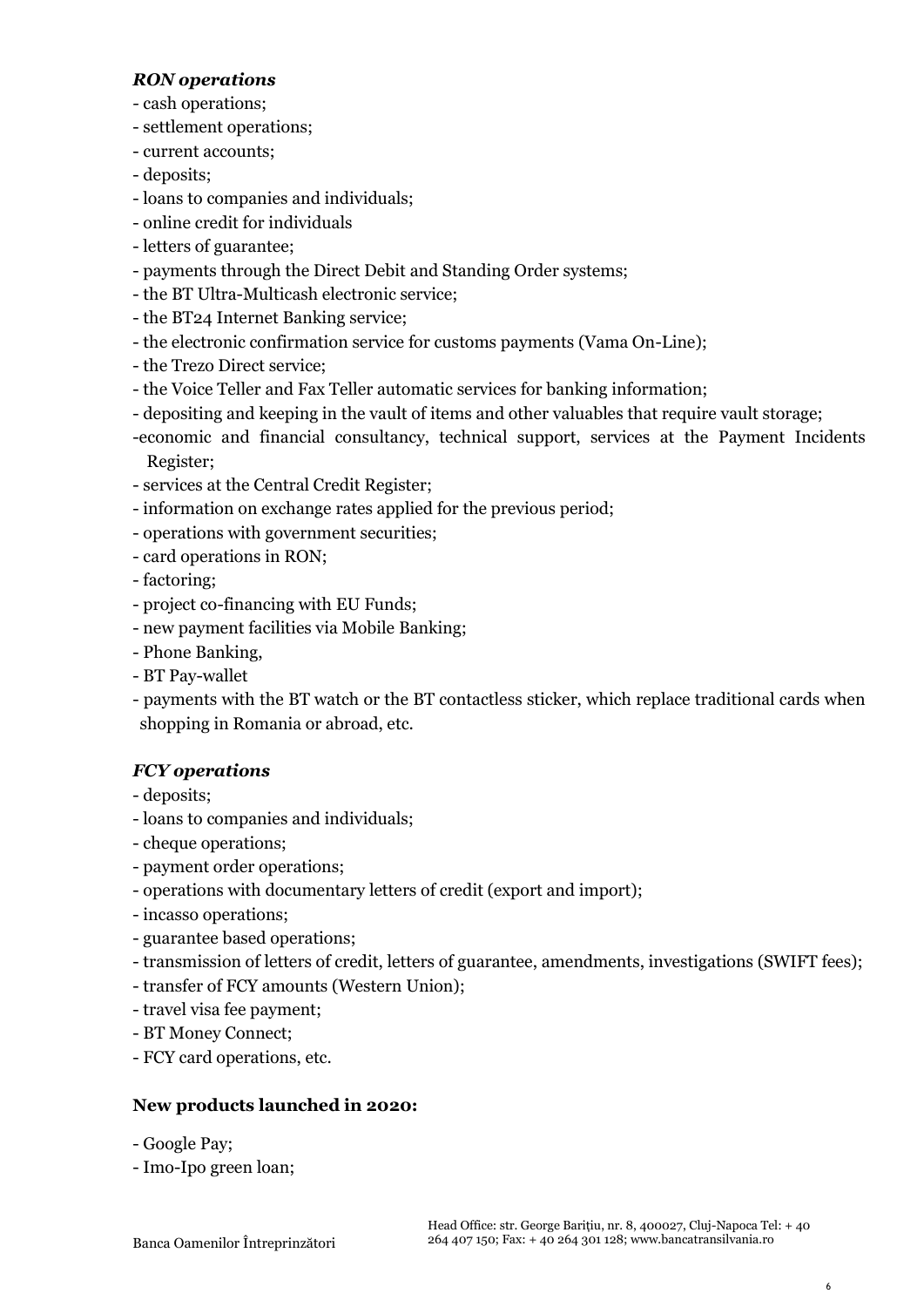- Raul de la BT – the chatbot can be reached by legal entities aditionaly on whatsapp;

In addition to the above data related to the description of the products, we would like to point out the following:

- a) the main markets for each product and service, as well as the methods of distribution are the domestic and international banking markets. The entire range of financial products, provided by both BT and the Group's subsidiaries, are offered to customers through a unique distribution network embedded under the recognized logo of BT;
- b) the weight of each product or service type in the Bank's revenues and total turnover are presented in the Consolidated and Separate Financial Statements prepared in accordance with the International Financial Reporting Standards as adopted by the European Union, attached hereto;
- c) the new products and services considered, for which a substantial volume of assets will be allocated in the next financial year, are those related to:
	- New BT Pay features: alias pay (transfer on phone number regardless of the bank), payment of invoices from BT Pay;
	- Unlimited 100% online packages;
	- Legal entities green loan.

# **1.1.3. Assessment of the technical and material supply activities (domestic and foreign sources)**

This item is not significant for the Bank.

## **1.1.4. Assessment of the sales activity**

In 2020, solidarity became the main objective in BT, which proactively intervened in supporting individual clients and Romanian entrepreneurship during this special period.

The Bank's operational efficiency continued its positive trend, considering the increasing volume of transactions and the reduction of customer charges.

The number of active clients increased by 4.2% in 2020, as compared with 2019, from 3.26 million to 3.40 million.

| <b>Active BT clients*</b> | 31.12.2020 | 31.12.2019 | 2020/2019 |
|---------------------------|------------|------------|-----------|
| Large Corporate clients   | 1,456      | 1,483      | $-1.8%$   |
| Mid Corporate clients     | 9,074      | 8,985      | 1.0%      |
| <b>SME</b> clients        | 18,538     | 18,593     | $-0.3%$   |
| Micro Business clients    | 329,740    | 298,152    | 10.6%     |
| Retail                    | 3,038,548  | 2,931,894  | 3.6%      |
| <b>TOTAL</b>              | 3,397,356  | 3,259,107  | $4.2\%$   |

The number of active clients structured per business lines is the following:

\* The classification of legal persons in the category of large companies or SME's is regulated by internal rules which set the conditions for the classification of clients per business segments.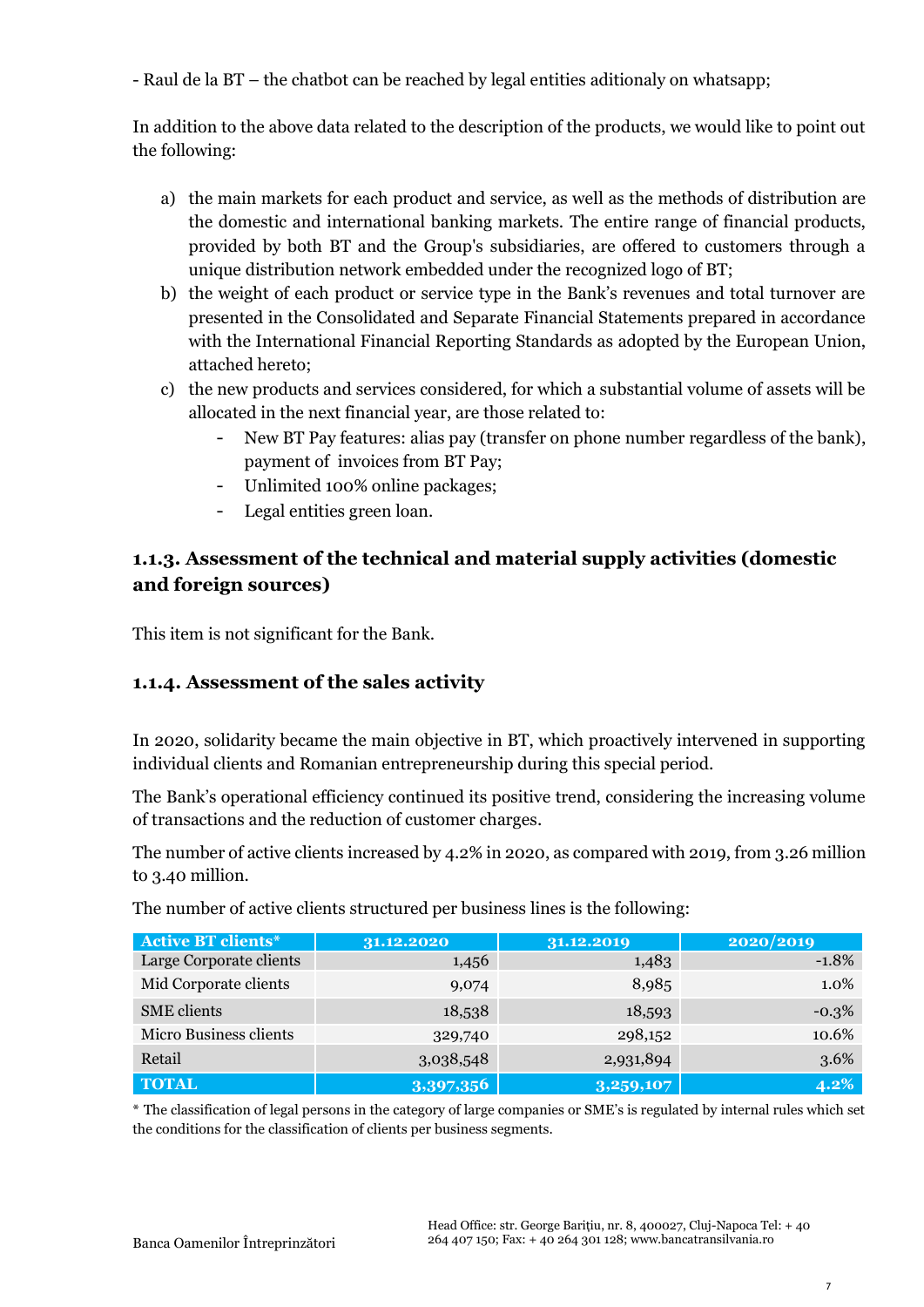#### **Business Lines Performance**

#### **Large Corporate Customers**

Within this structure, over 1,450 customers with large and sophisticated businesses are assisted by a centralized team of relationship managers and experts for structured financing. This type of setup ensures both a dedicated and careful approach to the strategic sectors and a professional individual approach.

In 2020, the revenue generated by Large Corporate at a consolidated level grew with 11% compared to the previous year. At the Bank's level, new loans for large corporate clients were in amount of RON 3.3 billion and the balance of the gross loans reached RON 7.0 billion at the end of 2020.

#### **Mid Corporate Clients**

Over 9,000 Mid Corporate companies are serviced in the Bank's network of 50 branches. Each customer benefits from the support of a dedicated relationship manager.

The loans balance increased at a consolidated level by 7% reaching RON 6.7 billion. The customer deposits increased by 21%, reaching at the end of the year the value of RON 7.0 billion.

#### **Small and Medium Enterprises (SMEs)**

This business segment has a base of over 18,500 active customers. The focus of the business line has materialized in granting over 1,700 new loans, amounting to RON 1.3 billion. Total loans balance at a Group level exceeded RON 2.6 billion, representing an increase of 12% as compared to the previous year.

As an important performance in 2020, we mention the significant increase in the deposits balance, which exceeded RON 4.9 billion at the consolidated level, 23% higher compared to the previous year.

The Bank has the most diversified ecosystem of supporting SMEs in Romania, through its approach, teams, products and services, and the main priority in 2020 was to ensure the continuity of banking services and products in the context of the pandemic. In addition, important steps were taken to help BT customers, in order to support this business segment through public and private moratoriums.

#### **Micro Business Clients**

Micro Business line is approaching near the benchmark of 330,000 active customers, with 11% higher than in 2019.

The rapid lending platform materialized in more than 7,700 loans granted with a worth of over RON 1.6 billion. To support access to finance, the microfinance subsidiary, BT Mic, played an important role.

In the pandemic context, Micro business clients also benefited from government programs to support Romanian entrepreneurship.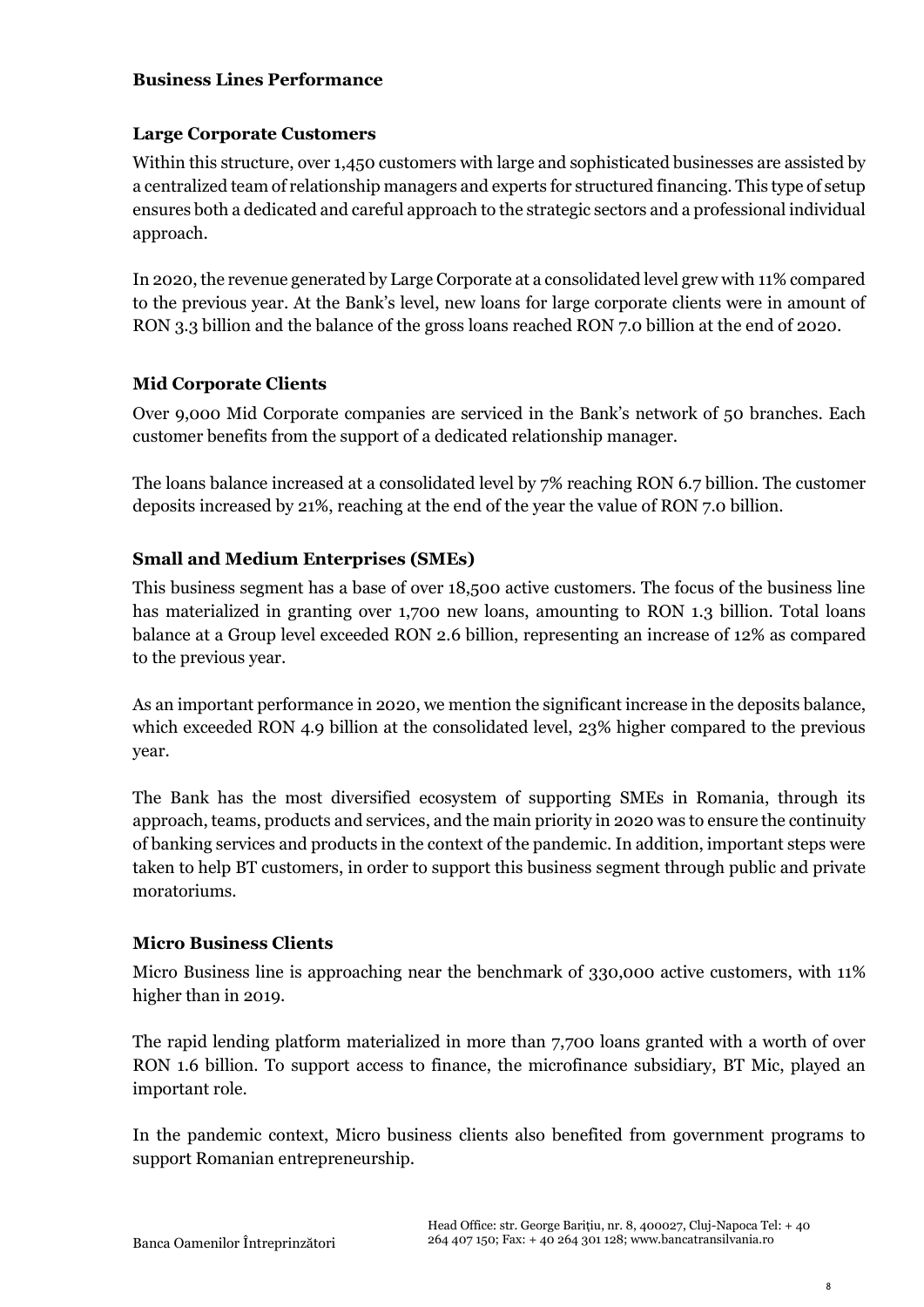The balance of gross loans increased with 9% while the deposits increased with 31% as compared to last year.

### **Retail Customers**

Banca Transilvania, the leader in the card market, has as at December 31, 2020, a portfolio of 4.4 million cards, generating transactions with 22% higher than in 2019. BT currently has the most complete range of payment alternatives, from physical card to digital card, BT Pay, ApplePay, Fitbit Pay, Garmin Pay, wearables, etc., allowing customers to use, in addition, what is more convenient for them at various times. The Financial Group Banca Transilvania counts 530,000 credit cards enrolled in its portfolio at the end of 2020.

The bank has a network of 1,738 ATMs, of which over 540 are multifunctional, through which selfbanking can be done - from cash deposits in lei and foreign currency, to foreign exchange and contactless or code-based cash withdrawals. The Bank also has approximately 500 BT Express terminals, 72,000 POS installed (compared to 59,000 on 31.12.2019) and works with over 2,300 e-commerce merchants.

The number of digitized customers exceeded 1.7 million, of which 1.1 million use BT Pay, meaning a doubling of the number of BT Pay users compared to 2019. At the end of 2020 there were approximately 1,400,000 BT24 Internet Banking customers, about 8% more than in 2019. At the same time, the number of BT24 Mobile Banking customers is almost 940,000, 20% more than the previous year.

#### **Treasury**

The Treasury activities in Banca Transilvania are complementary to other products and services offered to the customers of the Bank's five business lines.

The principles and the strategic objectives linked to the treasury activities are:

- The principle of precaution with respect to the management of the Bank's liquidity surplus, the maturity date of assets and debts, the interest rate structure and the market risks to which the bank is exposed, in accordance with the risk limits established in the bank's Risk Strategy and/or the regulations governing the Romanian banking sector;
- The principle of dispersion- concerning the counterparty exposures resulting from all specific treasury operations;
- Income maximization under prudent conditions and taking into account the estimated multiannual evolution of the cyclical macroeconomic indicators.

Following the general trend of the increasing the number of operations at the entire bank's level, the foreign currency exchange was also stimulated, showing an increase of the net income, which grew with approximately 10% on a consolidated level compared to the previous year, reaching a level of RON 365 million in 2020.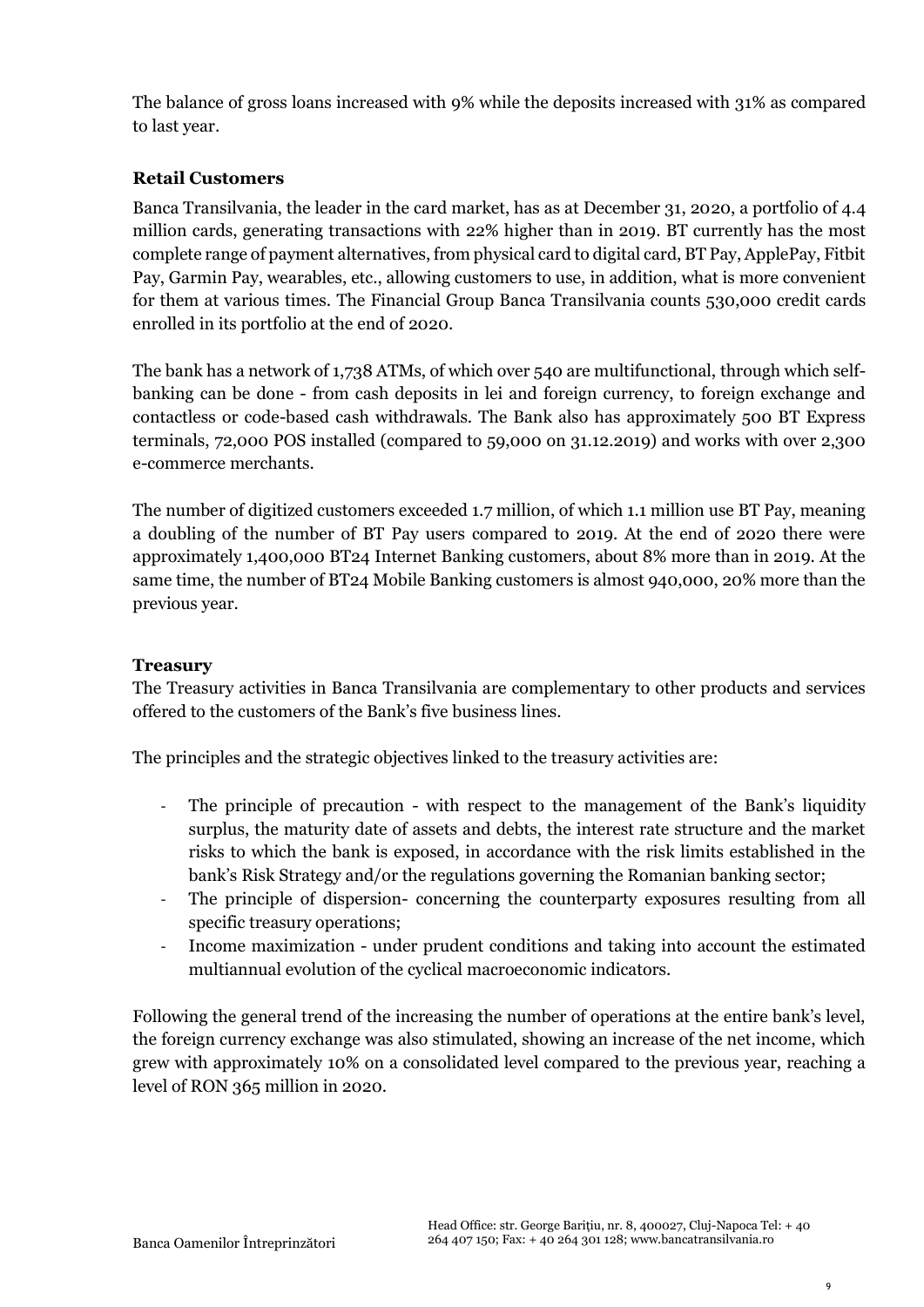#### **2020 Statement of Financial Position**

The situation of the financial position in 2020 in accordance with the International Financial Reporting Standards adopted by the European Union (NBR's Order No. 27/2010 as subsequently amended and supplemented) is presented below:

BT ended the year 2020 with total assets amounting to RON 103,355 million, notably 18.2% higher compared to 2019. At consolidated level, the total assets amounted to RON 107,492 million.

**Loans portfolio:** At the end of 2020, Banca Transilvania's gross loan portfolio balance was 6% higher than at the end of 2019, in spite of the fact that in 2020 write-offs were performed amounting to RON 398 million. New exposures were created for diverse activity domains and also for diverse groups of debtors.

Non-performing loans overdue for more than 90 days represented 2.00% of Banca Transilvania's total loan portfolio, decreasing as compared to 2019, when the ratio was 2.79%. Non-performing exposures according to EBA requirements was 3.46% as at December 2020.

**Provision balance:** In 2020 Banca Transilvania recorded a net impairment allowance on financial assets on other risks and loan commitments in amount of RON 783.9 million (including recoveries from previously written off loans).

The high level of provisioning reflects the Bank's prudent and preventive approach as well as the change in methodology in calculating provisions taking into account the recommendations of the NBR and EBA.

The coverage of non-performing loans with mortgage collateral and specific provisions continues to stay at a comfortable level of 128%, in accordance with the Bank's risk appetite. The total balance of adjustments (impairment allowances) was RON 3,190 million as at December 31, 2020, increasing with 26% vs. the previous year. The provisions for other risks and charges include mainly provisions for litigations and for other risks taken over after the merger with Volksbank Romania and Bancpost and amount to RON 201 million.

**Cash and cash equivalents:** at the end of 2020, the liquidity ratio is 65.47%. Cash and cash equivalents in amount of RON 27,615 million are 35% higher compared to the previous year and above the minimum acceptable level required to cover liquidity risk. Cash and cash equivalents consist of mainly cash on hand, placements with central banks and other financial institutions, approximatively 67% of the total balance (RON 18,559 million) being represented by the minimum required reserve held with the NBR.

**Securities:** Securities and derivative financial instruments increased by more than 25% vs. last year, reaching RON 32,401 million, at the Bank's level. The securities issued by the Central Administrations have the largest weight in this category, amounting to RON 29,209 million.

**Fixed assets**: Fixed assets increased with 29% vs. 2019 to RON 2,096 million, with an important weight of assets related to the right of use which on December 31, 2020 amount RON 709 million, respectively RON 449 million at Group level. Also, the IT investments for the purpose of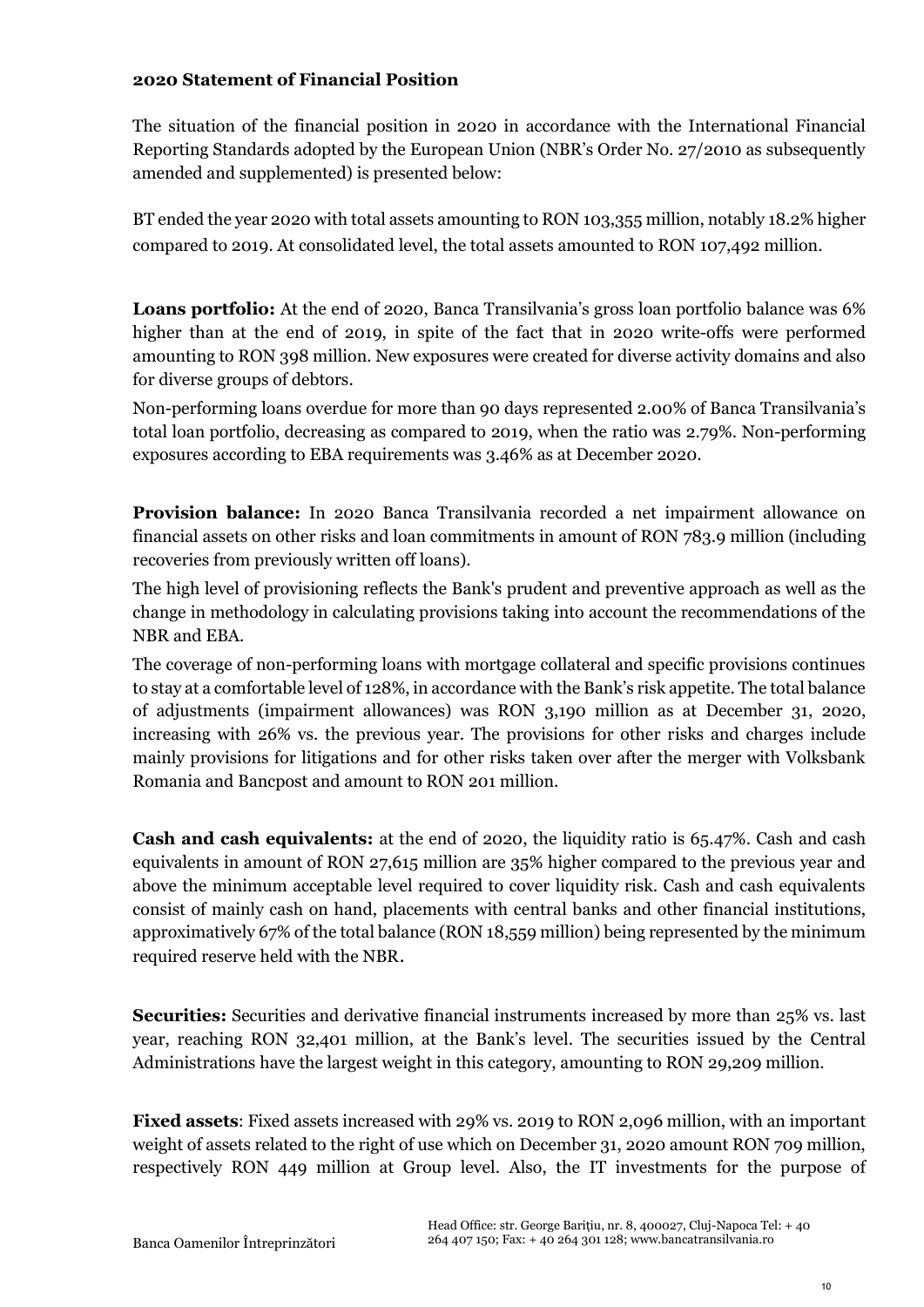digitalization and enhancement of banking processes are reflected in the fixed assets category at the end of 2020. Tangible fixed assets represent RON 619 million (land and buildings: RON 278 million), intangible assets are in amount of RON 269 million while the financial assets are in amount of RON 500 million.

**Customer deposits:** Deposits increased significantly by 19% vs. the previous year, being above the 14% general growth rate recorded at the banking system level. As at December 31, 2020, 68% of customer deposits are retail deposits, while 32% represent company deposits.

**Loan/deposit ratio** was 49.3% at the end of 2020, gross loans amounting to RON 43,554 million, whereas customer deposits amounting to RON 88,297 million.

This ratio dropped vs. 2019 (when it was 55.3%), this trend being observed also across the entire banking system but being still below the value recorded for the banking system (65.89%). The new minimum historical values confirm the excess of liquidity in the domestic economy and the structural changes in the banking sector**.**

The prudential ratios ensure a favorable position of BT in the banking system. BT has a consistent deposit base, which allowed for an optimum liquidity ratio. Thus, the **liquidity ratio** as at 31.12.2020 ranged between 1.89-29.40 (1.90-22.35 as at 31.12.2019) on the 5 maturity bands, much above the minimum level required by the NBR regulations.

**The capital adequacy ratio** of Banca Transilvania in 2020 stood at a comfortable level of 22.24%, with the annual profit included. The Bank preserved an adequate level of capital and of general financial ratios, in accordance with the prudent banking practices.

The equity of Banca Transilvania as of 31.12.2020 amounted to RON 9,522,867,682, of which:

- The share capital registered with the Trade Register is represented by 5,737,699,649 shares with a par value of 1 RON/share plus RON 86,501,040 as capital adjustment to inflation and surplus from the revaluation of fixed assets, used for the share capital increase but not realized until the date of the transition to the International Financial Reporting Standards adopted by the European Union;
- Premiums for conversion of bonds into shares: RON 28,613,899;
- Statutory reserves: RON 658,553,070;
- Banking risks reserves: RON 77,892,714;
- Reserves from change in fair value of financial assets measured at fair value through other comprehensive income, net of tax: RON 518,557,717;
- Reserves from the revaluation of tangible and intangible assets, net of tax: RON 48,516,842;
- Retained earnings (excluding the profit for the year and profit distribution): RON 1,367,008,503;
- Own shares: RON 0;
- Profit for year: RON 1,197,304,582;
- Profit distribution: RON (197,780,334).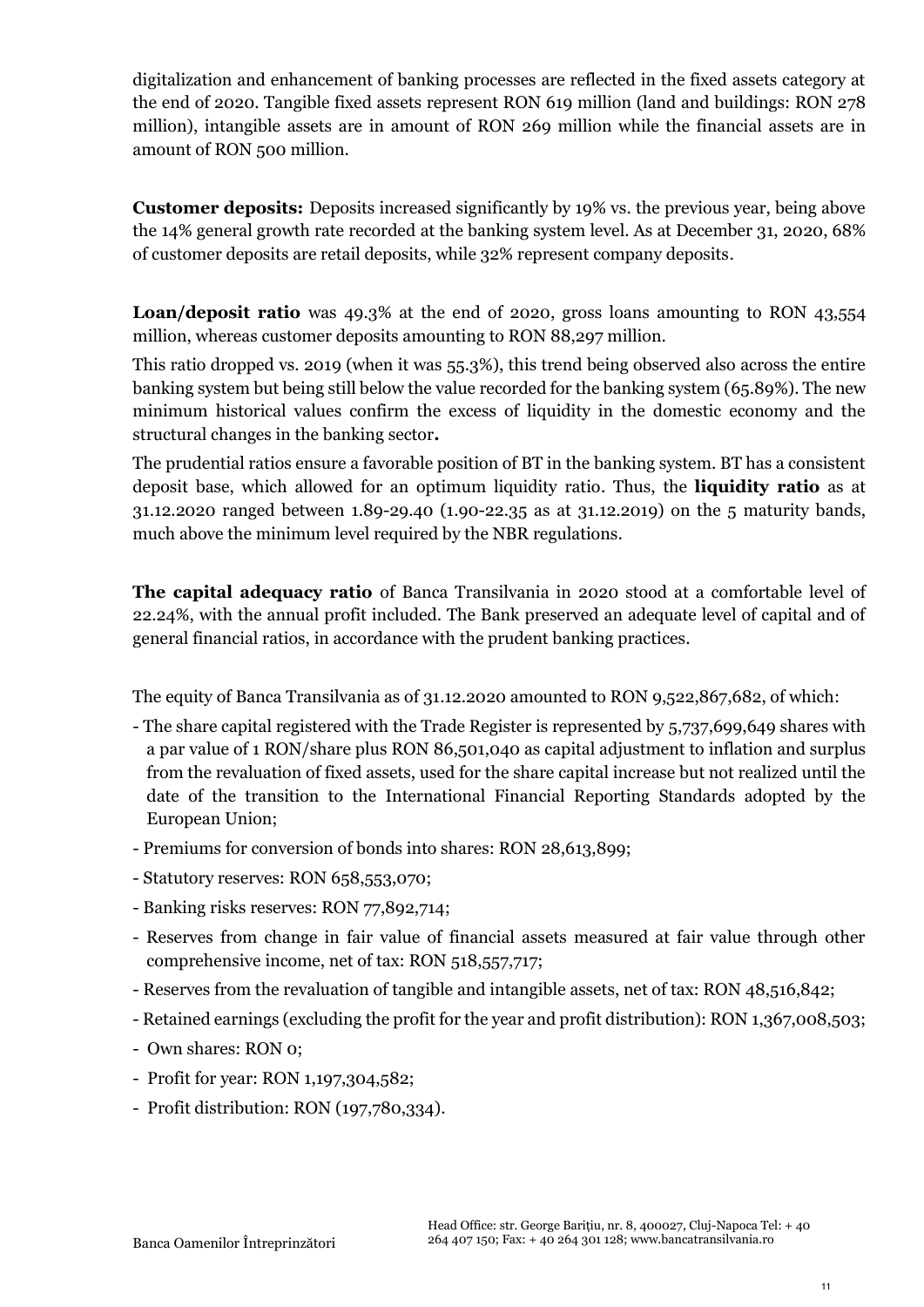**Cost/Income ratio** recorded a comfortable level of 45.3% in 2020, decreasing from 47.01% at the end of the previous year. This ratio is under strict supervision, one of the Bank's objective for 2021 being to achieve enhanced operating efficiency, reflected also in the evolution of this ratio as compared to the previous year.

**Operating income** was RON 3,937 million in 2020 with 2.14% less than the previous year as a result of the business environment affected by the COVID-19 pandemic. As compared to the budgeted level, the Bank recorded an operating income with 16% higher.

The most important income categories are the following:

- Net interest income: RON 2,580 million in 2020, 4% less compared to the previous year. Out of this amount, the income related to securities had a significant weight of 27%, representing RON 687 million. At the Group level the net interest income decreased by 3%. The decrease in net interest income was impacted by a low number of loans granted, but also by lower interest rates (influenced by the decrease in ROBOR) imposed as a result of the COVID-19 pandemic.
- Net commission income: Net commission income decreased by 8% in 2019 recording RON 656 million, exceeding the budgeted level by 2%. The alignment of costs for payments in EUR with domestic ones under SEPA regulations, as well as higher costs for treasury and interbank operations, have largely led to the unfavorable evolution of this category of income. The number of operations carried out through BT accounts grew by 16% considering the fact that the Bank offered solutions for remote banking and more efficient solutions for online banking to respond to a business environment with reduced mobility.
- Net trading income: The decrease in the net trading income was of 3% for the Bank while the Group recorded a 16% decrease. Although FX net trading income increased by 6% at Bank level and by 10% at Group level, mainly derivatives and financial assets held for trading generated a negative result.
- Net gains/(losses) on financial assets designated at fair value through other comprehensive income was RON 300.6 million at the Bank level.
- Net gains/(losses) on financial assets designated mandatorily at fair value through profit or loss was RON 42.5 million at the Bank level.

**Operating expenses** before the net impairment allowance and provisions for other risks and charges and loan commitments amounted to RON 1,782 million as at the end of the year, versus RON 1,891 million as at the end of 2019. The decrease in operating expenses was mainly related to recognition in expenses of the tax on assets in 2019, but also by the increase in operational efficiency in 2020. At the Group level, the operating expenses were mainly influenced by the Bank's operating expenses**.**

**Personnel expenses:** Both for Group and the Bank, the personnel expenses increased with 6% and 7% respectively vs. the previous year, as a result of increasing the employee base and expanding benefits for them.

The Bank continued the program for performance rewarding, the Stock Options Plan, based on which the employees with good performances may exercise their right and option to purchase a number of shares issued by the Bank. The granting terms and conditions are related to the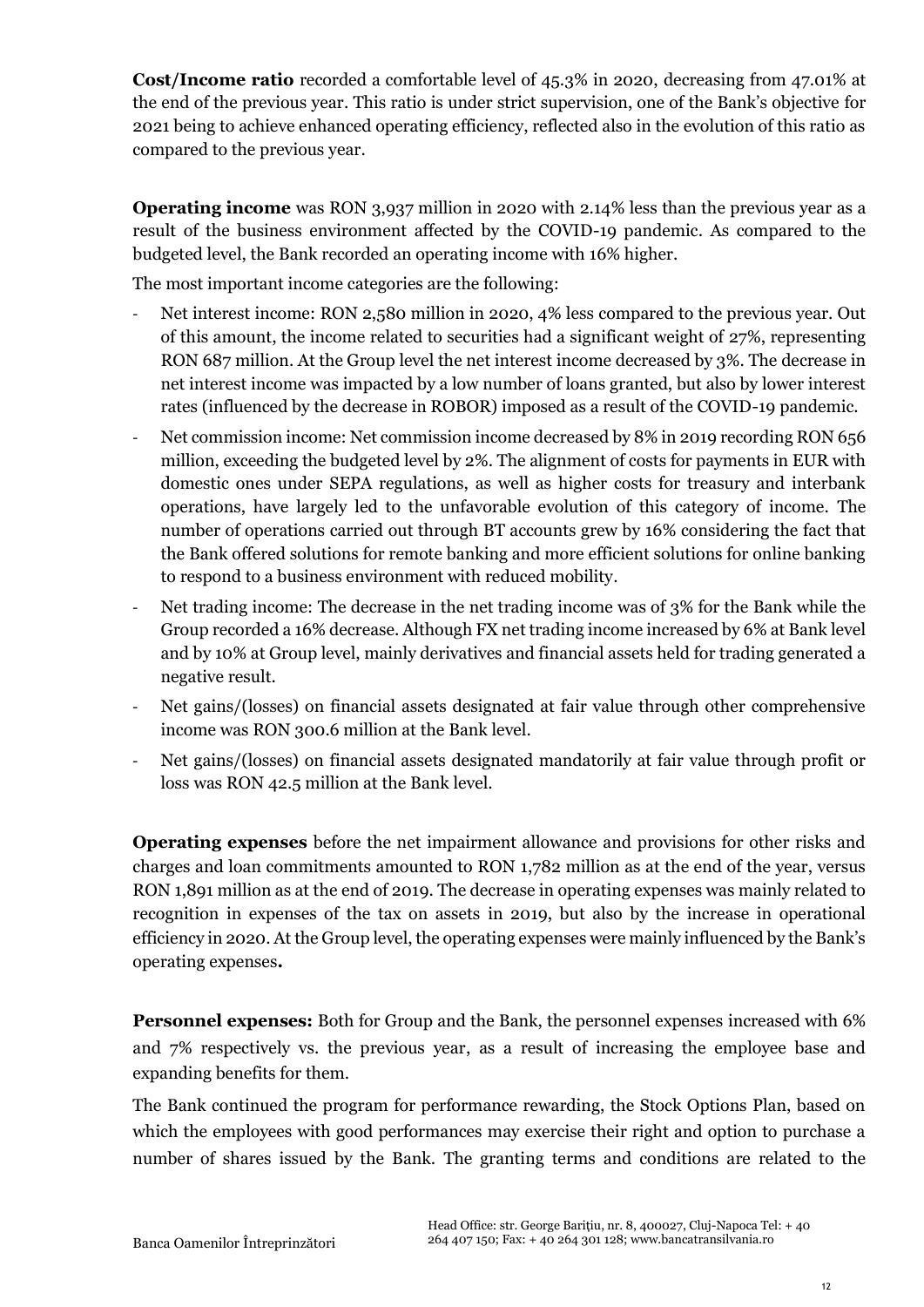achievement of performance/prudential ratios in 2020, to the accomplishment of certain individual eligibility and/or performance criteria as well to the criteria of being an employee at the execution date (starting with 02.09.2021), in accordance with the applicable remuneration policy related to the year for which shares are granted. The program generated both for the Group and for the Bank expenses worth of RON 60.6 million, equivalent of 35,068,919 shares.

**Operational result** is with 1% above the previous year, reaching RON 2,155 million at the Bank level.

**Net provision expenses:** amounted to RON 784 million, more than three times higher than in 2019, considering the potential future effects of the health and economic crisis, which led to changes in the methodology of provisioning, starting from a prudent and preventive approach but also taking into account the recommendations of the NBR and EBA .

**Gross profit** for 2020 was of RON 1,371 million versus RON 1,887 million in the previous year at the Bank level. At Group level, the gross profit was RON 1,622 million, as compared to RON 2,132 million in the previous year**.**

**The net profit** of Banca Transilvania amounted to RON 1,197 million, compared to RON 1,621 million in 2019, whereas that of Banca Transilvania Financial Group amounted to RON 1,424 million compared to RON 1,848 million recorded in 2019.

# **1.1.5. Assessment of the aspects related to the Bank's and the Group's employees/staff**

The total number of staff in Banca Transilvania as at 31 December 2020 was 9,098 employees (31 December 2019: 8,731 employees).

The average number of employees during 2020 was 8,029 in Banca Transilvania (in 2019: 7,772 employees).

The Bank's number of active employees as at December 31, 2020 was 8,359 (2019: 7,997 employees).

The Group's number of active employees as at December 31, 2020 was 10,009, (2019: 9,690 employees).

The average age of employees in 2020 was 37.08 years (2019: 36.65 years). Breakdown per genders 2020: 72.60% women and 27.40% men (2019: 75.30% women and 24.70% men).

The manager-employee work relationship and any other conflict-related aspects were regulated in 2020 by the Collective Labor Agreement no. 277/25.07.2016 and by the new Collective Labor Agreement no. 319/09.12.2019.

In 2020, the priorities of the human resources department, in all this context generated by the pandemic, continued to be: the health, protection and safety of Bank's employees and their families; quality and timely selection and recruitment; the continuous professional and personal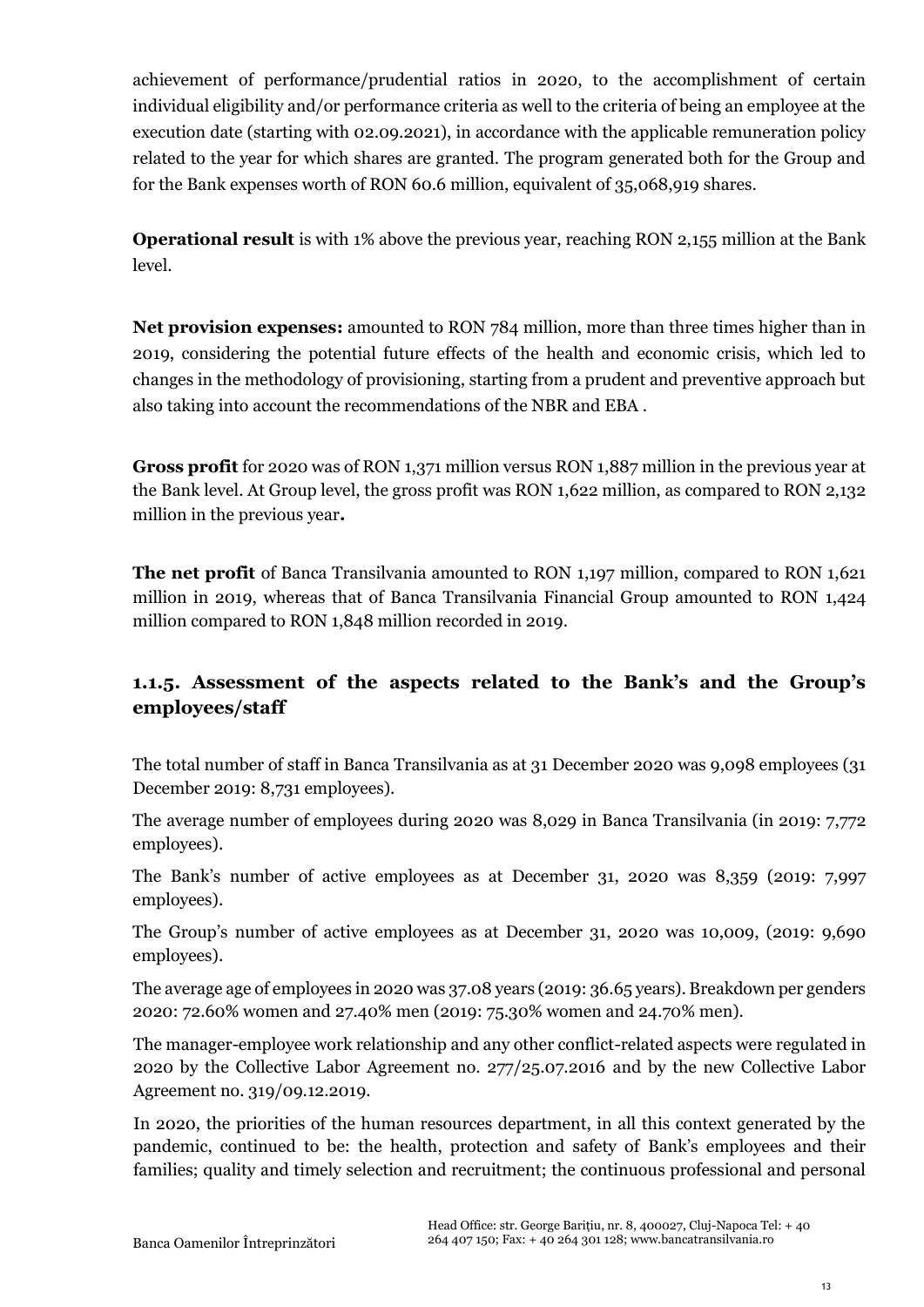development of all colleagues (where the number of training hours in the online environment has increased exponentially); career management for potential colleagues; developing management and leadership skills for all levels of management. All these aspects had an important impact on the performance of the organization and on increasing the retention and commitment of our colleagues towards the bank.

# **1.1.6. Assessment of the aspects related to the environmental impact of the issuer's main activity**

It is said that if you want to change the world, you have to start with yourself and that is precisely what we have tried to do, through the social involvement projects. We started with small things and gradually we got involved in big and very big projects.

Banca Transilvania, as part of the community, was involved in 2020 in financial & entrepreneurial education programs, as well as sport, cultural and social events, with a total contribution of RON 24 million.

#### **Education**

BT continued in 2020 the financial & entrepreneurial education programs started in previous years (ClujHub, iXperiment, Spark Week, the @Transylvania College Scholarship Program), but also joined other initiatives;

- The Money Fest project, previously organized under the name of Global Money Fest, was organized in partnership with Transylvania College, the only international school in Romania that offers a complete educational route. Through this action, the Bank wanted to introduce financial education in the school curriculum to support the personal development of young people, starting with those from kindergarten to high school. The project took place in early February and included activities for: kindergarten, primary and secondary school, high school in the form of workshops, presentations and interactive discussions such as Ted Talks);
- Through 4HC (4 Hours Challenge), a project developed in partnership with EA- The Entrepreneurship Academy, BT aims to encourage high school students in Romania to experience the concept of entrepreneurship, so as to consider it a viable option for professional and personal development. 4 Hour Challange was addressed to all 12th grade high school students from all over the country, interested in entrepreneurship, creativity and teamwork. There were about 150 participants excited to learn more about this concept and develop their skills for a more sustainable future;
- The Bank continued the program "Bucureştiul Întreprinzător" with mentoring sessions and the presentation of famous people who were willing to share insights from their celebrity to less known entrepreneurs from Bucharest; 82 entrepreneurs in 2020 benefited from the Bank's support for promoting their own products and services, through the Entrepreneurial Bucharest platform;

#### **Sport**

BT continued to get involved in sports, investing in sports programs, competitions, clubs. BT was the biggest basketball fan, by supporting the Romanian Basketball Federation, the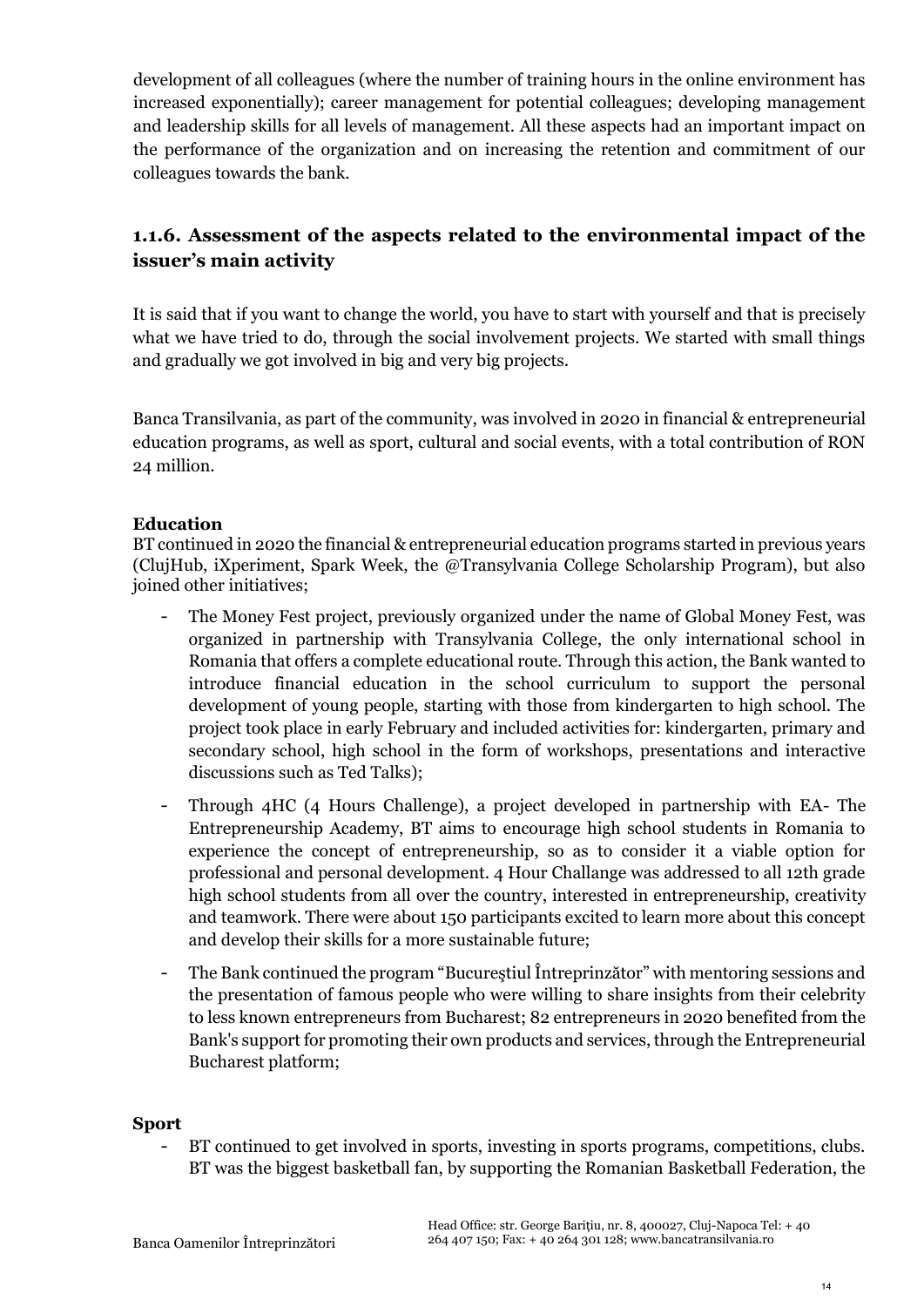national team, U-Banca Transilvania Cluj-Napoca club, including the basketball academy, which offers support to over 600 children who play basketball. BT offers support also to baby and mini basket competitions gathering over 1,000 children annually.

### **Art and Culture**

- BT supported projects and continued the traditional partnerships of previous years, but also responded positively to the invitation to join new ideas;
- The Boovie project is a book-trailer festival and at the same time is the largest extracurricular event in Romania. It offers participants a form of training based on personal development and non-formal means: conscious reading, trailer, acting, film editing and creative writing. It took place online and also benefited from a specific application that participants can download in case they want to know more information and be up to date with the news.

#### **Social causes**

- The year 2020 was an atypical one from all points of view, during which, more than ever, BT came to the aid of those in difficult situations;
- Donation campaign "Echipează-ți copilul de școală. Chiar dacă nu e al tău", held in September with Salvați Copiii. Through this campaign, BT has joined efforts to help children from needy families continue to go to school ready, no matter how it starts. The beneficiaries of the initiative were 1,250 children who received a backpack full of what they needed to start school;
- Along with "SOS Satele Copiilor", the Bank contributed to the campaigns "Niciunui copil nu ar trebui să îi fie frig iarna asta", coming to the aid of children most affected by the pandemic. BT donated a sum of money and at the same time doubled the donations coming through the campaign. The money was used to buy food, hygiene products, but also medium-term support: emergency repairs to the house, children's clothing and wood for the cold winter days;
- "Peditel", an international pediatric telephone care program for parents, aims to support those who need professional medical advice for conditions that do not pose a vital risk to health. The project garnered 225,000 calls in 2019 and continued successfully in 2020, recording over 279,900 calls;
- The #Jursafiuom campaign, launched by BT in March, which supported the voices of Romanians in a message of thanks for doctors, for all their effort and dedication. Also, doctors who need information from BT, as clients, and call the Call Center team have priority in taking the call from April 2020;
- BT has donated either directly or through its partners, over 2,000,000 euros, supporting over 38 hospitals in over 30 localities. He also sponsored initiatives of organizations such as Dăruiește Viață Association, SMURD Cluj-Napoca, Untold Association, Emag Foundation, Beard Brothers Association, Cluj Medical Students Organization, CERT Transilvania and many others, with which he organized to cover the urgent needs of the Romanian health system and of those affected by the state of crisis we are in.

#### **BT, a friend to the environment**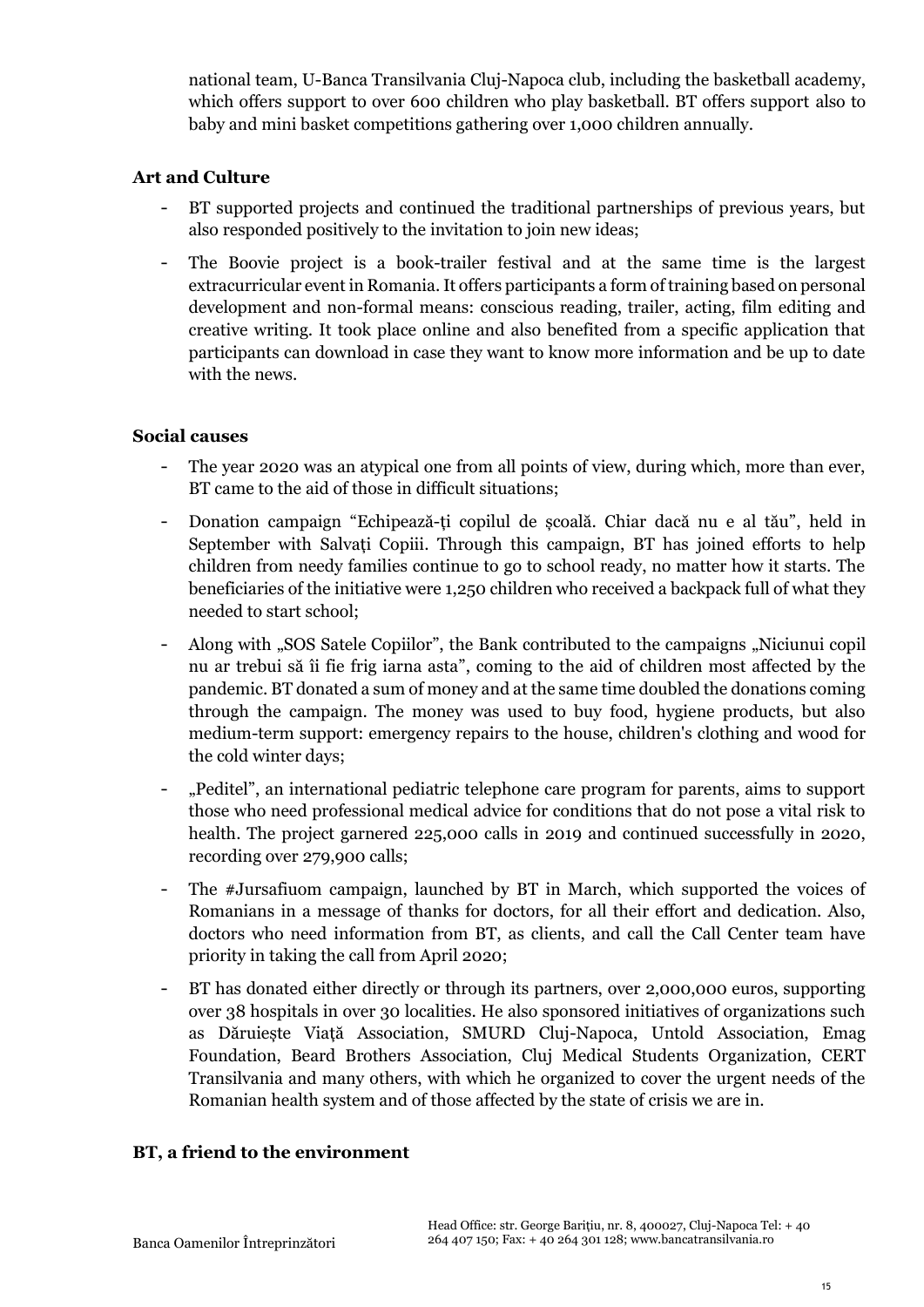- Since 2014 Bank has invested over EUR 300,000 in volunteer programs dedicated to afforestation in several areas: Cluj, (Tritenii de Jos), Bistrița-Năsăud (Budești, Budești-Fânațe, Sânmihaiu de Câmpie), Călărași (Jegalia), Buzău (Săpoca) and Bucharest (Videle);
- In 2020, following the onset of the coronavirus pandemic, the Bank was forced to halt a series of frequently carried out projects and actions, and joined the efforts of civil society and the economic environment, jumping to the aid of the sectors most affected by the crisis.
- BT also pays attention to complying with environmental and social legislation in force, using appropriate environmental and social practices as relevant factors in demonstrating effective business management. The Bank benefits from an international "green building" certificate as, for certain spaces where it carries-out its activities, it chose state-of-the-art equipment, endowments, and technologies with increased energy efficiency to minimize environmental impact.

## **1.1.7. Assessment of the research and development activities**

The research and development activity consists of investments in technology, digitization, innovation, and process improvement/simplification.

## **1.1.8. Assessment of the Bank's activity regarding risk management**

The objective of Banca Transilvania Financial Group in terms of risk management is to integrate the assumed medium- low risk appetite in the Bank's decision-making process, by promoting a proper alignment between assumed risks, available capital and performance targets, while also considering the tolerance to financial and non-financial risks. In determining the appetite and tolerance to risk, the Group takes into consideration all significant risks to which it is exposed given the specificity of its activity and its strategic and operational objectives, a major influence being linked to the credit risk.

Risk management is part of all decisional and business processes that take place in Banca Transilvania Financial Group. Within this context, BT's management:

- Continuously assesses the risks which affect the Bank's targets and takes actions if any changes appear in the business conditions where the Bank performs its activity;
- Identifies and evaluates significant risks and ensures the existence of an adequate management framework for the activity within the Group, considering both internal factors (the complexity of the organizational structure, the nature of the activity, staff quality and fluctuation) and external factors (macroeconomic factors, legislation changes, competition changes in the banking sector, technological progress). The risk management framework includes internal regulations, risk limits and risk control mechanisms that ensure accordingly, on time and on an ongoing basis the identification, assessment, monitoring, mitigation and reporting of the risks arising from the overall activities and, where applicable, at the level of business lines (large-corporate, mid-corporate , SMEs, micro and retail);
	- Risk identification: the exposure to business-related risks in its daily operations and transactions (including lending, dealing, capital market operations, assets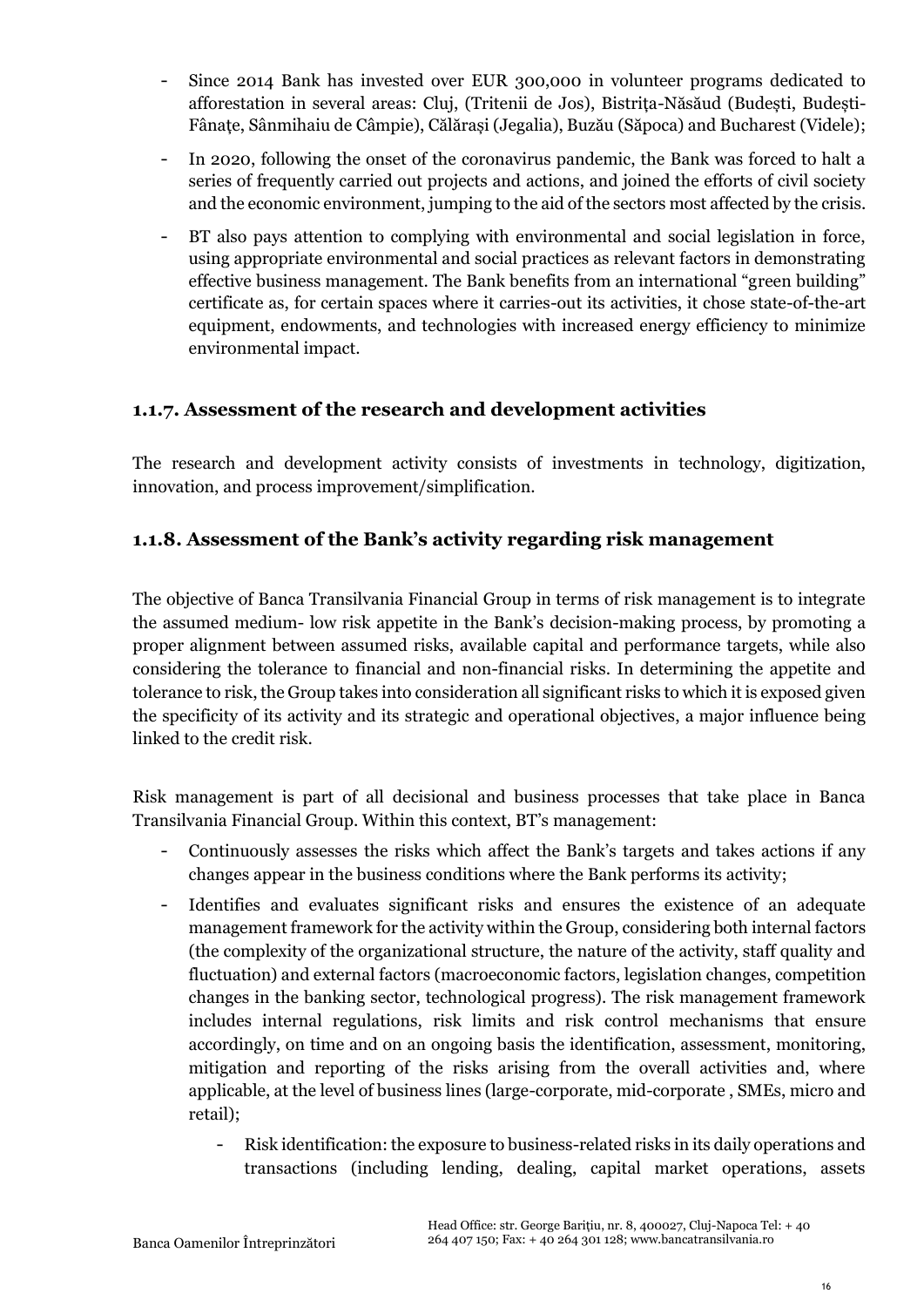management and other specific activities) is identified and aggregated in the bank's risk management infrastructure;

- Risk evaluation/measurement: it is realized an evaluation of identified risks by specific models and calculation methods: a system of ratios with related risk limits, a methodology for assessing the risk events likely to generate losses, calculation methodology for specific credit risk provisions, assumptions regarding the future evolution of assets' value, etc.;
- Risk monitoring and control: The policy and the procedures implemented for an efficient risk management are meant to mitigate the inherent risks in the Bank's business. There are implemented procedures for the supervision and approval of decision and trading limits per person/ unit/ product etc. Such limits are monitored daily/ weekly/ monthly depending on the operations characteristics.
- Risk reporting: For the specific risk categories, the Bank has established transparent regular reporting mechanisms, so that the management body and all the relevant units are provided with precise, concise, intelligible and significant reports in due time, and are able to exchange relevant information on identification, quantification or assessment and monitoring the risks;
- Properly, on time and on an ongoing basis assessment of risks that affect the achievement of the Bank's objectives and takes measures regarding any changes in the conditions in which it operates.

The main risk categories to which the Group is exposed to, are:

- Credit risk
- Liquidity risk
- Operational risk
- Market risk
- Interest rate risk from activities outside the trading book
- Reputational risk
- The risk associated with excessive usage of leverage
- Strategic risk
- Systemic risk
- Compliance risk

#### **Credit Risk**

The credit risk framework is periodically updated and improved. It is designed to cover all credit exposures deriving from the banking business and includes the following basic components:

- Risk assessment system for new credit products/significant changes in the existing products;
- Lending methodology to ensure a healthy credit portfolio;
- Integrated IT systems for the management of client relationships and loan origination, both for the credits granted to companies as well as those granted to individuals;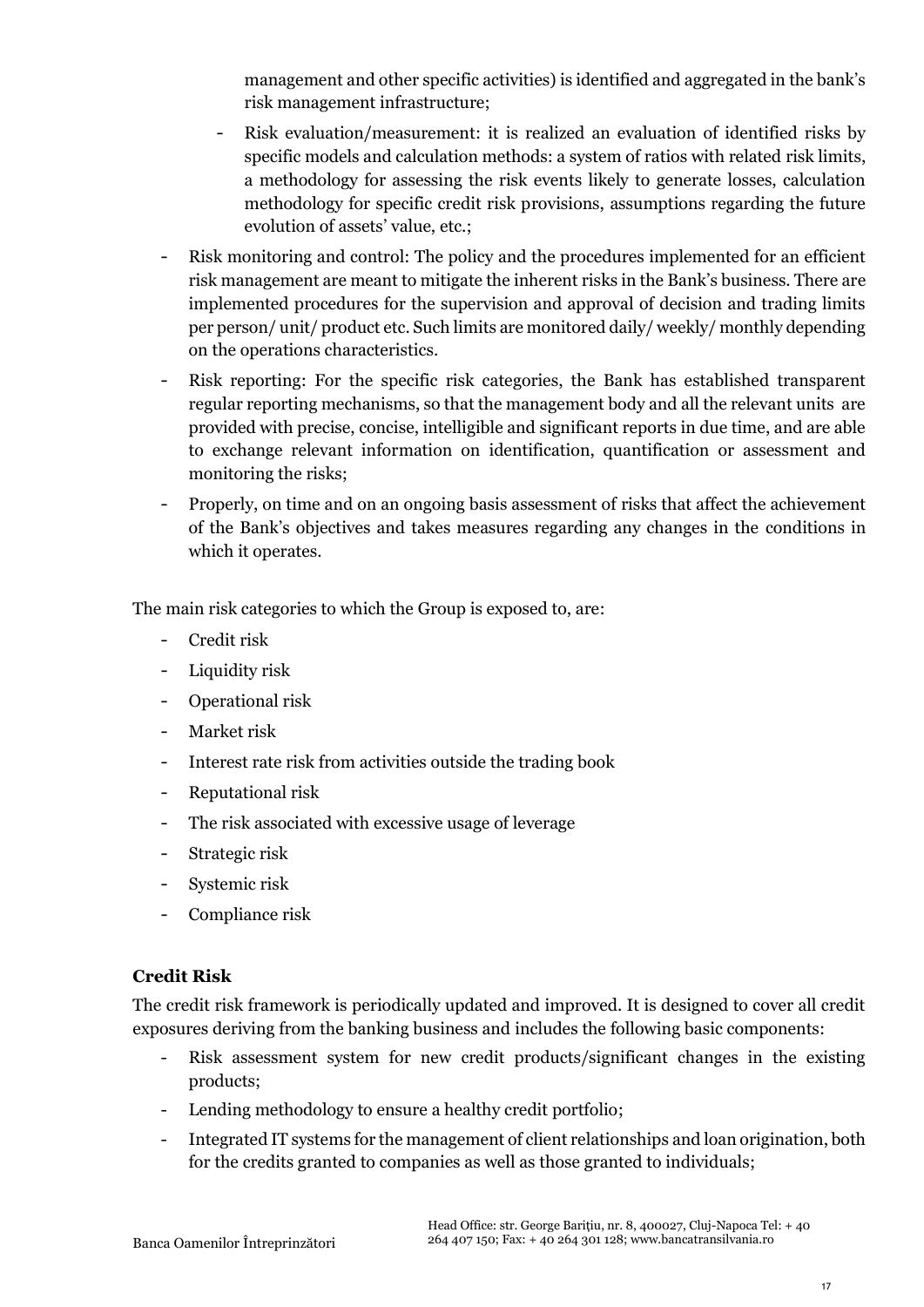- Effective credit risk rating process that presents the variable level, nature and the determinant factors of credit risk that may occur over time and that ensure, in a reasonable manner, that all credit exposures are duly monitored and that the loss adjustments related ECLs are appropriately measured;
- A model validation process, which defines the structure of the validation process model regarding the responsibility and reporting, the internal regulations regarding the assessment and approval of the model changes, as well as the reporting of the model validation results;
- Risk assessment system for transactions;
- Pricing methodology based on risks;
- An efficient active management process of loan portfolio, which includes an adequate reporting system;
- Concentration limits per client / group of clients / products / regions /sectors/ guarantee suppliers / guarantee types;
- Proactive mechanism of fraud risk management;
- Methodology for the early identification of effective or potential credit risk increases (early warning alerts);
- Methodology for loan monitoring/review after granting;
- Processes applied systematically and consistently to establish appropriate loss adjustments in accordance with the applicable credit risk accounting regulations;
- Continuous improvement of the overdue credit collection process;
- Back-testing methodology regarding the adequacy of the default probability parameter, the non-repayment status and the provision level, related to the Bank's loans portfolio.

The methodologies used for the credit risk assessment and the determination of the loss-adjusted level by type of exposure, follow in particular:

a) include a robust process, designed to endow the bank with the possibility of identifying the level, nature and determinants of credit risk, from the moment of the initial recognition of the credit exposure, and ensure that the subsequent changes in credit risk can be identified and quantified;

b) include criteria that takes into account, adequately, the impact of the forward-looking information, including the macroeconomic factors;

c) include a process for assessing the inputs adequacy and the significant assumptions, related to the chosen ECL level determination method;;

d) take into consideration the relevant internal and external factors that may affect the ECL estimates;

e) to ensure that ECL estimates properly incorporate forward-looking information, including macroeconomic factors, that have not already been taken into account in calculating the adjustments for losses measured at individual exposure level;

f) involve a process for assessing the overall suitability of loss adjustments in accordance with relevant accounting regulations, including a periodic review of the ECL models.

The management of credit risk consists mainly in: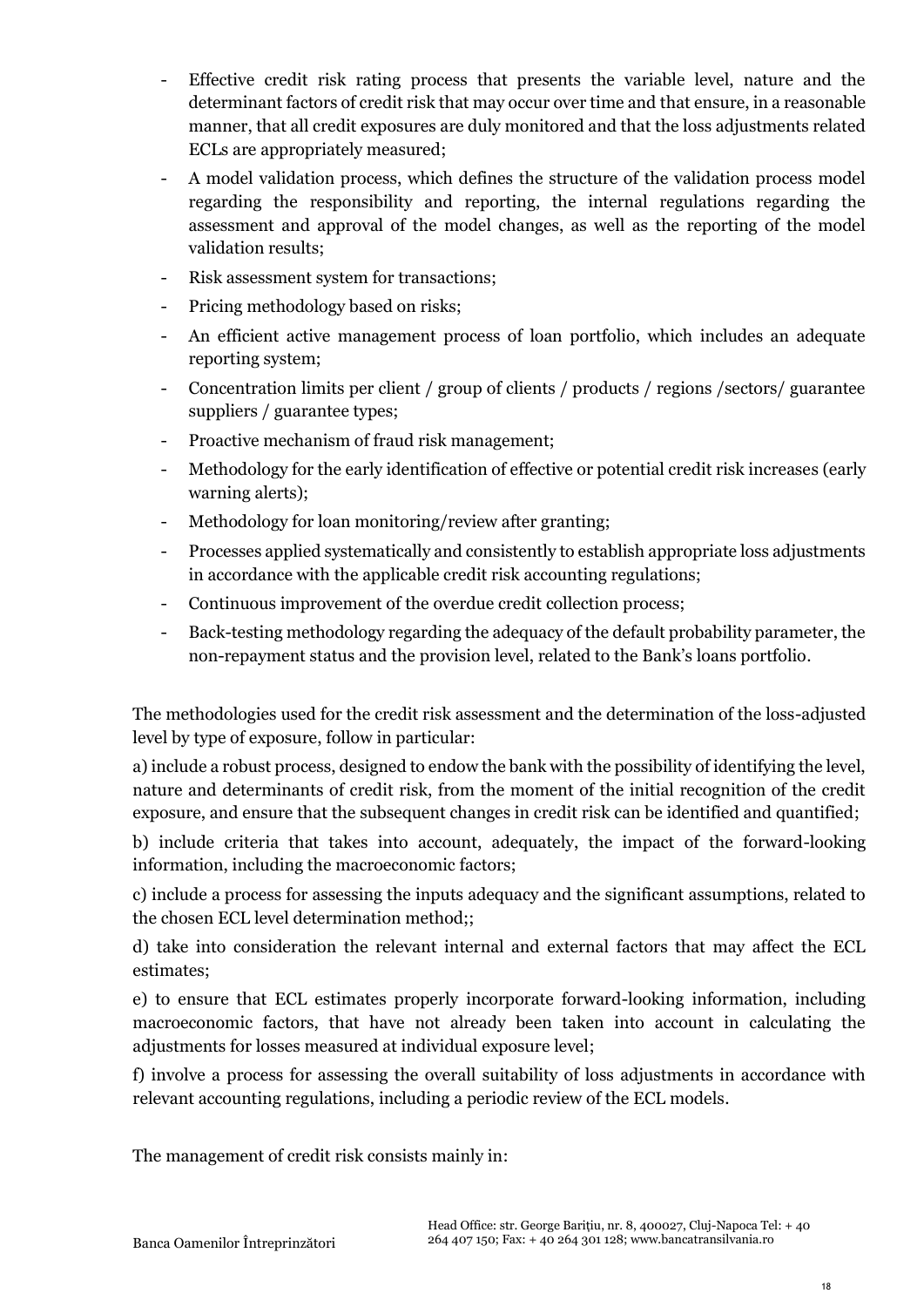- The organization of a proper system of norms and procedures in this field, establishing the regulatory framework for the lending process in order to avoid or to minimize risk occurrence; development / improvement of credit risk management procedures (strategy, policies, norms related to credit risk management); ongoing improvement of the credit approval/granting process;
- Maintaining an adequate process for credit management, control and monitoring;
- Organizational structure of the Bank there are departments and committees with responsibilities in credit risk supervision and management.

The credit risk appetite determined a priori for 2020 was "medium-low".

## **Liquidity Risk**

The appetite for liquidity risk for the year 2019 has been established as "low" taking into account the structural correlation of the Bank's assets and liabilities. The purpose of liquidity risk management is to obtain the expected returns on assets by capitalizing the temporary liquidity surpluses, and the efficient resources allocation attracted from clients, in the context of a proper management, consciously assumed and adapted to the market conditions and the current legislative framework. The liquidity management is realized centrally and aims to combine the prudential requirements with the profitability requirements.

For liquidity management, the Bank applies a set of principles that concern the quality, maturity, diversity and risk of assets, establishing a set of limits, carefully monitored, to ensure the compliance with the principles and also with the targeted returns (concentration, liquid assets, eligible assets, etc.).

For a sound management of liquidity risk, the Bank is constantly focused on raising liquidities via treasury operations, external financing, capital markets, etc., by taking into account various factors such as the issuer's rating, the issuance maturity and volume and trading markets.

The operative management (intraday) of liquidity is carried out through all the operations performed by the involved departments of the bank, to ensure the execution of all settlements / payments of the bank carried out in its own name or on behalf of its customers, in RON or FCY, on accounts or in cash, within the internal, legal and mandatory limits.

Moreover, the Bank also applies a liquidity buffer for the purpose of covering the additional liquidity needs that may occur on a short period of time under stress conditions, periodically tested based on different crisis scenarios.

During 2020, the Bank recorded very good levels of liquidity ratios, proving a strong position, indicating a more than comfortable liquidity level, in a generally fragile economic context.

Attention is given to:

- Correlation of the growth rate of resources/loans;
- Diversification of the range of instruments correlated with the institution's risk appetite;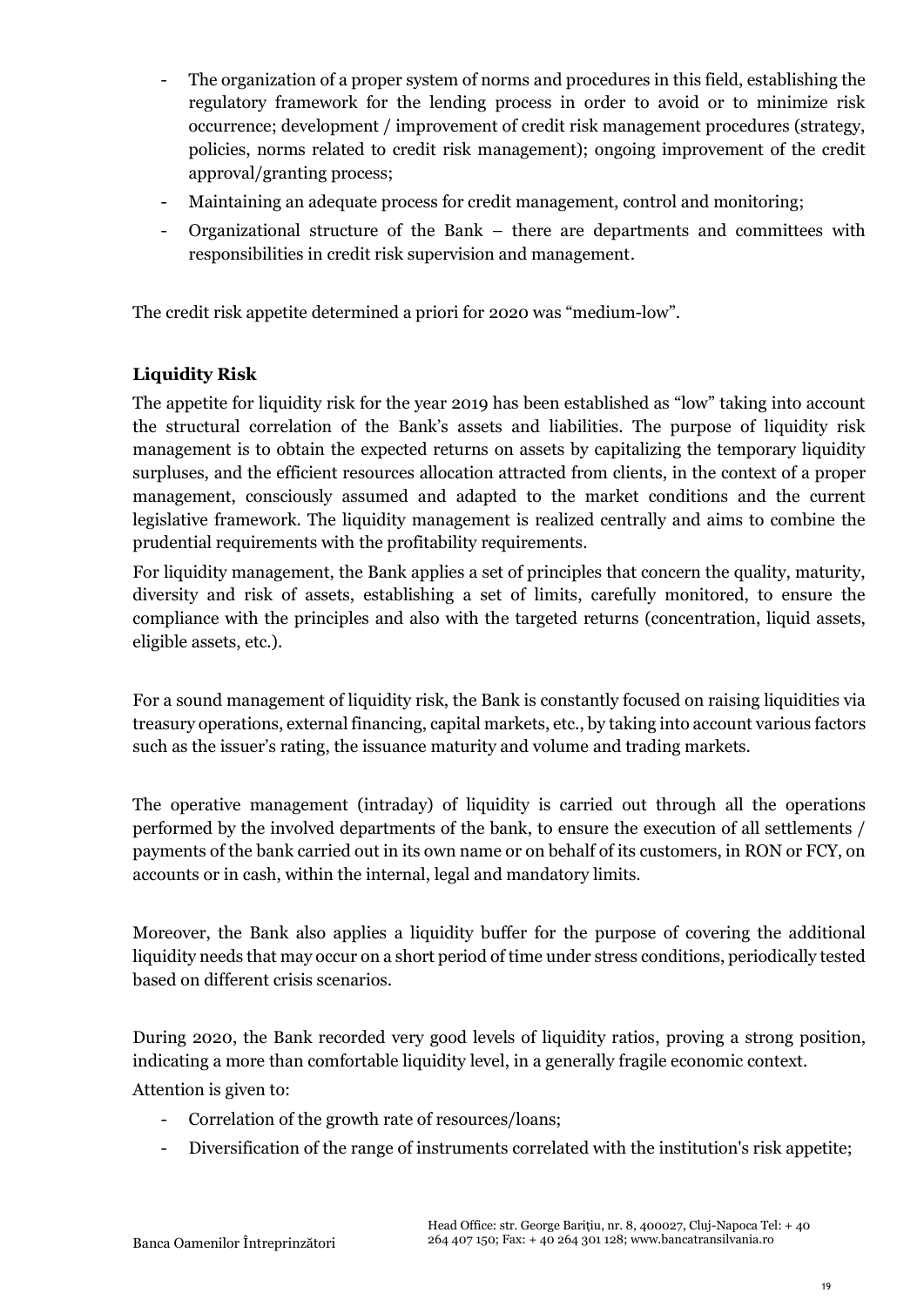- Monitoring of liquidity coverage ratio (LCR);
- Adequate capital allocation.

## **Operational Risk**

Operational risk is the risk that the Bank's practices, policies and internal systems are not adequate to prevent a loss due to market conditions or operational difficulties.

The objective of operational risk management is to provide the general framework and directions for action to establish a complete management of this risk in Banca Transilvania, by integrating a specific management system in the current risk management processes of the bank. Banca Transilvania aims to continuously improve risk management processes by acting in the direction of an integrated risk management system designed to support the decision-making process.

The operational risk management framework implemented at the level of the entire institution is in accordance with the established business objectives and the assumed risk appetite, as well as with the observance of the provisions of the legislation in the field and of the internal regulations in force.

Banca Transilvania monitors and manages:

- the risk related to banking products, which aim at the development of new markets, products and services, as well as significant changes to existing ones and the conduct of exceptional transactions, from the perspective of product consistency and changes in accordance with the risk strategy;
- conduct risk, as a subcategory of operational risk, as well as the risk determinants associated with this category, paying particular attention to its extent, its relevance and its possible prudential impact;
- information technology (ICT) risks, the Bank having appropriate processes and controls in place to ensure that all risks are identified, analyzed, measured, monitored, managed, reported and maintained within the limits of risk appetite and that the projects and systems it delivers and the activities they perform are in accordance with external and internal requirements.

The Bank also defines and assigns relevant roles, responsibilities and reporting lines in order to ensure the effectiveness of the ICT and Security Risk Management Framework, which is integrated into its own regulatory framework, the operational framework for ICT security and the risk management.

To identify, evaluate, monitor and diminish the operational banking risk, the Bank:

- permanently assesses the operational risk exposures based on historical data, managing the conduct risk as a sub-category of operational risk, as well as the risk-determining factors, associated with this category, paying a particular attention because of its expansion degree, relevance and possible prudential impact of it;
- assesses the products, processes and systems which aim to develop new markets, products and services, as well as significant changes to the existing ones and performing exceptional transactions to determine their associated risk levels and the measures required for the removal / diminishment of such risks to acceptable levels.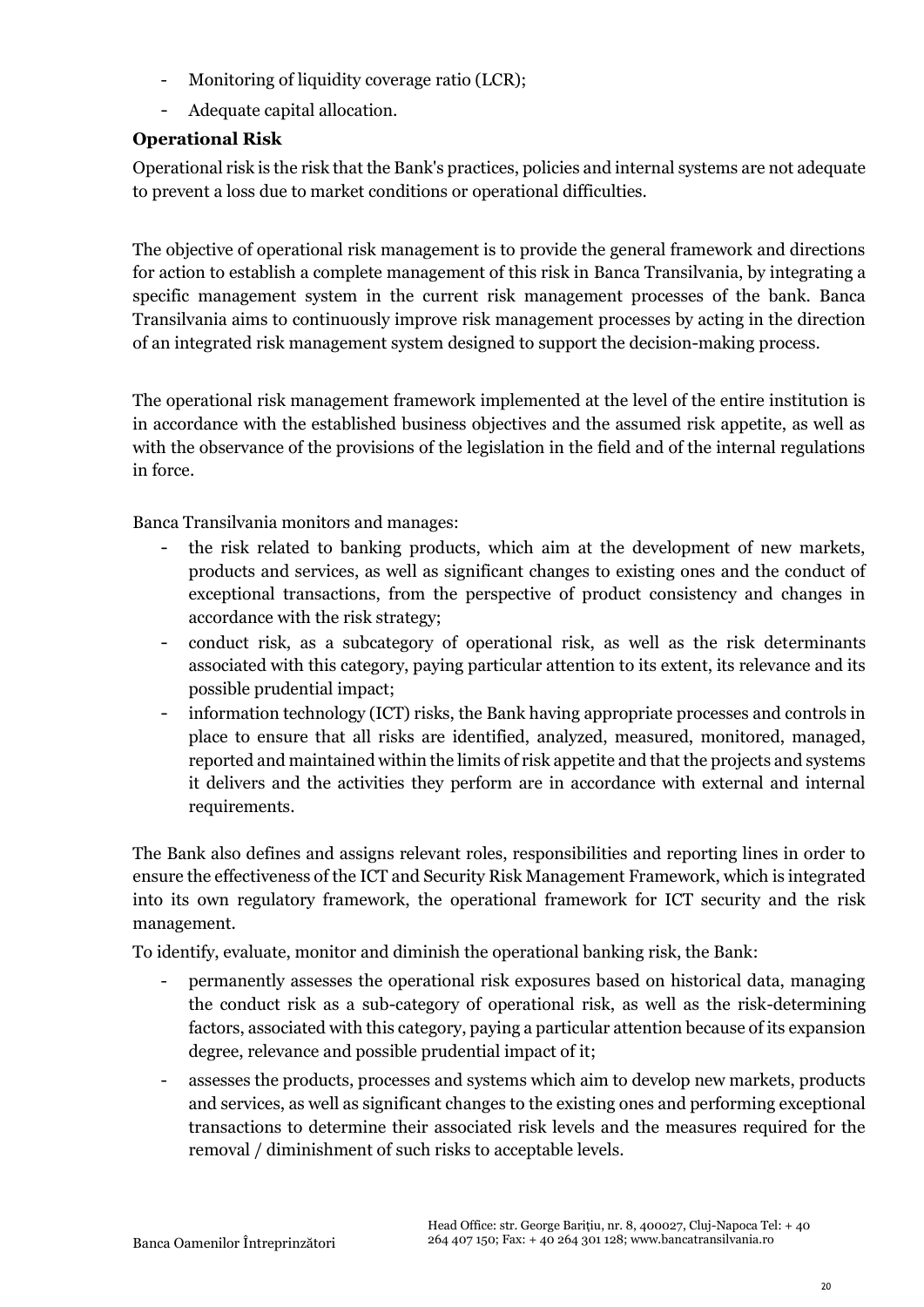In order to mitigate the inherent risks arising from the Bank's operating activities, it is necessary to continuously monitor the controls implemented at different levels, to assess their efficiency and to implement adequate measures for the reduction of the impact of operational risk events.

The Group's strategy for mitigating risk exposure is based mainly on permanent compliance with legal documents in force and market condition, personnel training, the efficiency of the internal control systems (organization and implementation), continuous improvement of IT systems and consolidation of IT security systems of the bank, usage of alternative means to reduce the risks (signing of specific insurance policies, implementing measures to limit and reduce the effects of identified operational risk incidents via current activity standardization, automation of a large number of processes, continuously monitored; reducing the redundant data volume collocated at the level of different entities of the Bank; assessment of products, processes and systems in order to determine the significant ones in terms of inherent operational risk), capitalizing the recommendations and conclusions resulted as a consequence of permanent supervision, update of continuity plans, as well as the assessment and testing of the processes on a regular basis, especially in the case of those systems that support critical operational processes for the bank.

The operational risk assessment is closely related to the Bank's overall risk management process. Its results are part of the operational risk monitoring and control process and are constantly compared with the risk profile defined in the Bank's risk management strategy.

The operational risk appetite in Banca Transilvania, determined as priori for 2020, was "mediumlow".

#### **Market Risk**

In 2020 Banca Transilvania's market risk appetite was "medium-low" due to the structure and size of the trading portfolio, the prudential approach of all operations subject to such a risk and the numerous limits implemented and daily monitored within the bank's current business. In order to reduce the market risks, the bank adopted a prudential approach to protect its profits from fluctuations in prices, interest rates and exchange rates on the market, which all represent exogenous, external, independent factors. The Bank implements a series of principles in terms of quality, maturity, diversity and risk degree of the constitutive elements.

Banca Transilvania performs a daily assessment of all Bank's positions, marking to market the trading book, of the positions at the directly available closing prices, coming from independent sources, such as: prices on the stock exchange, electronic quotations, quotations from several independent, well-known brokers, in accordance with the applicable internal regulations and monitors the "warning" or "alert" levels, using adequate backup plans able to be implemented immediately in case of unstable market conditions.

The market risk analysis is based on the three main risk sub-categories below, with the purpose of combining prudential and profitability requirements: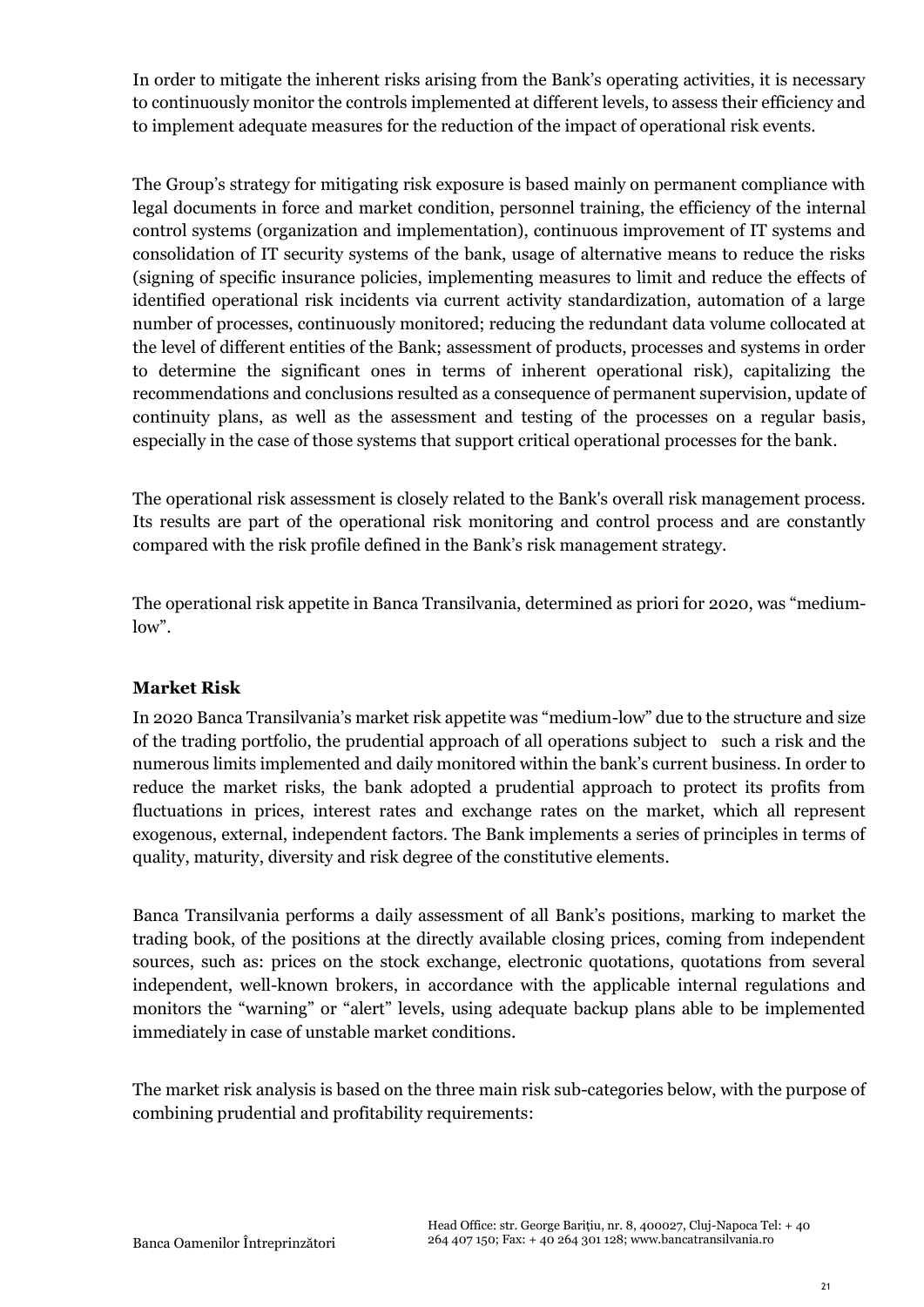**Interest rate and price risk.** The management of such risk is adapted and permanently adjusted to the Romanian and international financial and banking market conditions, as well as to the overall political and economic context. The interest rate risk is monitored on a daily basis and tested in crisis simulations conducted for the Bank's securities portfolio, and the price risk is also daily monitored and tested in crisis simulations of shares portfolios and fund units held by the Bank.

**Foreign Currency risk.** It represents the risk of registering losses on the balance sheet and offbalance sheet positions, due to unfavourable market fluctuations of the exchange rates. The Bank applies a series of rules regarding to operations/positions sensitive to exchange rate fluctuations, the realization, registration and mark-to-market thereof, as well as the impact of exchange rates on the bank's assets, liabilities and balance sheet.

Settlement risk. It represents a possible loss that could occur because of a wrong settlement of the treasury operations; the purpose of this risk management type is to adopt a prudent policy regarding the selection of counter-parties, custodians, the management of counter-party operations and the maturities of the related operations.

## **Interest Rate Risk Outside the Trading Book**

In 2020, Banca Transilvania's appetite to interest rate risk outside the trading book was "low". The bank adopting a set of strict principles for the management and monitoring of such risk, based on a risk management process capable to keep interest rates within prudential limits. The interest rate risk management purpose is to minimize the possible negative impact on net income, as well as to preserve the economic value of the equity under the conditions of adverse fluctuations of the interest rates.

The Bank uses management tools such as GAP analysis, economic value of assets, forecasts regarding the interest rate trends, the interest types and levels of the bank's products depending on currency and maturity, the volumes of different balance-sheet items sensitive to interest rates, fees and commissions, directly or indirectly influenced by interest rate changes, limits recommended and periodically updated in the interest rate risk management.

A detailed analysis of credit, liquidity, market and interest rate risks is available in the Group's consolidated financial statements. The Group met the average risk limits assumed within the bank's decision making process, by promoting the adequate balance between the assumed risks, the available capital and the performance targets, considering at the same time the tolerance to financial and non-financial risks.

## **Reputation risk**

The reputation risk is the risk to incur losses or to fail in achieving estimated profits due to the lack of public confidence in the integrity of the Group. In 2020 the appetite on reputation risk has been established as "low" by maintaining the confidence of the public and of the business partners in Banca Transilvania's integrity and on its' economic and financial position. The management of the reputation risk is performed by way of: undertakings in order to attract the best partners, both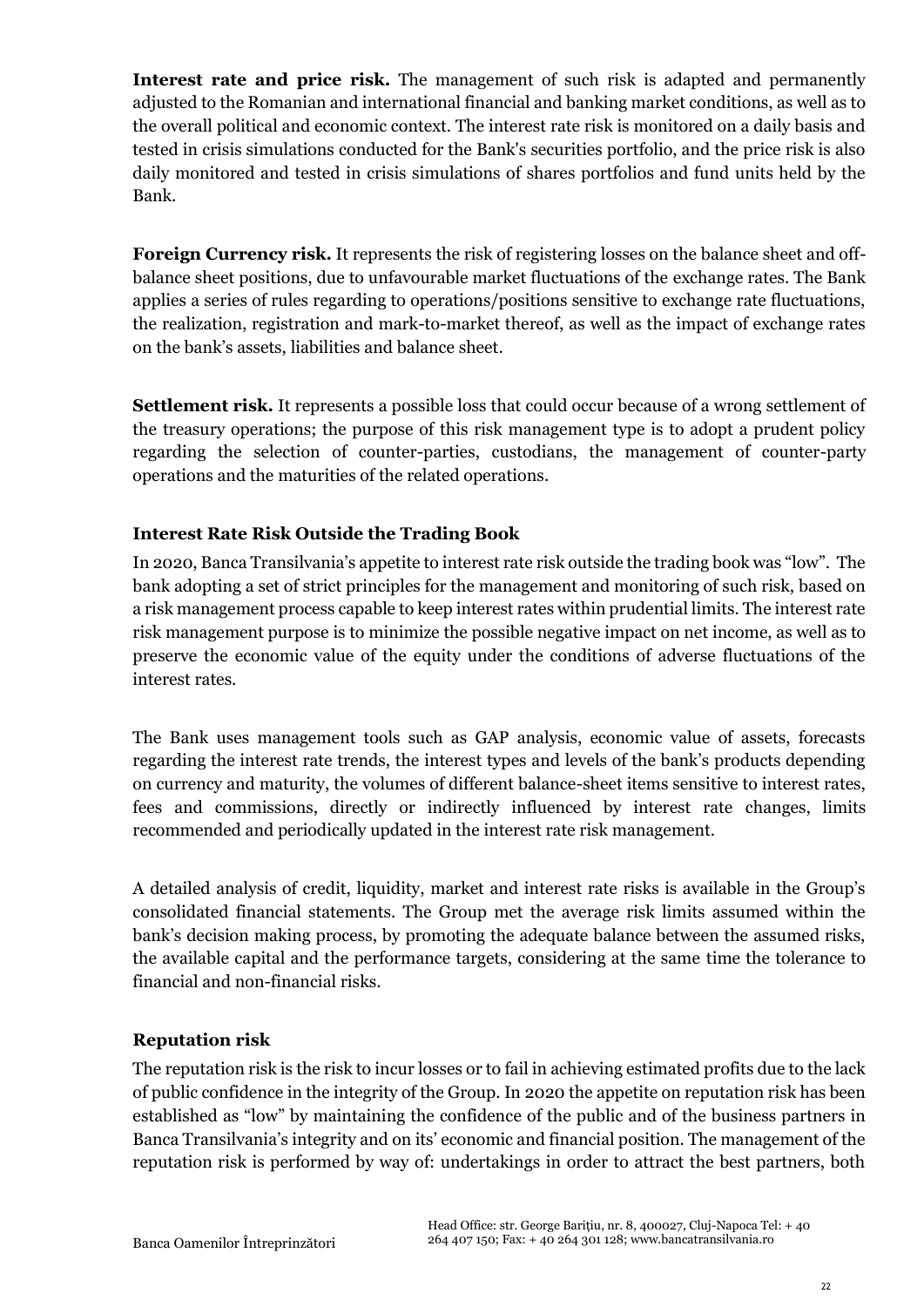clients and suppliers; recruitment and retention of the best employees; minimizing litigations; strict regulations; prevention of crisis situations; and the consolidation of the bank's credibility and the shareholders' confidence; ongoing improvement of the relationship with shareholders; establishing amore favourable environment for investments and access to capital; continuous and open communication with stakeholders (shareholders, mass-media, clients, partners, employees, authorities, etc.).

## **Leverage Related Risk**

The leverage concept represents the relative dimension of assets, off balance-sheet commitments and contingent obligations to pay, to render a service or to grant real guarantees, inclusive of obligation arising from the financing received, assumed commitments, derivative instruments or repo transactions and exclusive of obligations that can only be executed during the liquidation of the institution, in relation to the own funds of the institution.

Banca Transilvania treats cautiously the issue of leverage related risk, taking into consideration the potential increases of this risk as a result of own funds deterioration due to expected or incurred losses in accordance with the applicable accounting regulations. The a priori risk appetite of Banca Transilvania, towards the leverage related risk was set to "low" in 2020, determined through the utilization of some quantitative methods for evaluation and mitigation.

## **Strategic Risk**

Strategic risk is the current or future risk for profits and capital to be negatively affected by changes in the business environment, by unfavourable business decisions, improper implementation of decisions or the low adaptability to changes in the business environment. During 2020 the strategic risk appetite has been established as "low" based on the following aspects: risk management practices are part of Bank's strategic planning, the exposure to strategic risk reflects strategic goals that are not excessively "aggressive" and are compatible with the developed business strategies, the business initiatives are well designed and supported by communication channels, operating systems and adequate delivery networks.

## **Systemic Risk**

Systemic risk is the risk of disruption of the financial system which can have serious negative consequences for the financial system and for the real economy.

The objective of the Bank is to provide the general framework for establishing an adequate management of the systemic risk, in the sense of anticipating and protecting the Bank both against the possible negative effects that the system can have on the institution, as well as in the opposite direction. In this regard, the Bank has comprehensive risk management regulations, which include in addition to the general risk management policy and strategy, crisis and recovery financing plans, which aim to control risks, and in the case of some special situations, stabilizing the institution and restoring its financial position in the shortest time, without negatively impacting the market.

At the same time, in order to protect itself from the systemic risk generated by the other market participants, the Bank has established exposure limits to its counterparties and permanently monitors its exposure to them.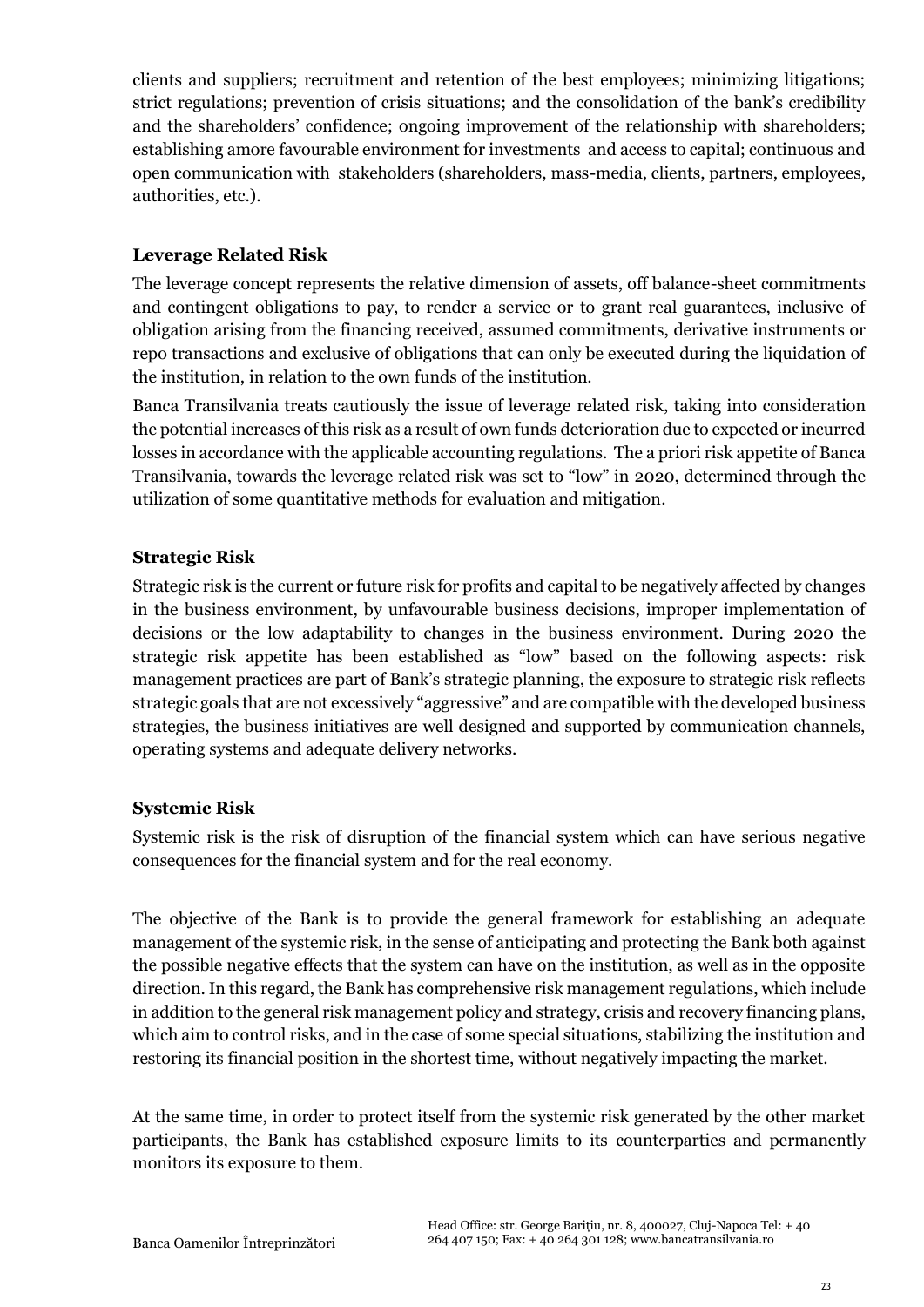## **Compliance Risk**

Compliance risk is the current or future risk of impairment of profits and capital, which may lead to fines, damages and / or termination of contracts or which may affect the bank's reputation as a result of breaches or non-compliance with the legal and regulatory framework. agreements, best practices or ethical standards.

The objective of Banca Transilvania regarding the management of compliance risk is to avoid the current or future risk of affecting profits and capital, which may lead to fines, damages and / or termination of contracts or which may damage the bank's reputation as a result of violations or non-compliance. with the legal and regulatory framework, agreements, best practices or ethical standards.

Ongoing monitoring and compliance with the principles set out below ensure the premises for the correct management of compliance risk:

- developing and applying compliance risk assessment methodologies through the use of risk indicators;
- monitoring compliance and communicating results according to BT reporting lines;
- analyzing situations of potential conflict of interest at the level of the bank and subsidiaries;
- periodic review of the limit of indicators, motivated by the occurrence of new risk events that were not taken into account in the initial assessment;
- elaboration of recommendations leading to the reduction / elimination of risk events that generated the increase of the level of indicators.

## **Capital Adequacy**

The internal process for the assessment of capital adequacy to risks is integrated in the administration and management process of Banca Transilvania and in its decision-making culture, according to which the management body must ensure the proper identification, measurement, aggregation and monitoring of risks, the preservation of internal capital levels adjusted to the Bank's risk profile, as well as the use and development of sound risk management systems.

The Bank and the Group use the following calculation methods for the evaluation of needed capital:

- Credit risk: risk-weighted assets are calculated based on the standard method;
- Market risk: capital requirements with respect to the exchange risk and the trading portfolio are calculated based on the standard method;
- Operational risk: capital requirements for the coverage of operational risk are calculated according to the basic indicator approach.

The Group manages its capital base in a flexible manner, by monitoring regulatory capital requirements according to the Regulation no. 575/2013 and as well as of the capital rates disposed following the supervision and assessment process performed by the supervisory authority, by anticipating the adequate adjustments required for the achievement of its objectives, as well as by optimizing the structure of assets and equity.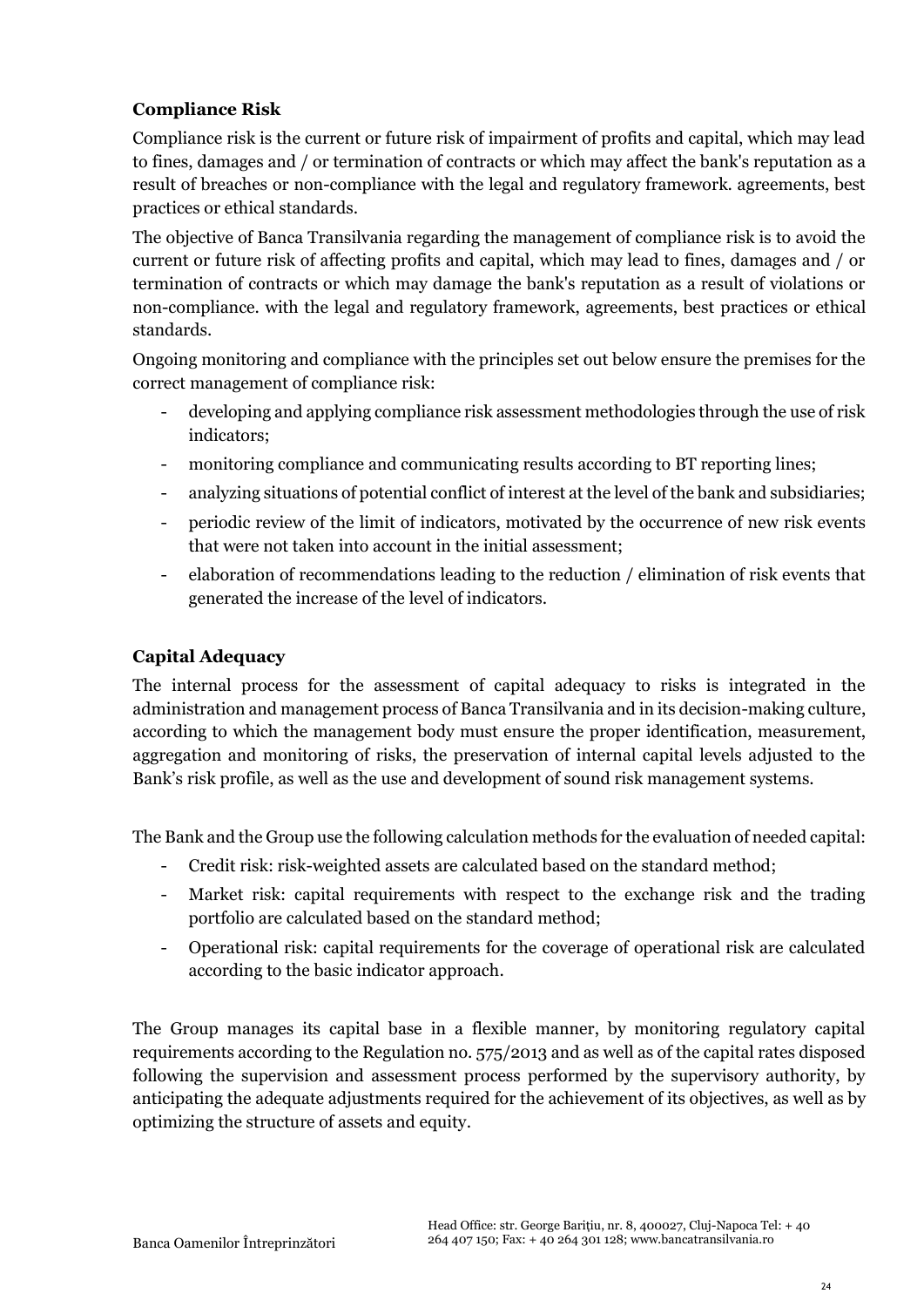Planning and monitoring take into consideration the total own funds (own funds tier 1, own funds additional tier 1 and own funds tier 2) on the one hand and risk-weighted assets (RWA) on the other hand.

## **Internal and External Audit**

The general objectives of the 2020 audit focused mainly on risk management, as well as on the assessment of the overall control system implemented on transactions and/or processes/flows, covering the entire range of risks. The control system assessment was carried out in line with the internal audit methodology, one of the main objectives being that of ensuring the reliability and integrity of financial and operational data, as a result of an independent and objective evaluation of the internal control system and of the risk management systems in connection with the financial reporting process.

The internal control framework of the Group is structured on three levels, respectively the positions that are exposed to and manage risks (operational units), the functions of risk supervision (the risk management function and the compliance function) and the function that provides an independent assessment, respectively the internal audit function.

Thus, the 1st control level is linked to the operational units, which are responsible for ensuring an appropriate risk control and prevention environment within each operational structure/activity, as part of their daily operations; the 2nd and 3rd control levels are associated with the three independent control functions, as follows:

- the risk management function ensures the management and control of identified risks by means of specific assessment processes;
- the compliance function ensures the management of compliance / operational / credit risks;
- the internal audit function ensures the objective examination of the Bank's overall activities, for the purpose of an independent evaluation of risk management, of the internal control system, of the management and execution processes, in order to support the achievement of objectives; it also issues recommendations for the improvement of such activities;

The external auditor of the bank - KPMG Audit S.R.L. - has audited the financial statements of the bank as at December 31, 2020.

According to the audit opinion, the separate and consolidated financial statements reflect an accurate picture, in all significant aspects, of the separate and consolidated financial position, as well as of the separate and consolidated results and the separate and consolidated cash-flows, according to the International Financial Reporting Standards, endorsed by the European Union.

# **1.1.9. Aspects related to the perspectives of the Bank's activity**

From the first moment of the pandemic, the Bank has focused on ensuring the measures to prevent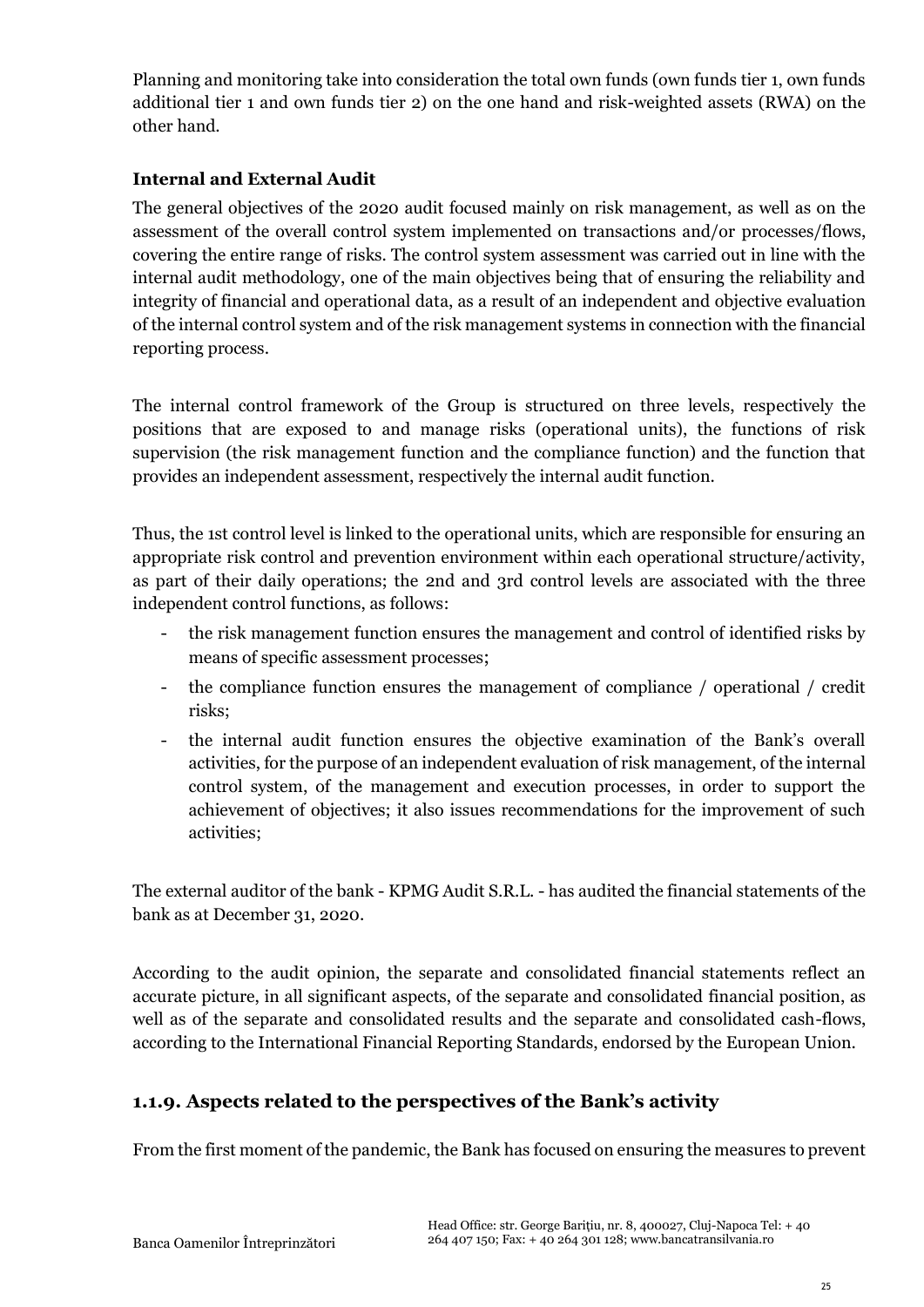the spread of COVID-19, on the continuity of operations through agencies, branches and digital channels, as well as on finding the best ways to contribute to the well-being of customers and employees and the community, and some of these measures are as follows:

- *at the Bank's employees level* 15 million lei were invested in protective equipment, 330,000 lei to cover the cost of COVID-19 tests and influenza vaccine, etc. ;
- *at the individual customers level* the Bank was the first banking institution to announce support measures in 2020 from the first days after the declaration of a state of emergency in Romania, such as: extending the grace period for credit cards from March 2020 , the possibility of not paying the minimum payment amount for the credit on the card and reducing the interest rate by half for customers in certain situations, the possibility of deferring up to 3 credit installments and over 70,000 cards were delivered to customers at home (free), etc.;
- *at the legal entities level*  they had their installments deferred, campaigns and initiatives were organized to support local entrepreneurs, such as: Cumpără de la o afacere mică, #Cumpărădelângătine, #VreauOnline, #Directlatine și #InMișcare. BT is the main Bank in the CIFRE grant program, as well as in the Ivest SME program, with over 100,000 loans being granted;
- - *at community level* the Bank donated directly or through partners over 2 million euros for 38 hospitals in 30 localities, etc. (more information being presented in section 1.1.6.).

For 2021, Banca Transilvania has prepared different scenarios, taking into account the signals and trends and expects a return with an annual growth rate that can go towards 5% from the perspective of developments from year to year, but it is clear that it depends a lot on the evolution of the pandemic, the pace of vaccination, travel and consumption restrictions in the rest of European countries. Romania has a complex economy and strongly interconnected with Europe, and the pace of recovery will be correlated with that of large European economies.

The financial stability of Banca Transilvania, together with the internally developed electronic systems are the pillars on which it is based in these moments of uncertainty. With all the resources at its disposal, the Bank is ready to do its utmost to minimize the spread of COVID-19, while continuing to provide comprehensive banking services. Therefore, for 2021, Banca Transilvania plans to be as proactive as possible and to play a major role in supporting companies, people and the economy.

Banca Transilvania is monitoring the coronavirus situation very closely and liaising with National Bank of Romania, Romanian government and with public health officials.

For the year 2021, the Bank set the following qualitative and quantitative objectives:

- Sustainability intense program of awareness of the Romanian business environment regarding the importance of sustainable development;
- Focus on complete online credit flows;
- Maintaining a balanced approach and customer support given the existing context;
- Development of financial products to support customers after the end of the pandemic crisis;
- Building intelligent operating systems, innovation and process simplification;
- Digitization of banking experience;
- Continuous and interactive support provided to customers and employees;
- Optimizing the relationship with customers to provide them the best experience with BT.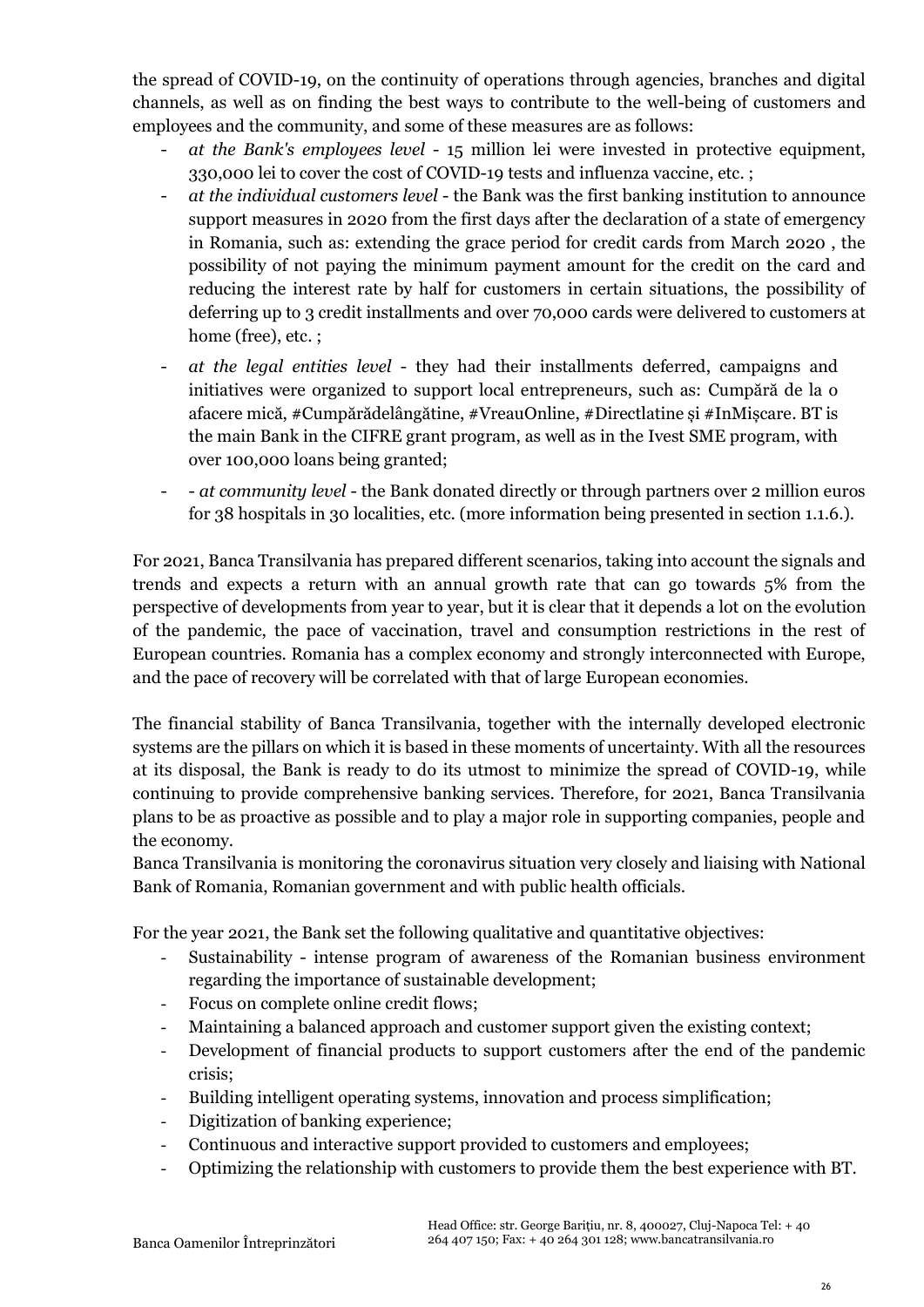- Total assets: 11.3% increase;
- Total loans, gross: 7.9% increase;
- Total deposits from customers: 11.6% increase;
- Cost/Income ratio: 49.3%;
- Loans/Deposit ratio: 47.9%.

| Development Plan for 2021:                         |                             |  |  |  |  |
|----------------------------------------------------|-----------------------------|--|--|--|--|
| <b>Investment budget for 2021</b>                  | <b>Amount (RON million)</b> |  |  |  |  |
| Buildings – agencies and branches                  | 64.60                       |  |  |  |  |
| Investments IT and cards, of which:                | 234.49                      |  |  |  |  |
| Hardware IT                                        | 34.85                       |  |  |  |  |
| Software IT                                        | 167.10                      |  |  |  |  |
| Retail and cards, of which:                        | 32.54                       |  |  |  |  |
| Hardware, retail cards                             | 12.56                       |  |  |  |  |
| Software, retail cards                             | 19.98                       |  |  |  |  |
| Security                                           | 11.77                       |  |  |  |  |
| Cash processing center                             | 14.95                       |  |  |  |  |
| Digital initiatives                                | 46.86                       |  |  |  |  |
| Other                                              | 28.21                       |  |  |  |  |
| <b>Total Investments RON million, VAT included</b> | 400.88                      |  |  |  |  |

With regards to the Projections of the Financial Position and Profit and Loss Account for 2021 the followings are mentioned:

In projecting indicators for 2021, it has been considered an average inflation rate of 2.5% and an average exchange rate of 4.89 RON\EURO.

The Bank estimates a growth rate of 11.3% for total assets as compared with previous period (up to RON 115,022 million). The structure of assets is projected to comprise a weight of 41.0% of gross loans, a weight of 21.8% of cash and cash equivalents and a weight of 37.9% of investments in treasury bills.

Regarding the structure of liabilities and equity forecasted for 2021, the Bank considered a growth rate of resources from non-banking clients of 11.6% as compared with 2020, meaning a weight in total liabilities of 94.2%.

The 2021 budgeted ratios subject to the GMS approval are determined so as to support the business objectives and are correlated with the specific prudential and supervisory standards.

The Bank estimates the obtain in 2021 of a gross profit of RON 1,516 million and a net profit of RON 1,276 million.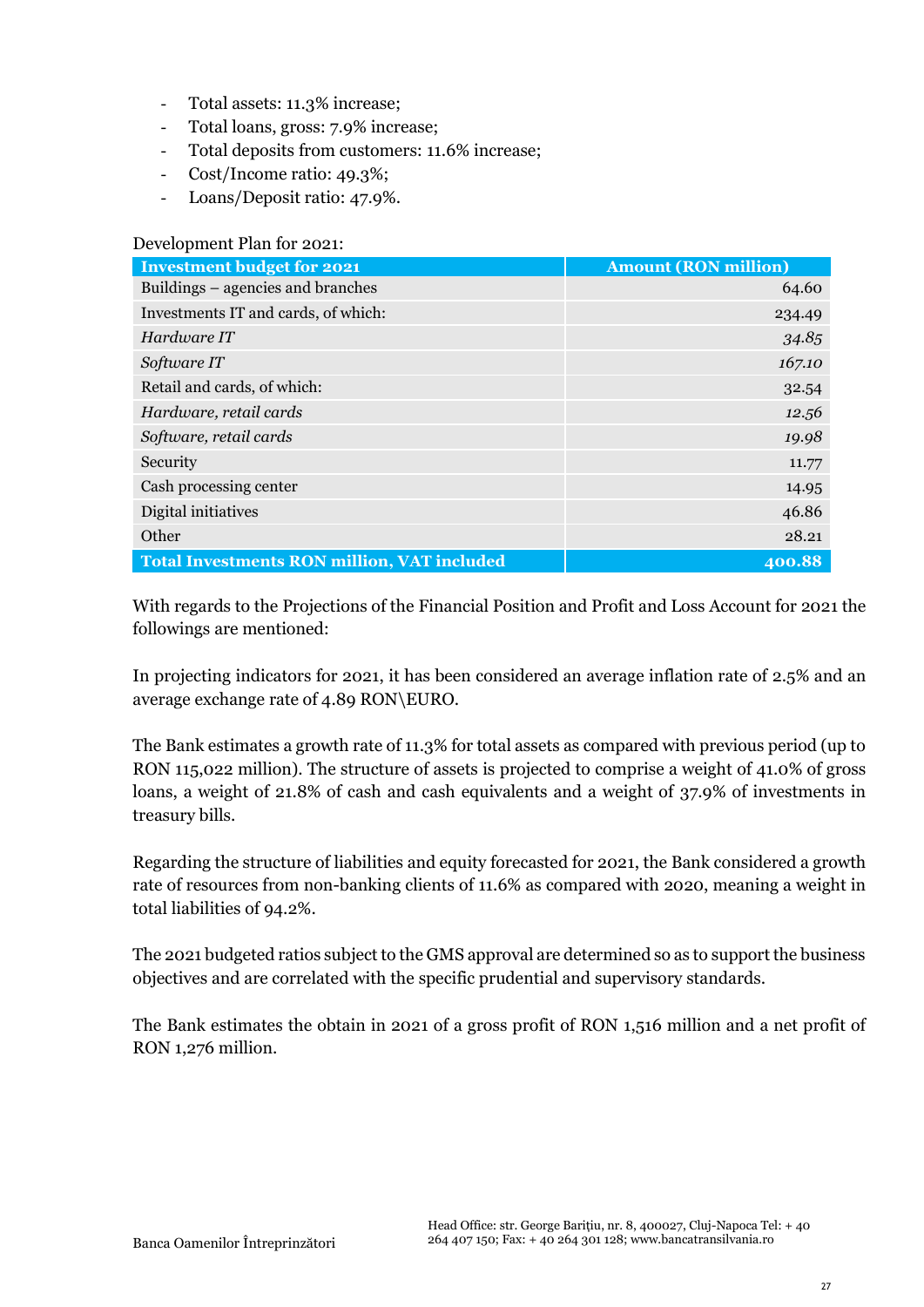# **2. The Bank's Tangible Assets**

# **2.1. Location and properties of the main production capacities owned by the Bank:**

The Bank currently owns tangible assets in the form of buildings, which represent the offices of its subsidiaries/agencies located in: Arad, Bistrita, Brasov, Bucharest Obor, Bucharest Unirii, Bucharest Regional Office, Bucharest Processing Center, Cluj-Napoca, Constanta, Dej, Deva, Drobeta Turnu-Severin, Galati, Giurgiu, Miercurea-Ciuc, Oradea, Ramnicu-Valcea, Târgu-Mures, Timisoara, Turda, Zalau, Suceava, Iasi, as well as four buildings accommodating the Bank's Headquarters. The other locations where BT units are currently operating are rented offices.

# **2.2. Description and analysis of the degree of wear and tear of the Bank's properties**

The net tangible assets as at 31 December 2020 amount to RON 619,04 million, of which 45% are buildings and land. The majority of real estate properties were recently built or refurbished.

A detailed analysis of the Bank's fixed assets is presented in the Notes to the Financial Statements.

Tangible assets do not include rights of use assets recorded in accordance with IFRS 16.

## **2.3. Notes on the potential issues related to the ownership of the Bank's tangible assets**

Not applicable.

# **3. The stock exchange where the securities issued by the company are traded**

# **3.1**. **Romanian and foreign markets where the securities issued by the Bank are traded**

As of 15.10.1997 (the first trading day), Banca Transilvania became the first Romanian banking institution listed on the Bucharest Stock Exchange. The Bank's shares are indivisible common dematerialized nominal shares.

At the beginning of 2020 the share capital registered with the Trade Register was RON 5,215,917,925, which was later increased during the year, according to the Decision adopted by the Board of Directors of the Bank on 27 September 2020, by issuing a number of 172,665 shares, with a nominal value of 1 leu/share, obtained by converting into shares a number of 137,870 bonds.

The share capital was also increased during 2020 according to the Decision of the Extraordinary General Meeting of Shareholders of 29 April 2020 with the amount of 521,609,059 lei representing reserves from the net profit of 2019, by issuing a number of 521,609,059 new shares, with a face value of 1 RON/share, for the benefit of the shareholders registered in the Shareholders' Registry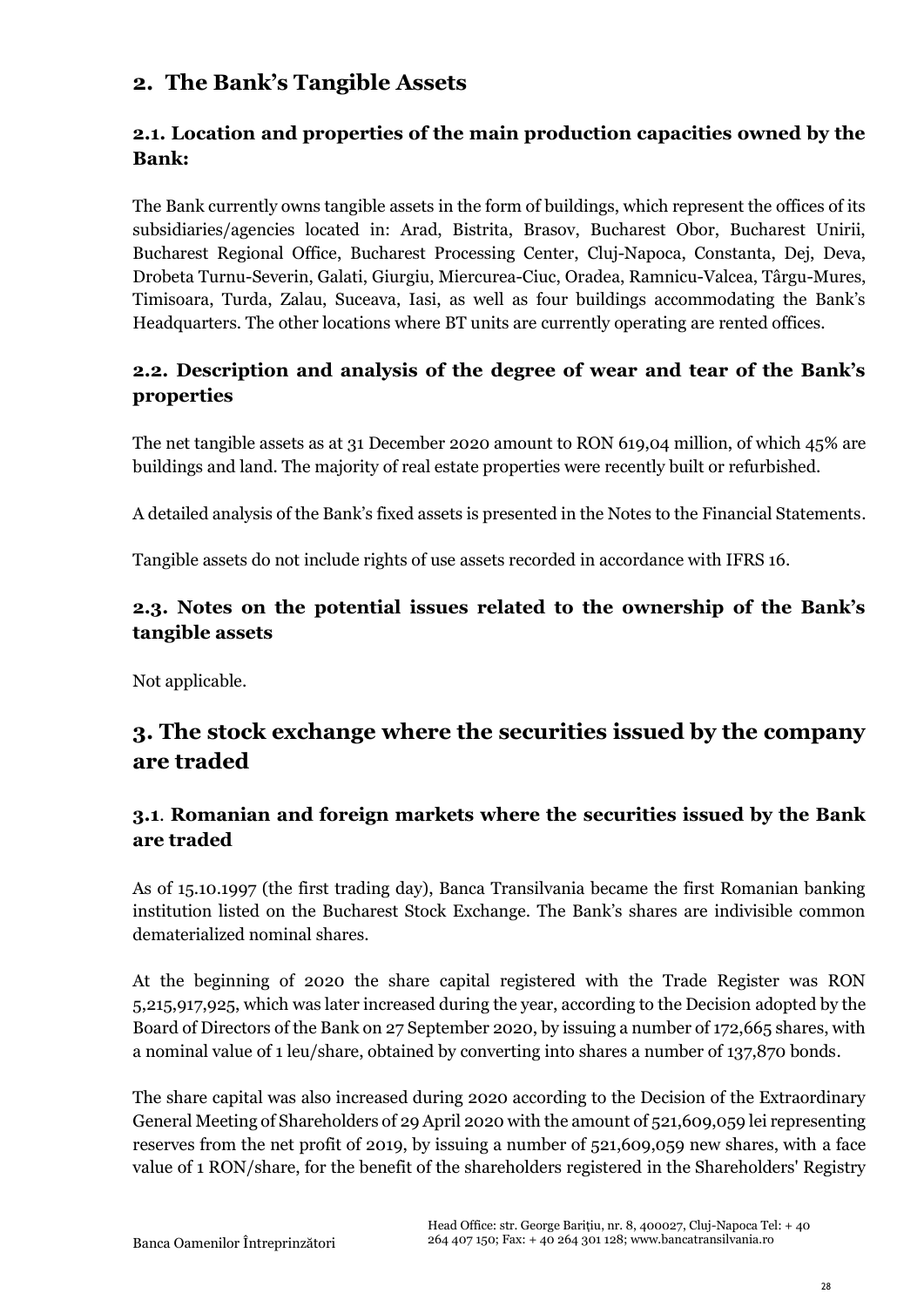held by the Central Depository, on the date of registration established by the GMS. As a result of this share capital increase, 10 new shares were assigned to every 100 shares.

**Shareholders 31-Dec-20 31-Dec-19** NN Group\*  $10,14\%$   $3,12\%$ European Bank for Reconstruction and European Bank for Reconstruction and the term of 6,87% 8,60% Romanian individuals 19,79% 19,79%

The share capital structure as at 31.12.2020 and 31.12.2019 was as follows:

 $\rm Total$  100,00%  $\rm 100,00\%$  100,00%  $\rm 100,00\%$ *\*NN Group N.V. and pension funds managed by NN Pensii SAFPAP S.A. and NN Life Insurance S.A.*

Romanian companies and the state of the state 40,10% 37,36%

Foreign individuals 1,09% 1,06% 1,06%

Foreign companies 21,33% 25,07% 25,07%

The Bank's market cap as at 31 December 2020 was RON 12.9 billion, respectively EUR 2.7 billion (31 December 2019: RON 12.3 billion, respectively EUR 2.6 billion).

# **3.2. The Bank's policy regarding dividends**

In 2020, the Bank distributed cash dividends in amount of RON 600,000,000 from the profit of 2019, the gross value of the dividend per share being RON 0.1150286771.

In 2019, BT distributed cash dividends in amount of RON 818,565,850 from the profit of 2018, the gross value of the dividend per share being RON 0,17.

In 2018, BT distributed cash dividends in amount of RON 610,000,000 from the profit of 2017, the gross value of the dividend per share being RON 0.140506.

In 2017, BT distributed cash dividends in amount of RON 219,000,000 from the profit of 2016, the gross value of the dividend per share being RON 0.060065.

In 2016, BT distributed cash dividends in amount of RON 1,200 million from the profit of 2015, the gross value of the dividend per share being RON 0.396558.

BT also distributed cash dividends in amount of RON 50 million from the profit of 2008, when the gross value of the dividend per share was RON 0.047200.

In the other years, the policy of Banca Transilvania regarding profit distribution was focused on capitalization.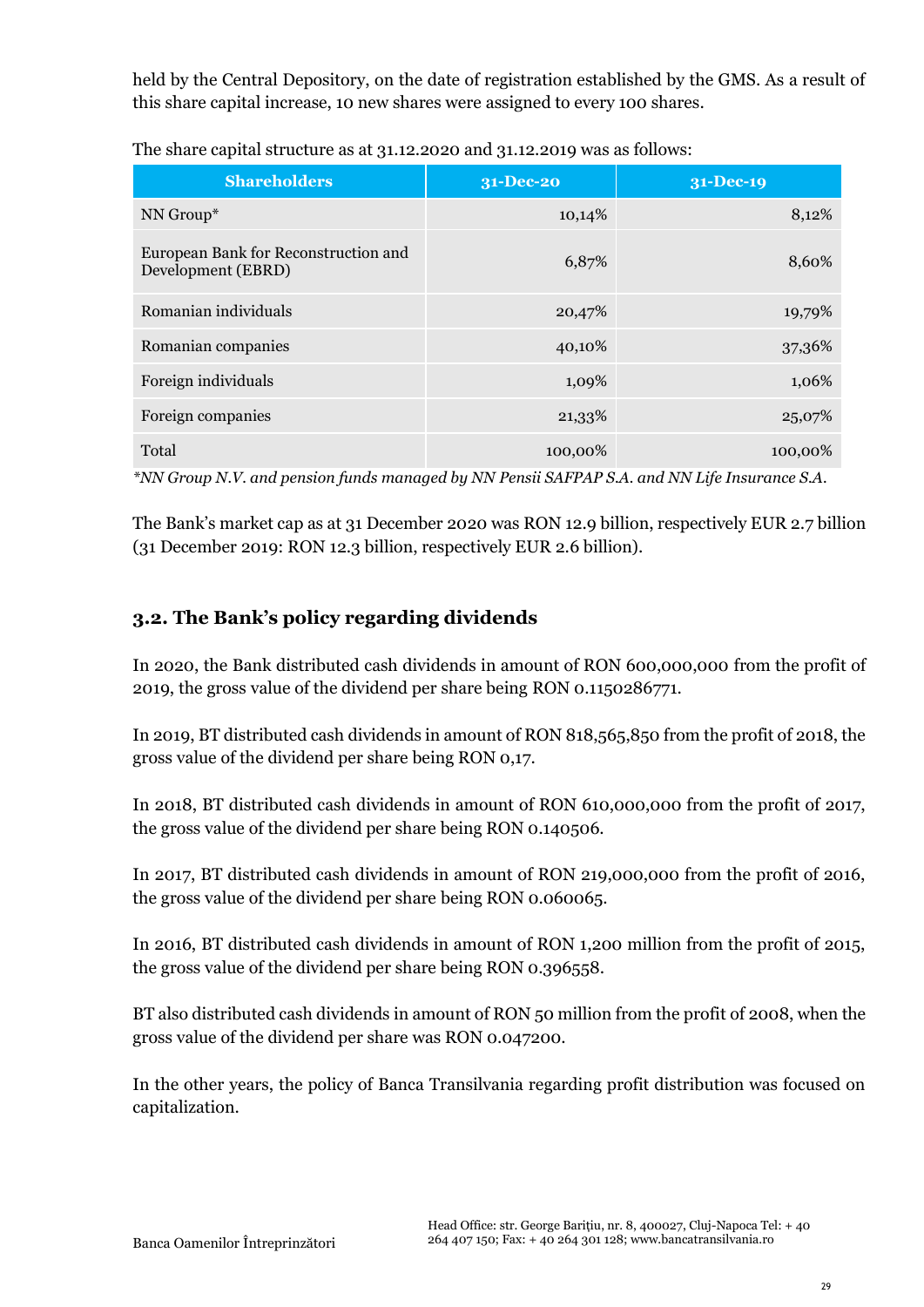## **Proposals regarding the distribution of profit for the financial year 2020 and the share capital increase**

| <b>Proposal for 2020 profit distribution</b> | <b>Amounts (RON)</b> |
|----------------------------------------------|----------------------|
| Gross profit                                 | 1,371,035,514        |
| Current/deferred income tax                  | (173,730,932)        |
| Net profit                                   | 1,197,304,582        |
| 5% Legal reserve fund from gross profit      | (68,551,776)         |
| Reinvested profit reserve                    | (129, 228, 558)      |
| Net profit to be distributed                 | 999,524,248          |

Recommendation ECB / 2020/62 was issued on 15 December 2020, requiring credit institutions to exercise extreme caution with regard to dividend payments and the redemption of own shares. This recommendation also includes the outcome of the financial year 2020. Recommendation ECB / 2020/62 is due to expire in September 2021 when the ECB will reassess the economic situation of the sector.

Depending on these events and if no new regulations will be issued, the Board of Directors will reevaluate the profit-sharing policy by dividends payment.

The Board proposes for approval to increase the Bank's share capital from RON 5,737,699,709 to RON 6,311,469,680, with the amount of RON 573,769,971, representing reserves from the 2020 net profit.

| <b>Proposal for 2020 profit distribution</b> | <b>Amounts (RON)</b> |
|----------------------------------------------|----------------------|
| Total available reserves for distribution    | 999,524,248          |
| Reserves from 2020 net profit                | 425,754,277          |
| Dividends                                    |                      |
| Capitalisation of 2020 net profit reserves   | 573,769,971          |
| Share capital at recording date              | 5,737,699,709        |
| Yield per share % capitalisation             | 0,1000000000         |

As a result of the share capital increase by RON 573,769,971, for each 100 shares held another 10 new shares will be assigned (respectively a number of new shares are assigned corresponding to the ratio RON 573,769,971/RON 5,737,699,709).

# **3.3**. **The Bank's share buyback activities**

The share buyback from 2020 are part of the program approved by the Decisions of the Ordinary General Meeting of Shareholders of Banca Transilvania dated 25.04.2019.

As at 31.12.2020, Banca Transilvania does not have any own shares in its balance. Banca Transilvania repurchased the shares in order to be granted as remuneration to the employees.

# **3.4. The number and nominal value of the shares issued by the parent company and owned by the subsidiaries**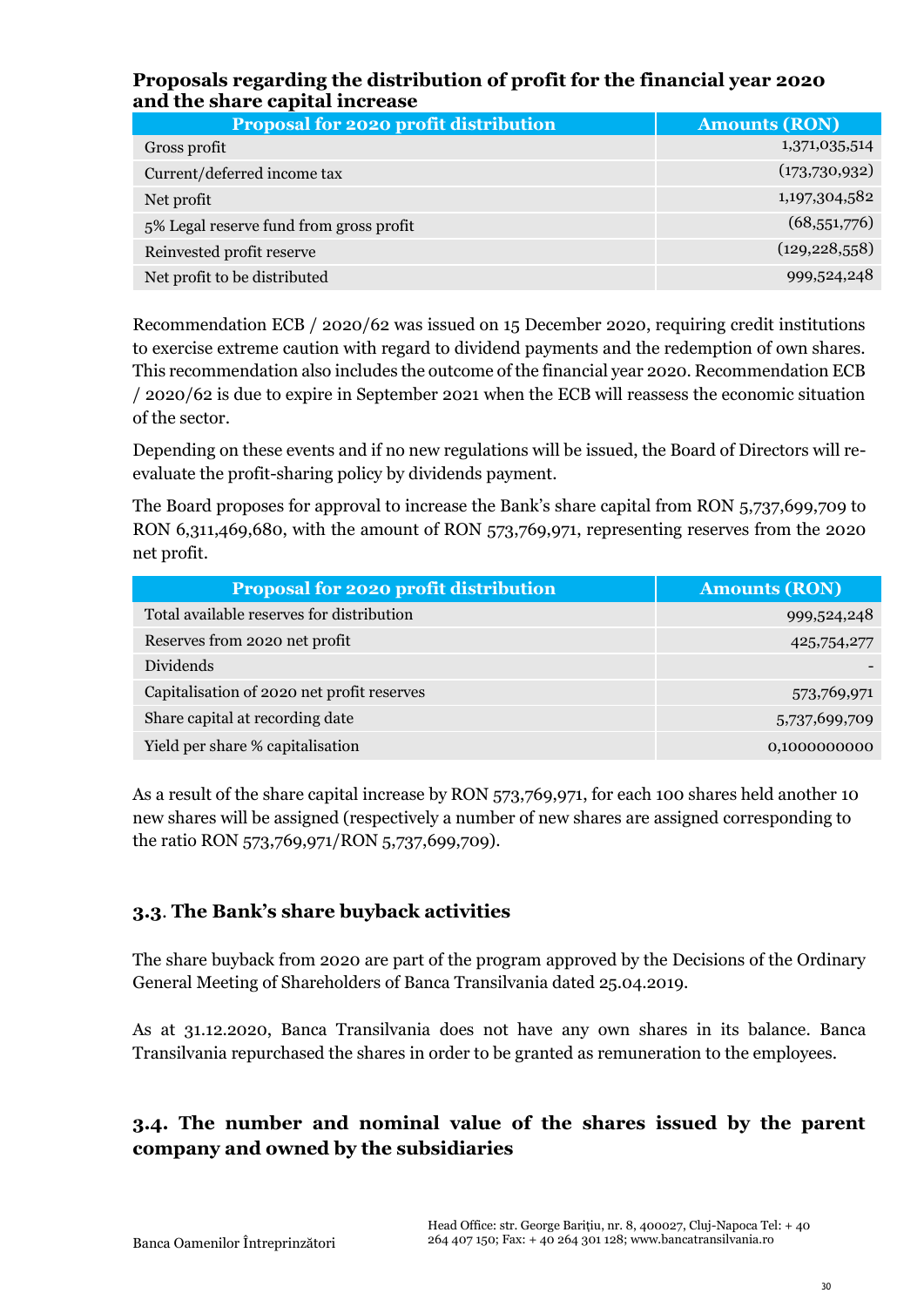As at 31.12.2020, BT Group counts 15.2 million own shares amounting to RON 15,287 thousand, which are held by BT INVEST1, a Group subsidiary.

| <b>BT</b> group subsidiary          | <b>Nominal value</b><br>at 31.12.2020 | <b>Nominal</b><br>value at<br>31.12.2020 | <b>Percentage held of</b><br>the Bank's share<br>capital as at<br>31.12.2020 |
|-------------------------------------|---------------------------------------|------------------------------------------|------------------------------------------------------------------------------|
| <b>BT INVEST1</b>                   | 15.174.861                            | 15.287.061                               | 0,26%                                                                        |
| <b>Total BT Investi shares held</b> | 15.174.861                            | 15.287.061                               | 0,26%                                                                        |

## **3.5. Bonds issued by the Bank**

In 2013 Banca Transilvania issued a number of 50,000,000 unsecured subordinated convertible bonds, due in 2020, each with a nominal value of EUR 0.60, and a total nominal value of EUR 30,000,000. These are nominal, dematerialized bonds.

As at 31 December 2013 the Bank had a balance of issued subordinated term bonds of EUR 30 million.

On 3.11.2014, BT converted 33,453,730 bonds with a nominal value of EUR 20,072,238 into 49,444,546 shares.

As at 31 December 2014, the Bank counted 16,546,270 outstanding subordinated bonds, amounting to EUR 9,927,762.

As at 31 December 2015, the Bank counted the same 16,546,270 outstanding subordinated bonds, amounting to EUR 9,927,762.

As at 31 December 2016, the Bank had a balance of 16,507,930 issued subordinated bonds, amounting to EUR 9,904,758.

In 2017, the Bank converted bonds in amount of EUR 2,122, equivalent to RON 9,683, amount that was used as follows: RON 3,483 for the increase of the share capital and RON6,200 for the constitution of the capital premiums.

The value of convertible bonds as at 31.12.2017 was EUR 9,902,636, equivalent of RON 46,143,312 (31.12.2016: EUR 9,904,758, equivalent of RON 44,978,497).

As at 31 December 2017, the Bank had a balance of 16,504,393 issued subordinated bonds, amounting to EUR 9,902,635.8.

As at 31 December 2018, the Bank had a balance of 16,504,393 issued subordinated bonds, amounting to EUR 9,902,635.8, equivalent of RON 46,184,903, plus 2,850 bonds with a nominal value of EUR 100,000 ( 31.12.2017: EUR 9,902,636 equivalent of RON 44,978,497).

During 2018, Banca Transilvania S.A. issued 2,850 bonds, with a nominal value of one bond amounting to EUR 100,000. The bonds were made available for subscription through private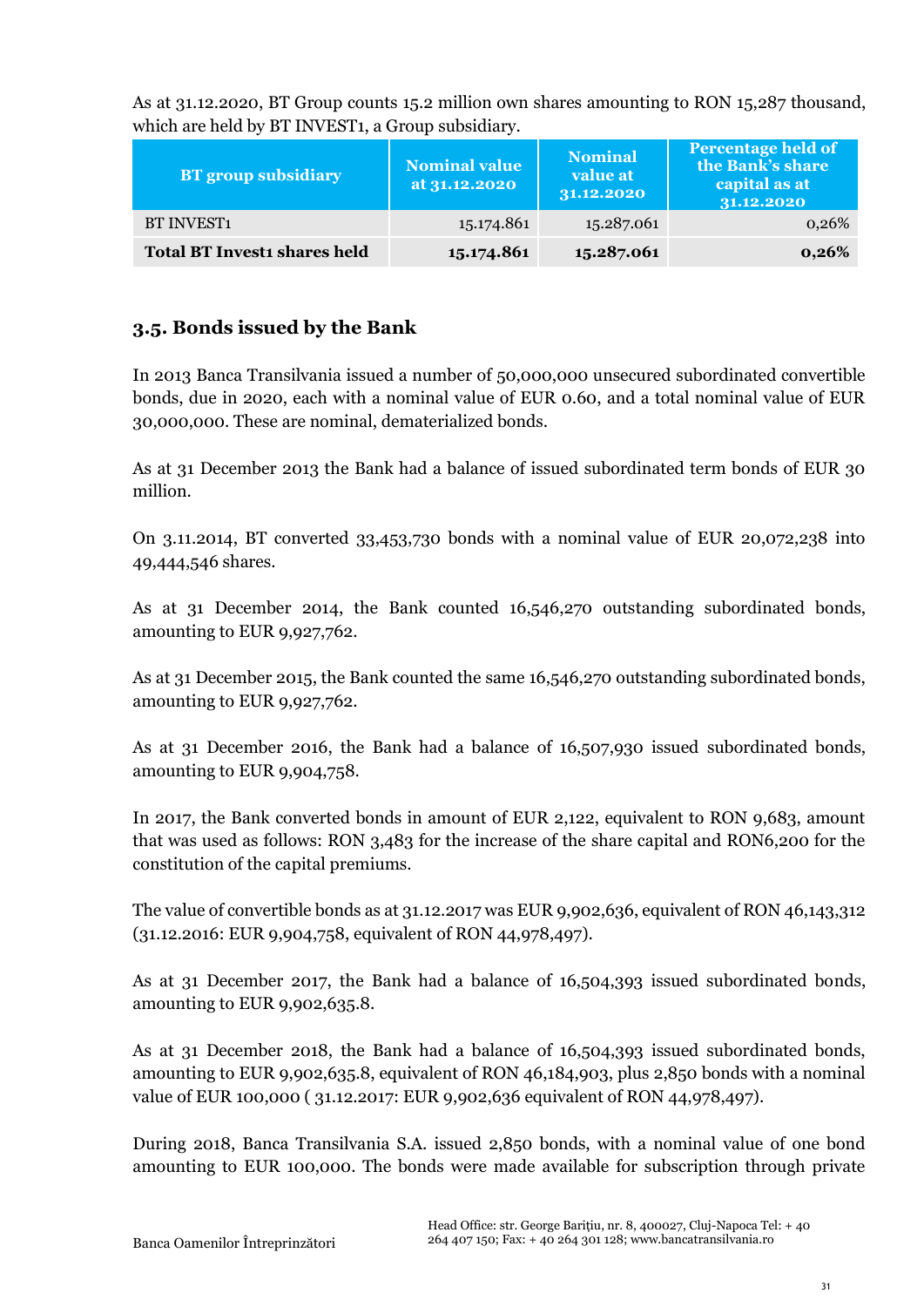placements to a limited number of eligible investors. The private placement of Equity Tier 2 bonds, subordinated unsecured, denominated in EUR, with a interests equal to the EURIBOR6M  $+ 3.75\%$ per year, maturity in 2028, with a total face value of EUR 285,000,000, was finalized on 26 June 2018, the settlement date being June 28 2018, and the maturity date June 28 2028. The bonds became tradable on the regulated spot market managed by the Bucharest Stock Exchange under the ISIN code ROTLVADBC023 and the TLV28E symbol starting with 6 July 2018.

As at 31 December 2018, in the balance there were subordinated bonds issued by the Bank amounting to EUR 294,902,635.80, equivalent of RON 1,375,396,403.11.

In 2019, the Bank converted a total of 8,920 bonds amounting EUR 2,122, equivalent of RON 9,829, amount that was used to increase the share capital.

As at 31 December 2019, in the balance there were subordinated bonds issued by the Bank amounting to EUR 294,897,283.8, equivalent of RON 1,409,402,588.5.

As at 31 December 2020, in the balance there were subordinated bonds issued by the Bank amounting to EUR 285,000,000, equivalent of RON 1,387,779,000.

In 2020, the Bank converted bonds amounting to EUR 83 thousand, equivalent to RON 391 thousand, an amount that was allocated as follows: RON 173 thousand to increase the share capital and RON 218 thousand to share premiums.

The balance of convertible bonds in amount of EUR 9,814 thousand, equivalent to RON 47,523 thousand, was repaid on 22 May 2020. At 31 December 2020 the balance of convertible bonds was RON 0 (zero).

# **4. Bank Management**

Corporate governance represents the set of responsibilities and practices of the company's management, aiming at providing a strategic direction and ensuring that the set objectives will be achieved, that risks are properly managed and that the company's resources are responsibly used, having in the same time an adequate behaviour towards third parties.

Banca Transilvania uses the Code of Corporate Governance of the Bucharest Stock Exchange, considering the former's capacity as issuer on the capital market and applies the principles defined by the latter. The Code of Corporate Governance of BSE is available of the official website of BSE (ww.bvb.ro). Currently, there are no provisions of the Code for which compliance is not ensured by Banca Transilvania.

#### **The General Meeting of Shareholders (GMS)**

The strategic management of the Bank is ensured by the General Meeting of Shareholders which is in charge of establishing strategic organizational objectives and of allocating the required resources for the achievement thereof.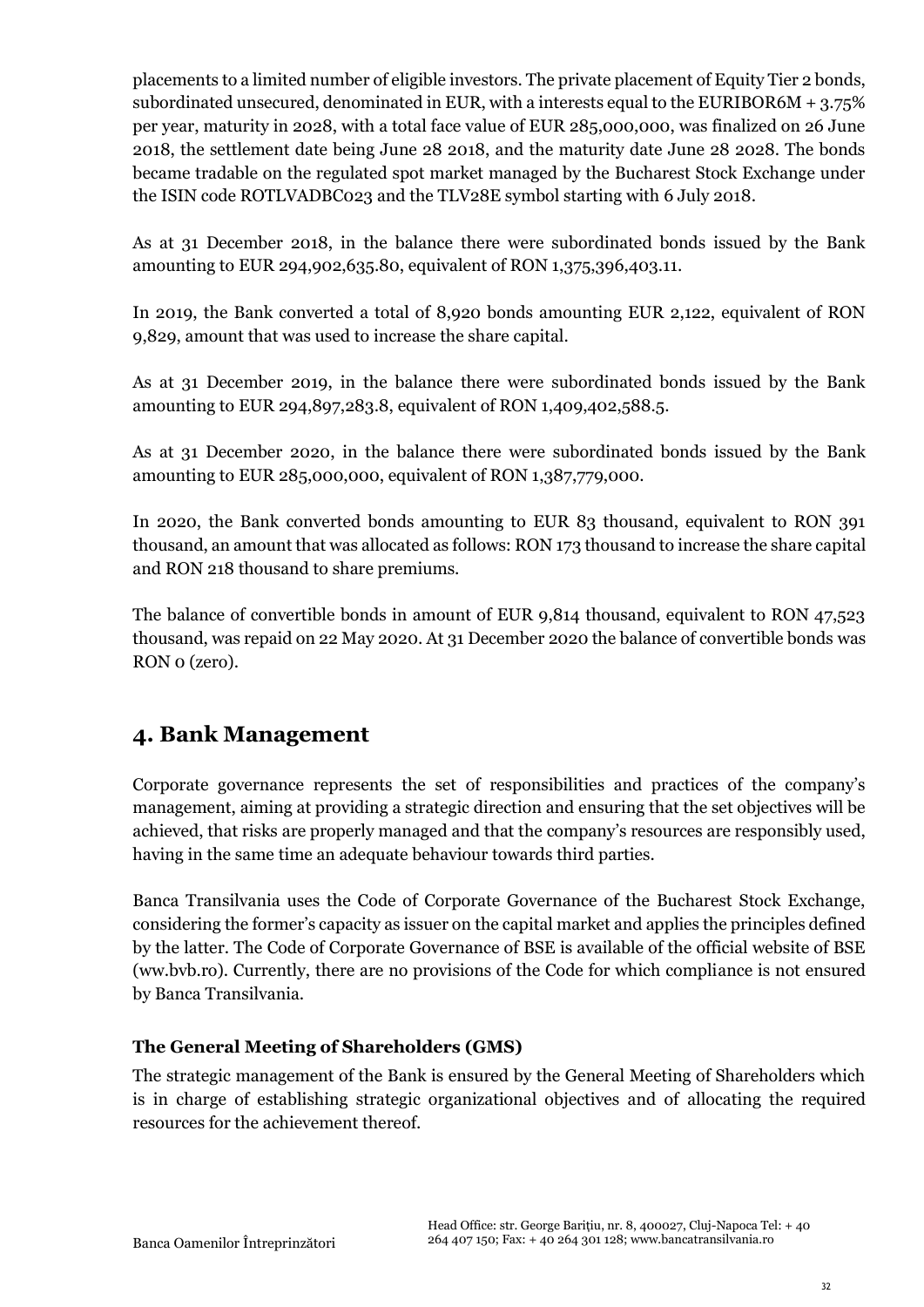#### **The Board of Directors**

Banca Transilvania's management structure includes the supervisory management body, i.e. the Board of Directors and the top management bodies, i.e. the Leaders/Leaders' Committee.

The Bank's top management is ensured by individuals, who are mandated with the current management activity of the credit institution and are responsible for the fulfilment of these responsibilities towards the management body, based on the management agreements, the relevant NBR regulations, the legal requirements of Law 31/1990 and the internal rules.

The management of Banca Transilvania is entrusted by the General Meeting of Shareholders to a Board of Directors, elected for a four-year term of office, consisting of 7 administrators elected by the shareholders at the GMS, either on the expiry of the mandate or specifically, in the event of one or more vacancies. The Board of Directors (BOD) is the body responsible with the guidance, coordination, supervision and control functions, as stipulated by the specific regulations issued by the NBR. In Banca Transilvania, the Board of Directors has the following structure:

- Chairman of the Board of Directors of BT;
- Vice President of the Board of Directors of BT;
- 5 administrators members of the Bank's Board of Directors;

The eligibility criteria for joining the Board of Directors are those stipulated in the specific legislation (Law no.31/1990- company law, Gov. Ordinance no.99/2006 and the specific NBR regulations), as well as those stipulated in Banca Transilvania S.A.'s Articles of Association.

Subsequent to the shareholders approval within the GMS and before the beginning of the mandate, the newly appointed members must obtain the approval from the National Bank of Romania.

The Board of Directors' members are not involved in the fulfilment of operational tasks - this being a responsibility awarded to the top management.

#### **4.1. List of Bank Directors**

During the year 2020 there were no resignation among the members of the Board of Directors and the executive management. The members of the Board of Directors (BoD) on 31.12.2020 are:

| <b>Name</b>                     | <b>Position</b>                                   | <b>Percentage held of the share</b><br>capital of the Bank as of<br>31.12.2020 |
|---------------------------------|---------------------------------------------------|--------------------------------------------------------------------------------|
| Ciorcilă Horia                  | Chairman of the Board of Directors                | 4.514881% directly and together<br>with BT shareholder Castorius<br>Limited    |
| <b>Grasee Thomas</b><br>Gunther | Vice-Chairman of the Board of<br><b>Directors</b> | $0.000000\%$                                                                   |
| Gueorguiev Ivo                  | Non-executive Member of the Board<br>of Directors | 0.059574\%                                                                     |
| Ceocea Costel                   | Non-executive Member of the Board<br>of Directors | 0.055846%                                                                      |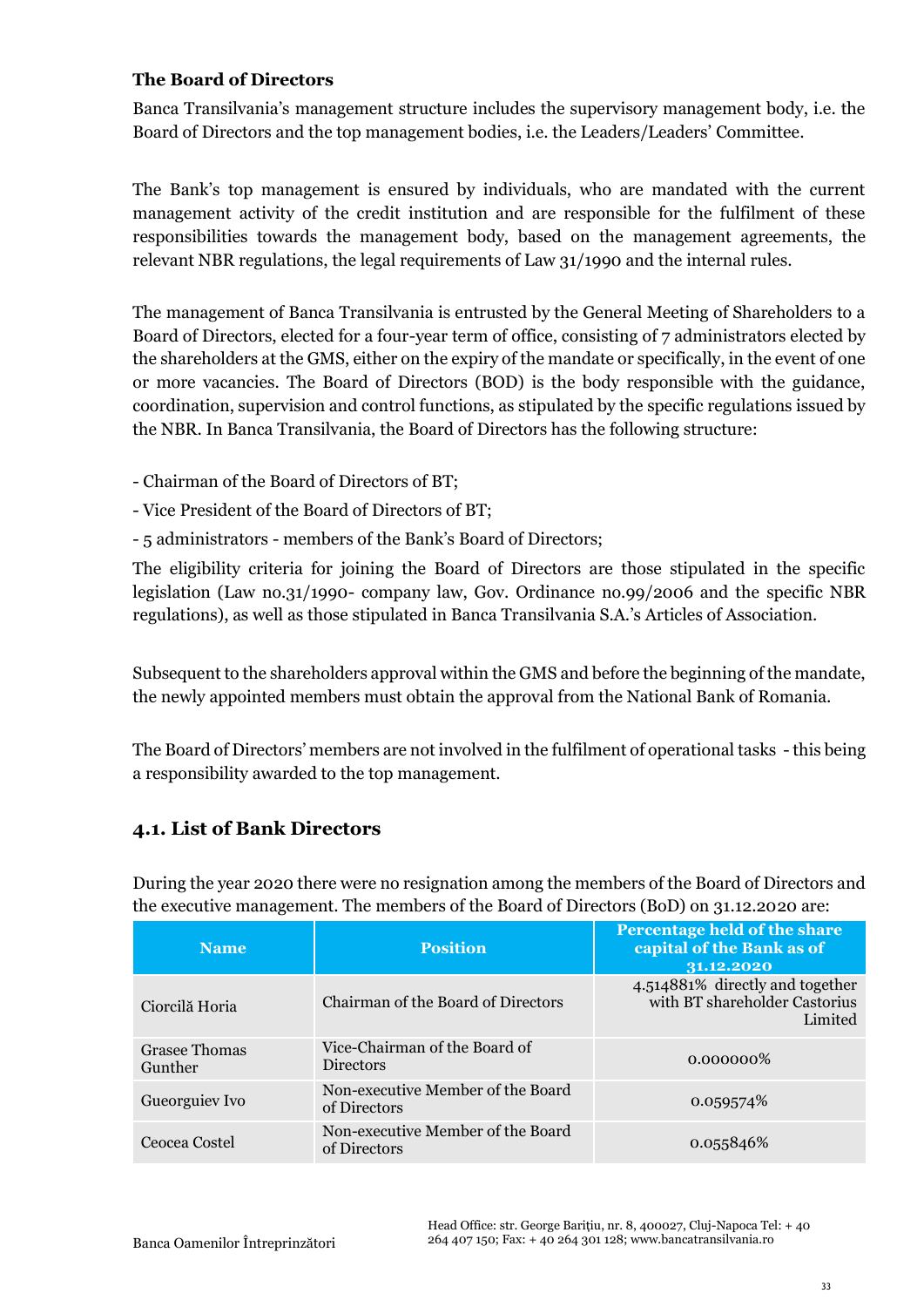| <b>Name</b>          | <b>Position</b>                                   | Percentage held of the share<br>capital of the Bank as of<br>31.12.2020 |
|----------------------|---------------------------------------------------|-------------------------------------------------------------------------|
| Pușcaș Vasile        | Non-executive Member of the Board<br>of Directors | 0.032382%                                                               |
| Lionăchescu Costel   | Non-executive Member of the Board<br>of Directors | 0.020369%                                                               |
| Bordea Mirela Ileana | Non-executive Member of the Board<br>of Directors | 0.005401%                                                               |

**Ciorcilă Horia** was born in 1963 in Cluj-Napoca and graduated from the Faculty of Automation and Computers, at the Polytechnic Institute of Cluj-Napoca, in 1989. He participated, as a founding member, to the establishment of Banca Transilvania S.A. and of several companies from Banca Transilvania S.A. Group, operating in the finance sector (insurance, leasing, etc.) since 1993. He also contributed, as a founding member, to the establishment of companies such as the groups Astral TV, Maestro Industries and RomVioCons-Omniconstruct. He was also a Board member of BT Asigurari SA, BT Asset Management SAI and Chairman of the Board for BT Aegon. He is currently in the Boards of ACI SA and SIF MOLDOVA SA.

He has been a member of the Board of Directors of Banca Transilvania since its founding, and, starting with 2002, he has been the Chairman of the Bank's Board of Directors.

**Grasee Thomas** was born in 1955. He has a degree in banking. He graduated from the Business School of Finance and Management of Bankakademie, Frankfurt, Germany, in 1977. He started his career in banking at Hypo-Bank Mannheim Branch, Germany. He has held different management and top management positions in the banking sector, within Hypo-Bank Munchen, Hypo-Bank Landshut/Rosenheim Germany, Bayerische Hypo und Vereinsbank AG Munchen Germany, Unicredit CAIB Poland, Specta Group Moscow, and Banca Intesa Moscow, Russia. He is currently on the Board of Directors of JSC Alliance Bank, Almaty, Kazakhstan and also a member of the Supervisory Board (EBRD nominee), of the Strategy and Capital Markets Committee, and of the Audit and Risk Committee from the Credit Bank of Moscow, Russia.

He has been a member of the Board of Directors of Banca Transilvania since 29.04.2014. The NBR approval was granted on 30.12.2014.

**Gueorguiev Ivo** was born in 1964. He graduated from the University of National and World Economy of Sofia, Bulgaria, in 1990 and holds an MBA from Alberta University of Edmonton, Canada since 1993. He has held many other positions, such as: Management Consultant of Varsity Consulting Group Edmonton, Canada, Principal Banker of the EBRD for the Baltics/Belarus Group, Chairman of the Management Board of Hermis Finance - Lithuania, Deputy Chairman of the Management Board Hermis Bank – Lithuania, Senior Banker of the EBRD for the Financial Institutions Group, Managing Director and Chairman of the Management Board of TBIF Financial Services BV, Chairman of the Supervisory Board of TBI Bank.

He has been on several Boards of Directors: Chairman of Hermis Finance Lituania, Vice-Chairman of Hermis Bank Lithuania, Board member of the Baltics Small Equity Fund, Export & Credit Bank Macedonia, and of the Bulgarian Insurance and Pension Holding, Chairman of the Board for TBI Broker doo Serbia, Chairman of TBI Lizing doo Serbia, Board Chairman of TBI Bulgaria, CEO member of the Board of TBIF Bulgaria, Chairman of the Board - TBI Invest / Asset Management Bulgaria, Vice-chairman of the Board - TBI Credit SA Romania, Vice-chairman of the Board - TBI Credit SA Romania, Chairman of the Board - TBI Credit EAD Bulgaria, Chairman of the Board - TBI Leasing AD Bulgaria.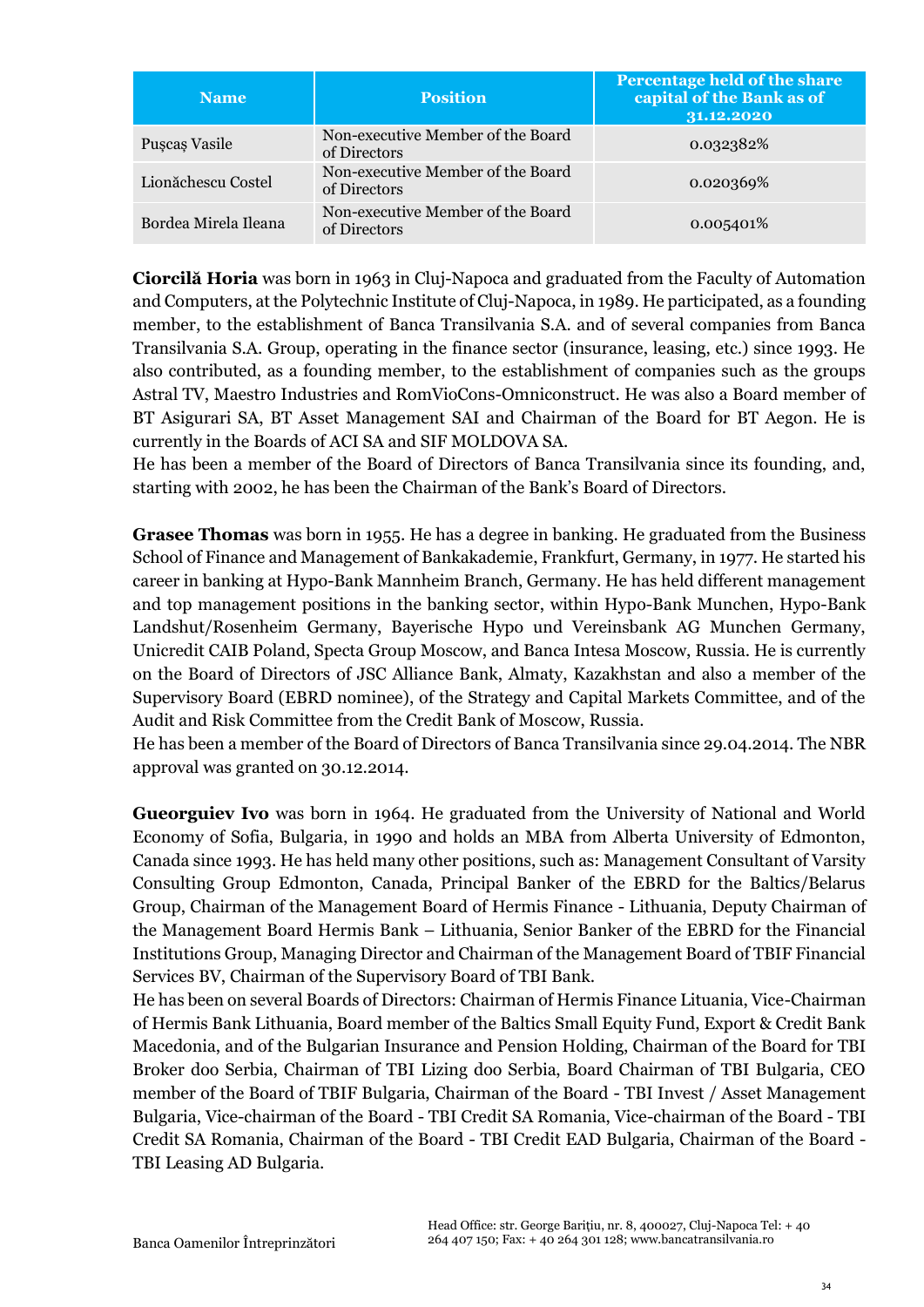He has also been a member of numerous Supervisory Councils (SC), in the capacity of: Member of the SCs of Energo SA Poland, Pension Fund Doverie Bulgaria, Chairman of the SC for Sympatia Finance Slovakia, Member of the SCs of Sovcom Bank Russia, TBI Holding Company - Netherlands, and Arka Consumer Finance Russia, Vice-Chairman of the Supervisory Council of VABank Ukraine, and SC Chairman for TBI Bank Bulgaria.

At the present, he is a private investor and member of the Board of Directors of Credibul AD Sofia Bulgaria. He has been a member of the Board of Directors of Banca Transilvania since 29.04.2014; the NBR approval was obtained on 27.11.2014

**Ceocea Costel** was born in 1956 in Buzau. He is a graduate of the Faculty of Economics from "Alexandru Ioan Cuza" University of Iasi, having majored in the Economy of Industry, Constructions and Transportation, he has a Master's Degree in Business Management and Administration from the "Gheorghe Asachi" Technical University of Iasi and he is also a PhD applicant for a degree in Industrial Engineering from the aforementioned Technical University. He started his activity in 1976, within the company CCH Letea Bacau. From 1981 to 1990, he worked for the Bacau County Council. In 1990, he was a clerk at IFET/SEPPL Bacau. He was hired by the Bacau Chamber of Commerce and Industry as Specialist Advisor in 1991, being later promoted to Head of Department - Internal and International Affairs. In 1994, he transferred to the Financial Investment Company Moldova SA (alias SIF Moldova), acting as Specialist Advisor, Head of Department (1997), Manager (2001), and Deputy Chairman and Deputy CEO (2005) within the same institution. In 2008, he became Chairman and Chief Executive Officer of the BoD Steering Committee of SIF Moldova, position held until present.

He has been a member of the Board of Directors of Banca Transilvania since April 2010.

**Pușcaș Vasile** was born in 1952, in the town of Surduc, Salaj County. He graduated from the Faculty of History and Philosophy of Babeş-Bolyai University, Cluj-Napoca, holding a Bachelor Degree in History and Social Sciences. He obtained a PhD in History from Babeş-Bolyai University, Cluj-Napoca, and, since 1995, he is a Professor at the Faculty of History and Philosophy, the Department of Contemporary History and International Affairs, Babeş-Bolyai University. During the period December 2000 - December 2004, he served as Minister Delegate for the Nastase Government and as Chief Negotiator of Romania to the European Union. In December 2008, he was appointed State Secretary within the Department for European Affairs (DEA), and, at the beginning of 2009, his position was upgraded to Head of the DEA Department, with the rank of Minister. From 2009 to 2013, he acted as Main Advisor for the Department of European Affairs. Since 2012, he is also a Professor within the European Studies Department of the University. Starting from 1999 he has also been the Director of the Institute for International Studies within the Faculty of History and Philosophy, Babes-Bolyai University. From 2002, he has been a member of the National Commission for the Certification of Titles and Degrees (Ministry of Education and Research). Since 2011, he is an "Ad Personam Jean Monnet Chair" and coordinates the Negotiation and European Policy module within the Department of International Studies and Contemporary History of Babes-Bolyai University, Cluj-Napoca.

He has been a member of the Board of Directors of Banca Transilvania since November 2013.

**Lionăchescu Costel Doru** was born in 1963, in Curtea de Arges, Arges County. He is a graduate of the Electronics and Telecommunication Faculty within the Polytechnic Institute Bucharest (class of 1988). He holds an Executive MBA – ASEBUSS, program offered by the University of Washington, Seattle, USA, in cooperation with ASE – Academy of Economics, Bucharest. He is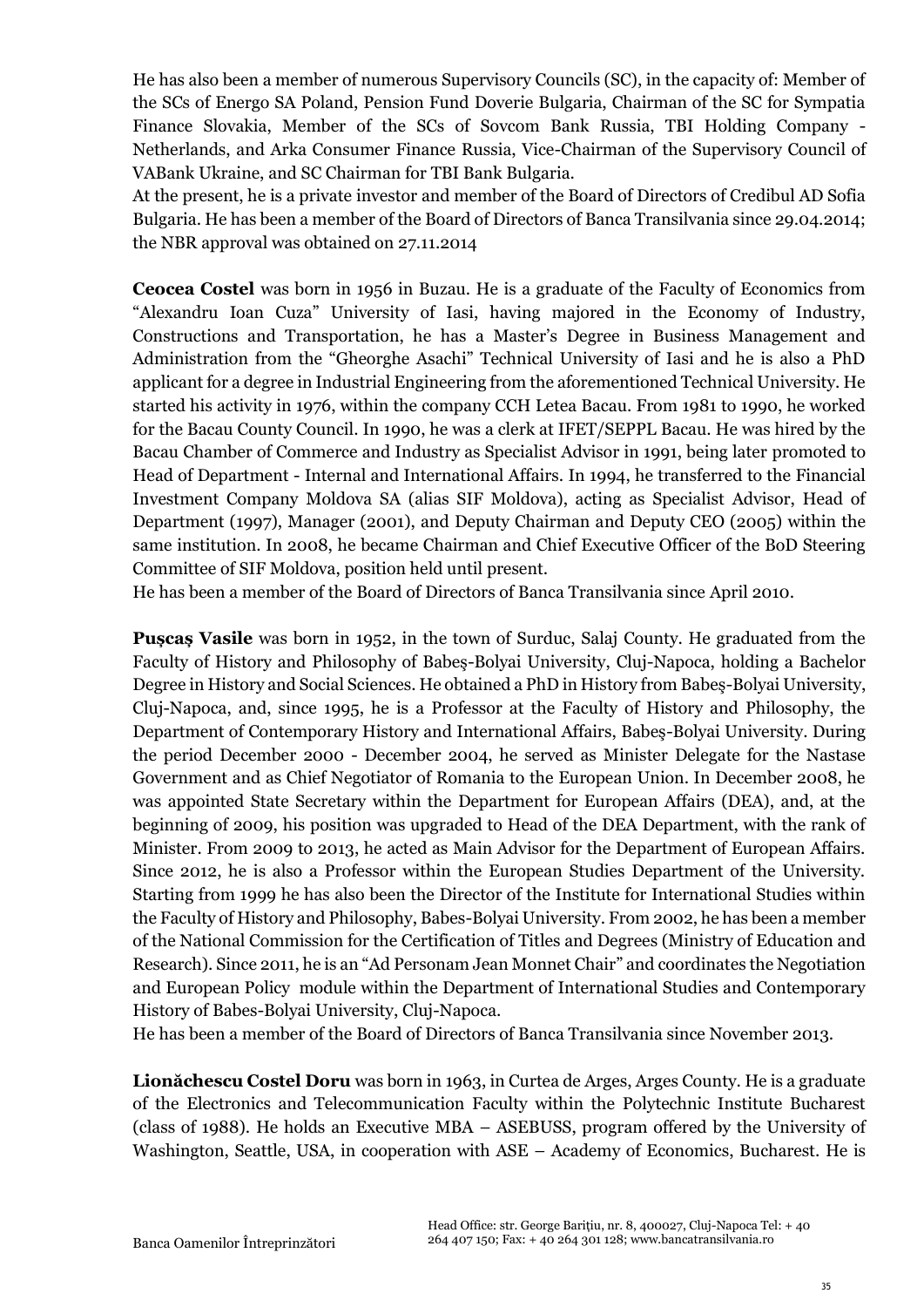also studying for a Master's Degree in Electronics and Telecommunication from the Polytechnic Institute Bucharest. For nearly 11 years, he has held various top management positions in the banking sector, starting with ING Bank, then as Vice President of Citibank NA and later as Deputy CEO of Bancpost. He was the Chairman – Founder and Principal Partner of Capital Partners SRL. After Capital Partners was acquired by BT Securities in March 2016, he became a Board member of BT Capital Partners S.A., the investment banking subsidiary of Banca Transilvania. He has been a member of the Board of Directors of Banca Transilvania since 27.04.2016, after the position became vacant (NBR Approval for Board membership was granted on 30.12.2016).

**Bordea Mirela Ileana** graduated from the Bucharest Academy of Economic Studies - Faculty of Commerce - Foreign Trade specialization in 1978. She started her professional activity as an economist at SARO Targoviste. Between 1985-1991 she worked at the Ministry of Foreign Trade as a commercial representative with the Brussels economic agency. Between 1992-1993 she held the position of financial manager at SC Comex SRL. She joined the banking system in 1993 starting with Banca de Credit Industrial şi Comercial, Finansbank and Credit Europe Bank. Her banking career started with the credit activity and continued until 2002, when she took over the non-performing loan recovery department. In June 2003 she was appointed Vice-President of the bank and of the Board of Directors. In her position as Executive Vice-President, she coordinated the Risk Management and Control Division.

In 2014, she was elected as a Board member of the Romanian Association of Banks (ARB). She was appointed as a member of the Board of Directors of Banca Transilvania on 26.04.2017, filling a vacant position.

There is no information on any agreement, understanding or family relationship between the members of the Board of Directors and other persons to help appoint the respective persons in the position of member of the Board of Directors in 2020.

The list of affiliated persons is available in ANNEX 2 to this report.

## **4.2. The Bank's executive management**

| <b>Name</b>              | <b>Position</b>                                          | <b>Percentage held</b><br>of the Bank's<br>share capital as<br>at December 31,<br>2020 |
|--------------------------|----------------------------------------------------------|----------------------------------------------------------------------------------------|
| Tetik Ömer               | <b>Chief Executive Officer</b>                           | 0.117503%                                                                              |
| Runcan Luminita          | Deputy Chief Executive Officer, CRO                      | 0.090234%                                                                              |
| Toderici Leontin         | Deputy Chief Executive Officer, COO                      | 0.090160%                                                                              |
| Călinescu George         | Deputy CEO, CFO                                          | 0.005124%                                                                              |
| Nistor Gabriela Cristina | Deputy Chief Executive Officer, Retail<br><b>Banking</b> | 0.064070%                                                                              |
| Moisă Tiberiu            | Deputy Chief Executive Officer, SME Banking              | 0.043223\%                                                                             |

The Bank's management, organization and curent activity coordination is assured by the Leaders Committee with the following structure: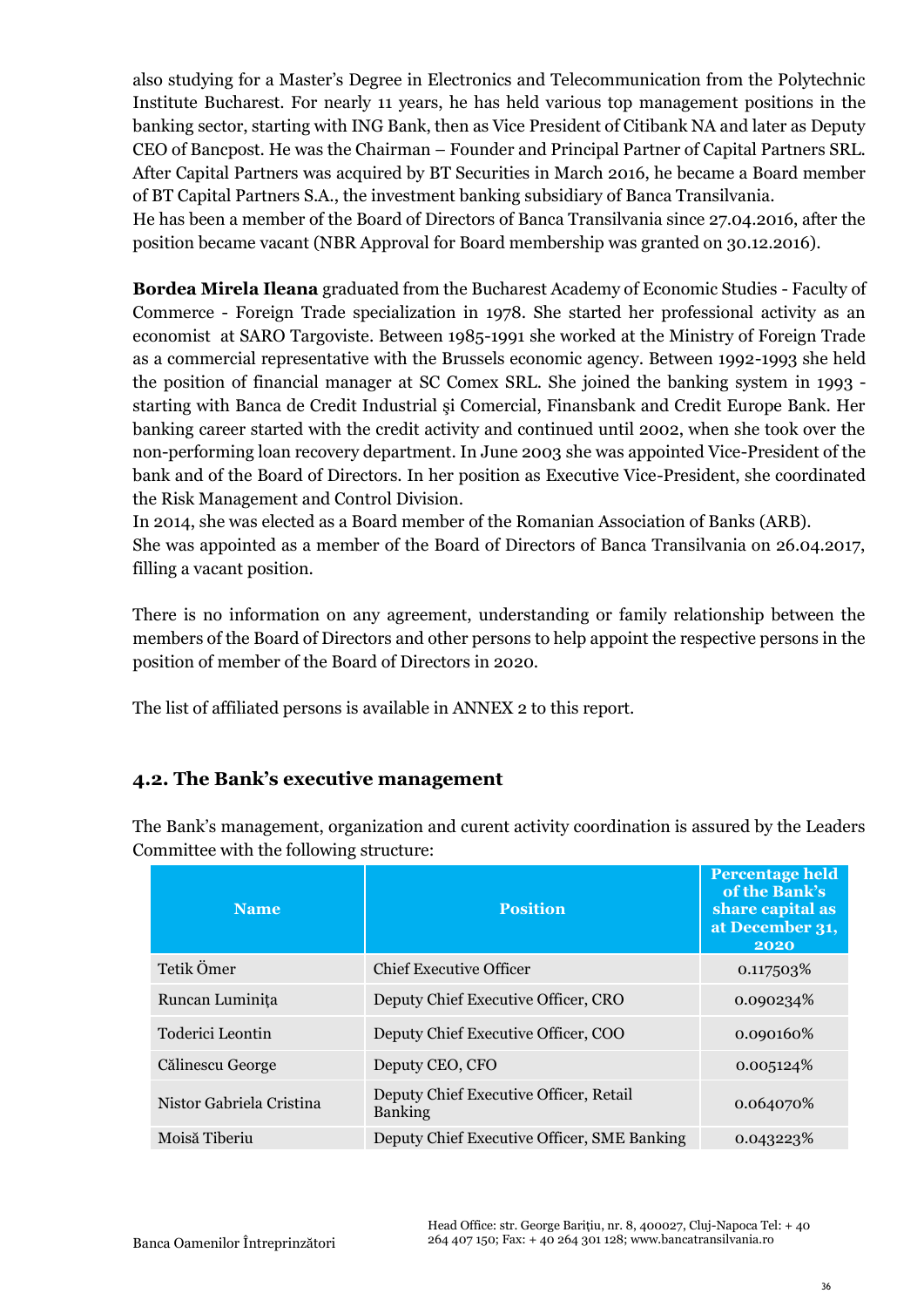| <b>Name</b>     | <b>Position</b>                                                                                                                                                                                   | <b>Percentage held</b><br>of the Bank's<br>share capital as<br>at December 31,<br>2020 |
|-----------------|---------------------------------------------------------------------------------------------------------------------------------------------------------------------------------------------------|----------------------------------------------------------------------------------------|
| Nădășan Mihaela | Deputy Chief Executive Officer, Institutions<br>and Financial Markets - starting with October<br>1.12.2018 (former member of CEM, Executive<br>Director of Institutions and Financial<br>Markets) | 0.011368%                                                                              |

There is no information on any agreement, understanding, or family relationship between executive members and other people to help appoint the respective person to the executive board in 2020.

**4.3. For all the persons included at 4.1. and 4.2. must be presented any possible litigation or administrative proceedings in which they have been involved in the last 5 years with regard to their activity within the Bank, as well as other aspects related to their capacity to perform their duties within the Bank**

There are no such events to be declared.

## **5. Statement of financial position**

The information presented in the individual financial statements for 2020 is based on the rules for accounting organization and management, in accordance with Law no. 82/1991 republished with subsequent amendments Law no. 163/2018 and the Government Emergency Ordinance no. 99/2006, NBR Order no. 27/2010 approving the accounting rules under International Financial Reporting Standards adopted by the European Union, amended and supplemented by NBR Order no. 29/29.12.2011, NBR Order no. 2/7.03.2013, Order No. 7/30.10.2014, Order no. 7/20.07.2015, Order no. 7/3.10.2016, Order no. 8/11.08.2017 and Order no. 10/31.12.2018,as well as other NBR instructions in the field.

The balance sheet records are in line with the information presented in trial balance and they reflect the actual status of assets and liabilities based on the inventory.

#### **Subsequent events to the date of the consolidated statement of financial position**

The share capital identified in the Articles of Incorporation was modified as a result of the Resolution of the Board of Directors from 28.10.2020, when it was decided to increase the share capital as a result of the conversion of 46 bonds, thus issuing 60 new shares, with a nominal value of RON 1/share. Following the increase, the Bank's share capital amounted RON 5,737,699,709, being divided into 5,737,699,709 shares, with a nominal value of RON 1 each. The legal procedures for registering the capital increase at the capital market authorities (Financial Supervisory Authority, Central Depository) were completed at the beginning of 2021.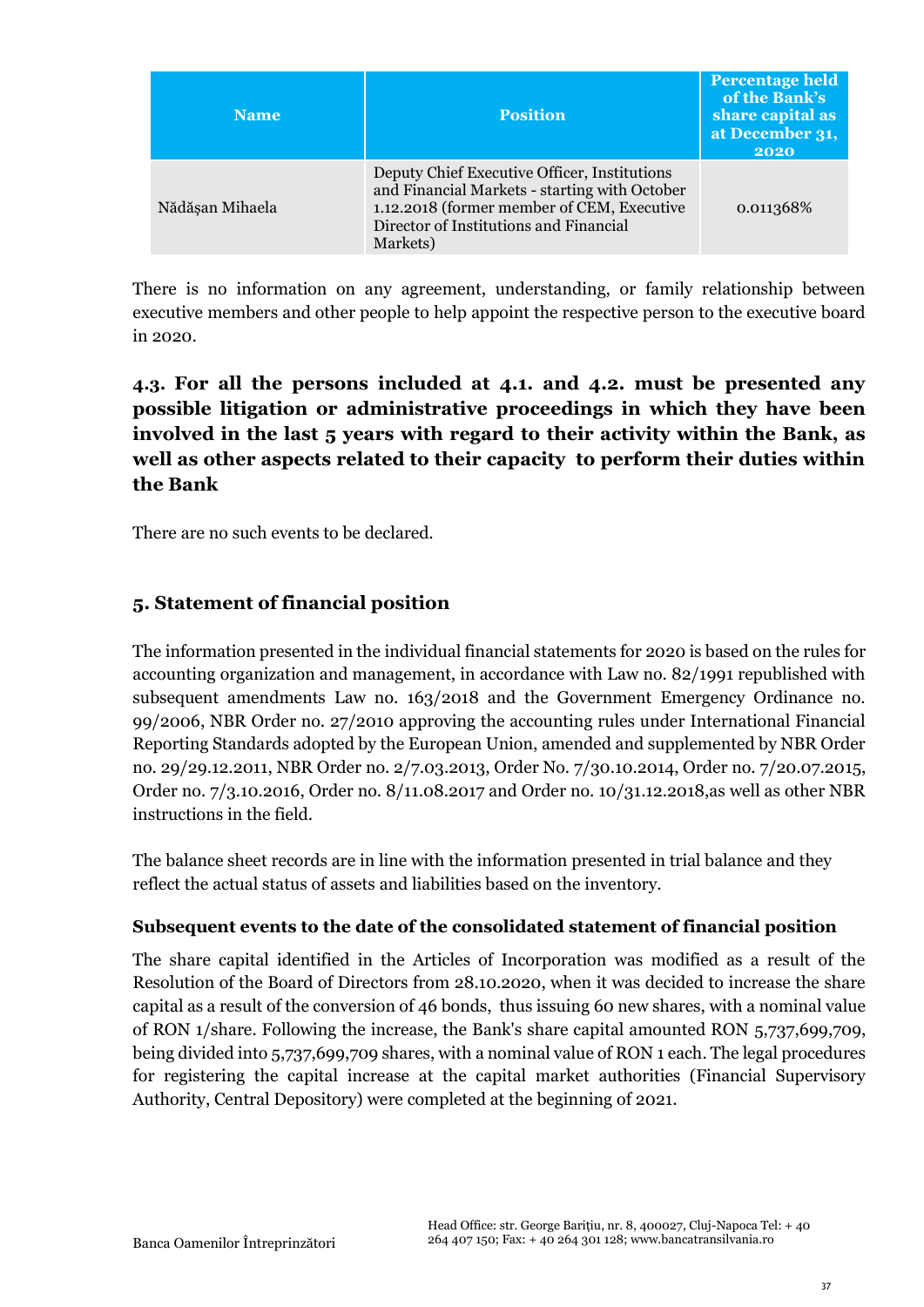The Bank calculated and paid its monthly duties to the public budget and to the special funds, as well as the quarterly and half-yearly duties to the local budget; related to the income tax, the Bank made quarterly prepayments in accordance with the applicable law.

The analysis of the economic and financial situation of the Bank and of the Group, based on the financial statements, as compared to the last 3 years, is presented below:

|                                                                                               |             | <b>Bank</b>              |               | Group       |               |               |
|-----------------------------------------------------------------------------------------------|-------------|--------------------------|---------------|-------------|---------------|---------------|
| <b>Indicators (RON</b><br>thousands)                                                          | Dec-20      | <b>Dec-19</b>            | <b>Dec-18</b> | Dec-20      | <b>Dec-19</b> | <b>Dec-18</b> |
| Cash and cash equivalents                                                                     | 20,978,633  | 13,480,195               | 9,083,471     | 22,133,211  | 14,583,143    | 10,322,121    |
| Derivatives                                                                                   | 22,090      | 4,803                    | 3,066         | 22,090      | 4,803         | 3,066         |
| Financial assets held for<br>trading and measured at<br>fair value through profit<br>and loss | 17,572      | 17,509                   | 12,582        | 346,472     | 272,607       | 210,461       |
| Non-trading financial assets<br>mandatorily at fair value<br>through profit or loss           | 1,349,673   | 1,148,691                | 728,189       | 1,085,714   | 877,989       | 574,678       |
| Financial assets measured<br>at fair value through other<br>items of comprehensive<br>income  | 30,850,770  | 23,637,807               | 21,363,908    | 30,877,177  | 23,658,311    | 21,374,708    |
| - of which pledged<br>securities (repo<br>agreements)                                         | 83,798      |                          | 248,798       | 83,798      |               | 248,798       |
| Financial assets at<br>amortized cost - of which:                                             | 47,922,311  | 47,412,890               | 41,480,003    | 49,966,032  | 49,606,584    | 43, 253, 743  |
| - Placements with banks                                                                       | 6,636,395   | 6,995,346                | 4,000,416     | 7,223,277   | 7,775,140     | 4,650,137     |
| - Loans and advances to<br>customers                                                          | 40,363,909  | 38,601,915               | 36,355,974    | 40,892,544  | 39,175,404    | 36,796,502    |
| - Debt instruments                                                                            | 160,874     | 1,176,834                | 312,548       | 990,106     | 1,968,031     | 963,867       |
| - Other financial assets                                                                      | 761,133     | 638,795                  | 811,065       | 860,105     | 688,009       | 843,237       |
| Finance lease receivables                                                                     |             | $\overline{\phantom{a}}$ |               | 1,227,716   | 1,178,443     | 1,020,582     |
| Equity investments                                                                            | 499,690     | 486,360                  | 537,677       |             |               |               |
| <b>Investment in Associate</b>                                                                |             |                          |               | 1,502       | 3,316         |               |
| Property and equipment<br>and investment property                                             | 619,041     | 575,038                  | 482,321       | 904,297     | 727,526       | 593,903       |
| Intangible assets                                                                             | 268,651     | 202,345                  | 253,847       | 305,205     | 235,429       | 283,219       |
| Goodwill                                                                                      |             |                          |               | 16,319      | 10,478        | 4,295         |
| Right-of-use assets                                                                           | 708,505     | 366,212                  |               | 448,852     | 388,025       |               |
| Current tax assets                                                                            | 8,585       |                          |               | 9,654       |               |               |
| Deferred tax assets                                                                           |             |                          | 48,687        |             | 16,755        | 73,920        |
| Other non-financial assets                                                                    | 109,464     | 106,225                  | 125,163       | 148,156     | 158,872       | 182,058       |
| <b>Total assets</b>                                                                           | 103,354,985 | 87,438,075               | 74,118,914    | 107,492,397 | 91,722,281    | 77,896,754    |
| Deposits from banks                                                                           | 311,822     | 304,461                  | 207,608       | 318,944     | 296,138       | 195,348       |
| Deposits from customers                                                                       | 88,297,146  | 74,353,723               | 62,522,369    | 90,942,415  | 77,037,060    | 65,160,466    |
| Loans from banks and other<br>financial institutions                                          | 1,176,066   | 895,673                  | 1,185,556     | 1,691,668   | 1,473,920     | 1,703,551     |
| Subordinated liabilities                                                                      | 1,664,464   | 1,696,602                | 1,651,518     | 1,667,761   | 1,700,207     | 1,655,377     |
| Current tax liability                                                                         |             | 38,130                   | 43,935        |             | 42,203        | 40,953        |
| Deferred tax liability                                                                        | 85,665      | 7,899                    |               | 55,015      |               |               |
| Provisions for other risks<br>and loan commitments                                            | 589,237     | 498,457                  | 444,673       | 615,952     | 533,881       | 472,722       |
| Financial liabilities held-<br>for-trading                                                    | 34,817      | 12,331                   | 4,226         | 34,817      | 12,331        | 4,226         |
| Lease liabilities                                                                             | 709,269     | 365,931                  |               | 454,792     | 387,441       |               |
| Other financial liabilities                                                                   | 907,681     | 689,531                  | 532,941       | 1,161,789   | 909,100       | 648,846       |
| Other non-financial<br>liabilities                                                            | 55,949      | 78,894                   | 114,872       | 86,359      | 112,012       | 133,415       |
| <b>Total liabilities</b><br>excluding financial<br>liabilities to holders of<br>fund units    | 93,832,116  | 78,941,632               | 66,707,698    | 97,029,512  | 82,504,293    | 70,014,904    |

### **a) The Bank's and the Group's statement of financial position**

38 264 407 150; Fax: + 40 264 301 128; www.bancatransilvania.ro Head Office: str. George Barițiu, nr. 8, 400027, Cluj-Napoca Tel: + 40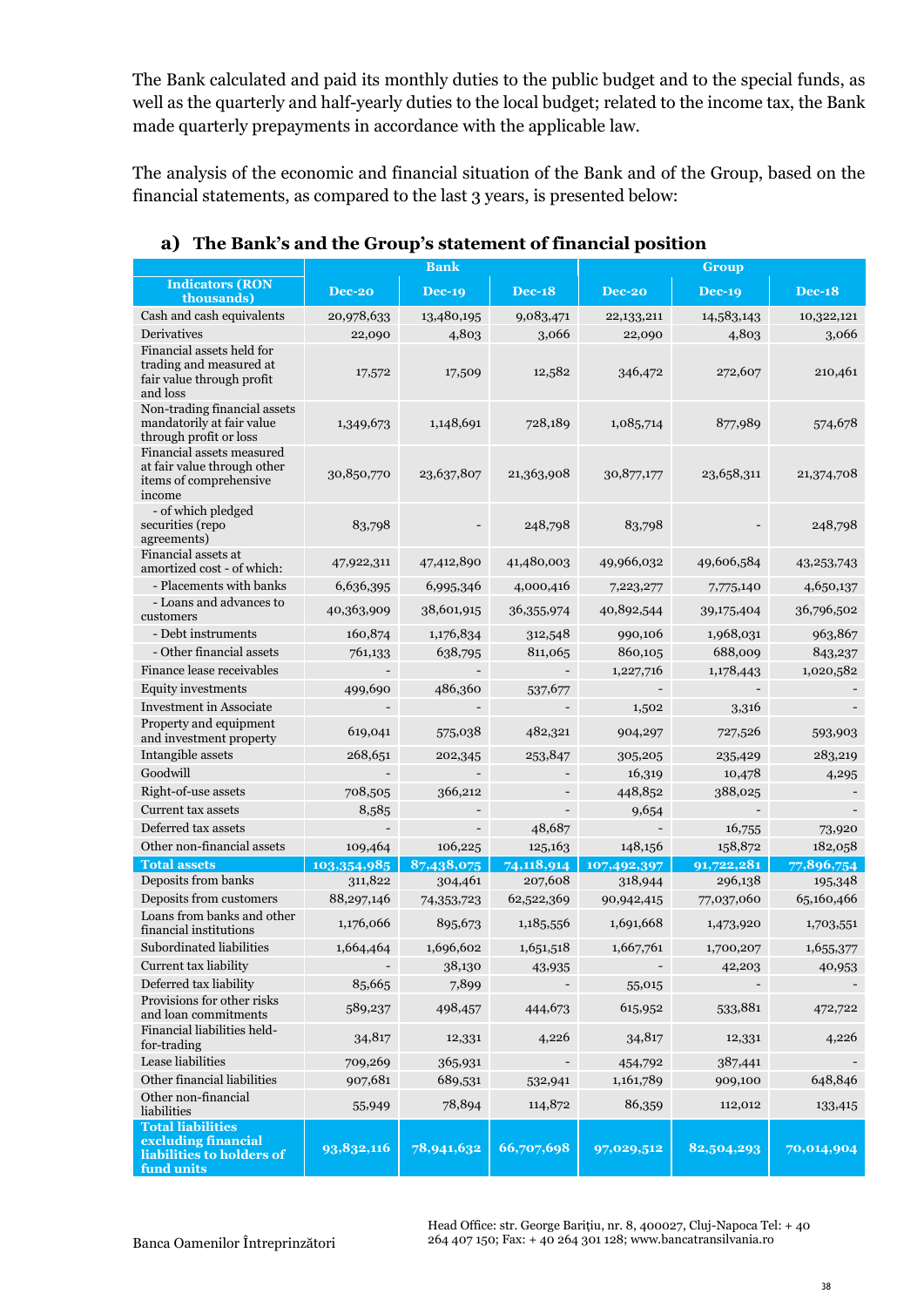|                                                                                                          | <b>Bank</b>   |               | <b>Group</b>  |               |               |               |
|----------------------------------------------------------------------------------------------------------|---------------|---------------|---------------|---------------|---------------|---------------|
| <b>Indicators (RON</b><br>thousands)                                                                     | <b>Dec-20</b> | <b>Dec-19</b> | <b>Dec-18</b> | <b>Dec-20</b> | <b>Dec-19</b> | <b>Dec-18</b> |
| Financial liabilities to<br>holders of fund units                                                        |               |               |               | 48,527        | 4,152         | 1,777         |
| <b>Total liabilities</b>                                                                                 | 93,832,116    | 78,941,632    | 66,707,698    | 97,078,039    | 82,508,445    | 70,016,681    |
| Share capital                                                                                            | 5,824,201     | 5,302,419     | 4,898,982     | 5,824,201     | 5,302,419     | 4,898,982     |
| Treasury shares                                                                                          |               | (48, 655)     | (23,271)      | (15, 287)     | (63, 942)     | (38,558)      |
| Share premiums                                                                                           | 28,614        | 28,396        | 28,381        | 31,235        | 31,016        | 28,381        |
| Retained earnings                                                                                        | 2,366,533     | 2,376,845     | 2,075,470     | 2,858,479     | 2,708,300     | 2,257,065     |
| Revaluation reserves from<br>tangible assets                                                             | 48,517        | 20,710        | 20,722        | 45,625        | 17,818        | 17,847        |
| Reserves on financial assets<br>measured at fair value<br>through other items of<br>comprehensive income | 518,558       | 148,834       | (162, 605)    | 517,335       | 147,904       | (162, 841)    |
| Other reserves                                                                                           | 736,446       | 667,894       | 573,537       | 759,715       | 687,727       | 586,660       |
| <b>Total equity</b><br>attributable to equity<br>holders of the Bank                                     | 9,522,869     | 8,496,443     | 7,411,216     | 10,021,303    | 8,831,242     | 7,587,536     |
| Non-controlling interest                                                                                 |               |               |               | 393,055       | 382,594       | 292,537       |
| <b>Total equity</b>                                                                                      | 9,522,869     | 8,496,443     | 7,411,216     | 10,414,358    | 9,213,836     | 7,880,073     |
| <b>Total liabilities and</b><br>equity                                                                   | 103,354,985   | 87,438,075    | 74,118,914    | 107,492,397   | 91,722,281    | 77,896,754    |

At the end of 2020, Banca Transilvania's assets weighted 96.15% in the total assets of BT Group is 96.15% (2019: 95.33% and 2018: 95.15%).

## **b) Statement of profit and loss**

|                                                                                                                                   | <b>Bank</b>   |               |               | <b>Group</b>  |               |               |
|-----------------------------------------------------------------------------------------------------------------------------------|---------------|---------------|---------------|---------------|---------------|---------------|
| <b>Indicators (RON</b><br>thousands)                                                                                              | <b>Dec-20</b> | <b>Dec-19</b> | <b>Dec-18</b> | <b>Dec-20</b> | <b>Dec-19</b> | <b>Dec-18</b> |
| Interest income calculated<br>using the effective interest<br>method                                                              | 3,199,035     | 3,185,084     | 2,866,920     | 3,495,215     | 3,493,771     | 3,067,184     |
| Other similar income                                                                                                              | 11,673        | 15,553        |               | 165,210       | 160,621       | 126,715       |
| Interest expense calculated<br>using the effective interest<br>method                                                             | (629, 232)    | (513,775)     | (377,160)     | (681,981)     | (578, 712)    | (432, 491)    |
| Other similar expense                                                                                                             | (1,409)       | (1,715)       | (2)           | (1,351)       | (1,935)       | (q)           |
| <b>Net interest income</b>                                                                                                        | 2,580,067     | 2,685,147     | 2,489,758     | 2,977,093     | 3,073,745     | 2,761,399     |
| Fee and commission income                                                                                                         | 986,887       | 1,013,236     | 912,098       | 1,151,940     | 1,158,435     | 1,018,091     |
| Fee and commission expense                                                                                                        | (330, 447)    | (298, 144)    | (229, 276)    | (375, 479)    | (335, 658)    | (252, 233)    |
| <b>Net fee and commission</b><br>income                                                                                           | 656,440       | 715,092       | 682,822       | 776,461       | 822,777       | 765,858       |
| Net trading income                                                                                                                | 310,121       | 318,518       | 263,448       | 345,119       | 410,603       | 252,163       |
| Net gain $\ell$ loss $(-)$ from<br>financial assets measured at<br>fair value through other items<br>of comprehensive income      | 300,610       | 116,804       | (7,774)       | 300,665       | 116,825       | (7,555)       |
| Net gain $/$ loss $(-)$ from<br>financial assets which are<br>required to be measured at<br>fair value through profit and<br>loss | 42,500        | 165,060       | (40,529)      | 74,110        | 125,609       | (2,570)       |
| Contribution to the Bank<br>Deposit Guarantee Fund and<br>to the Resolution Fund                                                  | (69,795)      | (107, 615)    | (39,164)      | (74, 446)     | (110, 965)    | (41, 423)     |
| Other operating income                                                                                                            | 117,261       | 130,244       | 245,419       | 138,630       | 168,372       | 217,591       |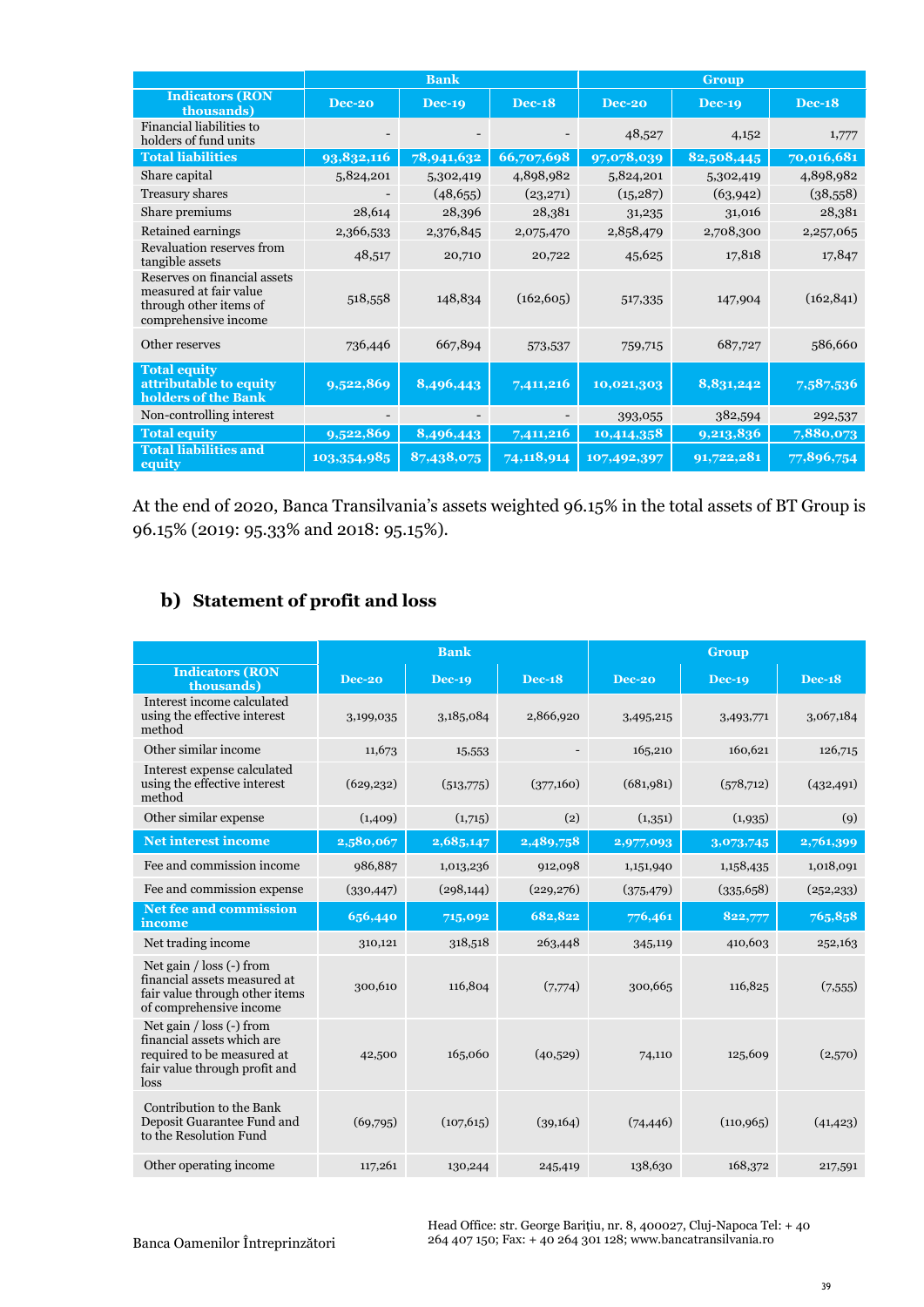| <b>Operating income</b>                                                                                                                      | 3,937,204   | 4,023,250   | 3,593,980   | 4,537,632    | 4,606,966              | 3,945,463   |
|----------------------------------------------------------------------------------------------------------------------------------------------|-------------|-------------|-------------|--------------|------------------------|-------------|
| Net expense $($ $/$ income<br>from impairment allowance,<br>expected losses on assets,<br>provisions for other risks and<br>loan commitments | (783, 884)  | (244, 729)  | (230,791)   | (865, 840)   | (292, 646)             | (364, 421)  |
| Personnel expenses                                                                                                                           | (958, 853)  | (899, 058)  | (965, 972)  | (1.097, 491) | (1,038,289)            | (1,065,162) |
| Depreciation and<br>amortization                                                                                                             | (303, 672)  | (287, 449)  | (129, 250)  | (327,721)    | (311,359)              | (162,514)   |
| Other operating expenses                                                                                                                     | (519,759)   | (704, 868)  | (697,351)   | (624,152)    | (833,089)              | (806, 615)  |
| <b>Operating expenses</b>                                                                                                                    | (2,566,168) | (2,136,104) | (2,023,364) | (2,915,204)  | (2,475,383)            | (2,398,712) |
| Bargain gain                                                                                                                                 |             |             | 71,830      |              |                        | 160,077     |
|                                                                                                                                              |             |             |             |              |                        |             |
| <b>Profit before income tax</b>                                                                                                              | 1,371,036   | 1,887,146   | 1,642,446   | 1,622,428    | $\overline{2,131,583}$ | 1,706,828   |
| Income tax expense (-)                                                                                                                       | (173,731)   | (266, 634)  | (423,055)   | (198,350)    | (283, 690)             | (446, 148)  |
| Net Profit for the year                                                                                                                      | 1,197,305   | 1,620,512   | 1,219,391   | 1,424,078    | 1,847,893              | 1,260,680   |
| Equity holders of the Bank                                                                                                                   | 1,197,305   | 1,620,512   | 1,219,391   | 1,380,148    | 1,781,390              | 1,249,740   |
| Non-controlling interests                                                                                                                    |             |             |             | 43,930       | 66,503                 | 10,940      |

At the end of 2020, Banca Transilvania's profit weighted 84.08% in the Group's total profit (87.70% in 2019 and 96.72% in 2018).

As compared to previous years, the activity has been significantly affected by the impact of the COVID-19 pandemic since March 2020.

#### **c) Cash flow: Statement of Cash Flows**

|                                                                       | <b>Bank</b> |             |               | Group       |               |               |
|-----------------------------------------------------------------------|-------------|-------------|---------------|-------------|---------------|---------------|
| <b>Indicators (RON)</b><br>thousands)                                 | Dec-20      | $Dec-19$    | <b>Dec-18</b> | Dec-20      | <b>Dec-19</b> | <b>Dec-18</b> |
| <b>Cash and cash equivalents</b><br>at the beginning of the<br>period | 18,761,413  | 13,292,860  | 11,422,190    | 20,510,000  | 15,156,390    | 11,430,864    |
| $\pm$ Net cash from /(used in)<br>operating activities                | 13,073,727  | 7,985,214   | 5,569,086     | 13,455,322  | 7,957,833     | 7,272,794     |
| $\pm$ Net cash from / (used in) the<br>investment activity            | (6,327,873) | (1,351,267) | (4,311,543)   | (6,500,398) | (1,464,080)   | (4,248,245)   |
| $\pm$ Net cash from/(used in) the<br>financing activity               | (704, 525)  | (1,165,394) | 613,127       | (815,302)   | (1,140,143)   | 700,977       |
| <b>Cash and cash equivalents</b><br>at the end of the period          | 24,802,742  | 18,761,413  | 13,292,860    | 26,649,622  | 20,510,000    | 15,156,390    |

The statement of financial position is detailed in the Financial statements enclosed.

The following documents are enclosed to this report:

- The Separate and consolidated Report of the Board of Directors of Banca Transilvania for the year 2020;
- The management statement on taking responsibility for drafting the financial statements for the year 2020;
- The financial statements, at individual and consolidated IFRS level, together with explanatory notes;
- The Independent Auditor's Report KPMG Audit S.R.L., to the IFRS separate and consolidated financial statements.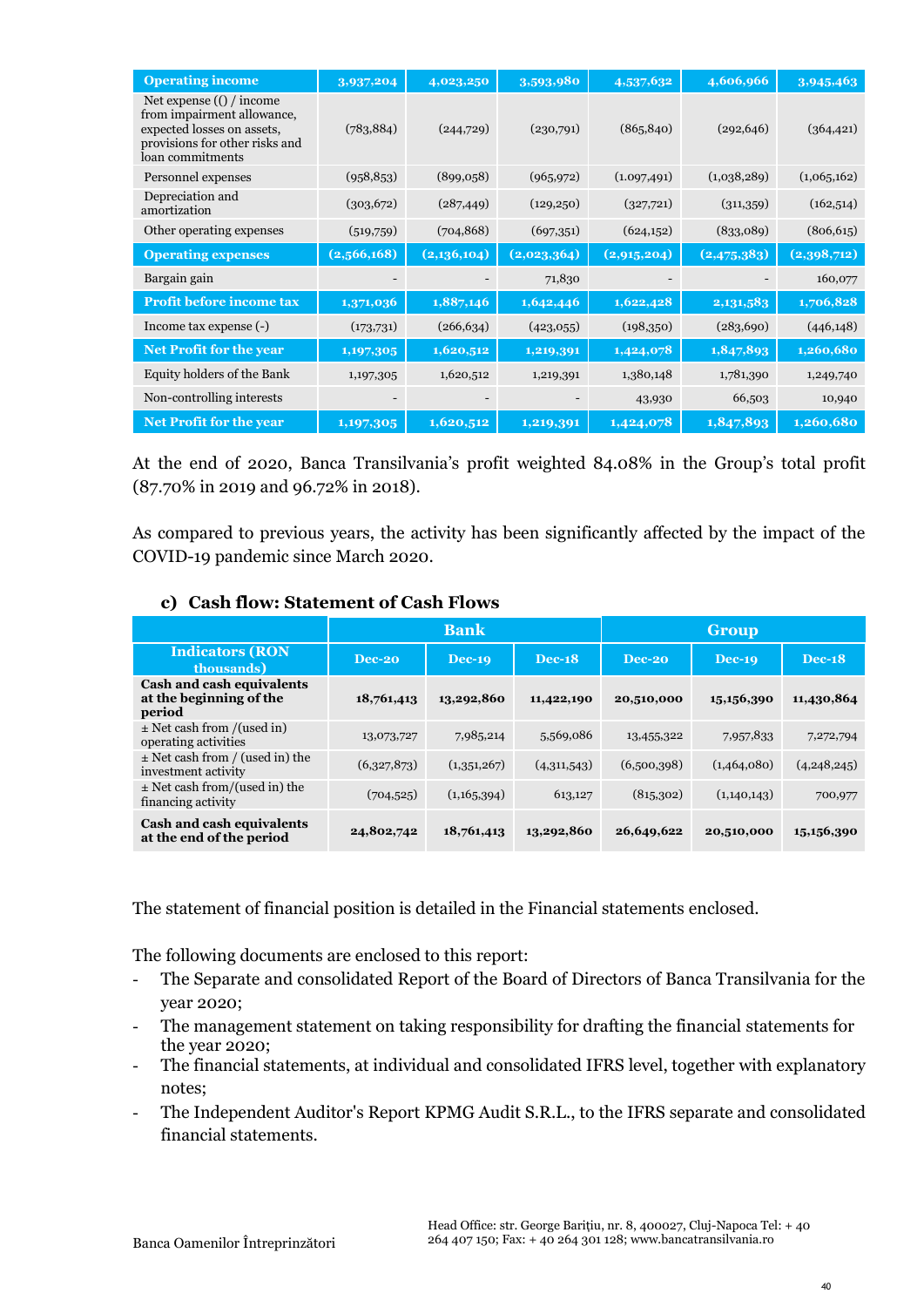The annual report shall be accompanied by copies of the following documents:

a) copies of supporting documents for all amendments made to the Articles of Association in the second half of 2020;

Please note that the decisions of the General Shareholders Meeting have been transposed into the Articles of Association, they have been implemented and approved by the competent bodies.

b) major agreements concluded in 2020:

There were no significant contracts concluded by BT during 2020 regarding acquisitions, mergers, divisions, etc.

c) resignation/dismissal documents regarding the members of the Board of Directors, executive management:

There were no acts of dismissal/resignation.

d) list of Bank's subsidiaries and companies controlled by the Bank - The list of BT Subsidiaries is enclosed as an Annex to this report (ANNEX 1) ;

e) list of Bank's affiliates - The list of related persons of BT is enclosed as an Annex to this report (ANNEX 2).

| <b>CHAIRMAN OF THE</b> | <b>CHIEF EXECUTIVE</b> | <b>DEPUTY CHIEF</b>      |
|------------------------|------------------------|--------------------------|
| <b>BOARD OF</b>        | <b>OFFICER</b>         | <b>EXECUTIVE OFFICER</b> |
| <b>DIRECTORS</b>       |                        |                          |
| <b>HORIA CIORCILĂ</b>  | ÖMER TETIK             | <b>GEORGE CĂLINESCU</b>  |
|                        |                        |                          |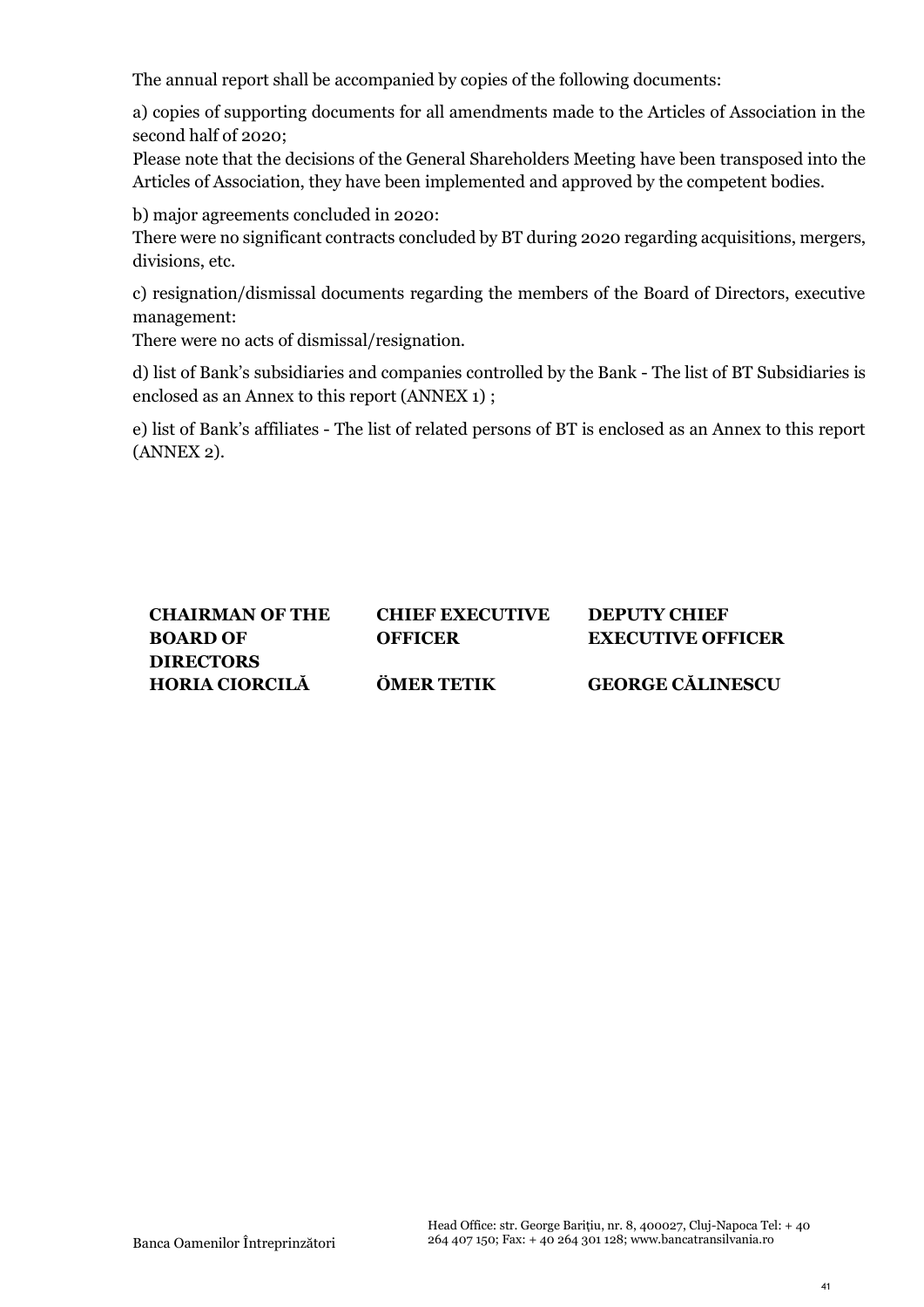

SWIFT: BTRLRO22 C.U.I. RO 50 22 670 R.B. - P.J.R. 12 - 019 - 18.02.1999 Nr. Înreg. Reg. Com.: J12 / 4155 / 1993

#### **ANNEX 1**

Banca Transilvania Group (the "Group") includes the Parent-company, Banca Transilvania S.A. (the "Bank") and its subsidiaries, based in Romania and in the Republic of Moldova. The individual and consolidated financial statements as at 31.12.2020 comprise Banca Transilvania S.A. (the "Parent company" or "BT") and its subsidiaries (hereinafter referred to as the "Group").

| <b>Subsidiary</b>                              | <b>Field of activity</b>                                                           | 2020    | 2019    |
|------------------------------------------------|------------------------------------------------------------------------------------|---------|---------|
| Victoriabank S.A.                              | Financial-banking activity<br>and licensed investment<br>activities                | 44.63%  | 44.63%  |
| BT Capital Partners S.A.                       | Investments                                                                        | 99.59%  | 99.59%  |
| BT Leasing Transilvania IFN S.A.               | Leasing                                                                            | 100.00% | 100.00% |
| BT Investments S.R.L.                          | Investments                                                                        | 100.00% | 100.00% |
| ERB Retail Services IFN S.A.                   | Consumer Loans through<br><b>Credit Cards</b>                                      |         |         |
| BT Direct IFN S.A.                             | <b>Consumer Loans</b>                                                              | 100.00% | 100.00% |
| BT Building S.R.L.                             | Investments                                                                        | 100.00% | 100.00% |
| BT Asset Management SAI. S.A.                  | <b>Asset Management</b>                                                            | 90.00%  | 80.00%  |
| BT Solution Agent de Asigurare<br>S.R.L.       | <b>Insurance Broker</b>                                                            | 99.95%  | 99.95%  |
| BT Asiom Agent de Asigurare S.R.L.             | <b>Insurance Broker</b>                                                            | 99.95%  | 99.95%  |
| BT Safe Agent de Asigurare S.R.L.              | <b>Insurance Broker</b>                                                            | 99.99%  | 99.99%  |
| BT Intermedieri Agent de<br>Asigu-rare S.R.L.  | <b>Insurance Broker</b>                                                            | 99.99%  | 99.99%  |
| BT Leasing MD S.R.L.                           | Leasing                                                                            | 100.00% | 100.00% |
| BT Microfinanțare IFN S.A.                     | <b>Consumer Loans</b>                                                              | 100.00% | 100.00% |
| <b>Improvement Credit Collection</b><br>S.R.L. | Activity of the Collection<br><b>Agents and Credit Reporting</b><br><b>Bureaus</b> | 100.00% | 100.00% |
| VB Investment Holding B.V.                     | Activities of holdings                                                             | 61.81%  | 61.81%  |
| <b>Timesafe SRL</b>                            | Service activities in<br>information technology                                    | 51.12%  | 51.12%  |
| Sinteza S.A. (*)                               | Manufacture of Other<br>Organic Basic Chemicals                                    | 31.08%  | 33.87%  |
| BT Pensii S.A. (Certinvest Pensii)             | Administration of<br>pension funds (except<br>for those in the public<br>system)   | 90.49%  | 90.49%  |

#### **The Group's subsidiaries are represented by the following entities:**

(\*) The Group lost control of this subsidiary in October 2019, thus it became an investment in an associate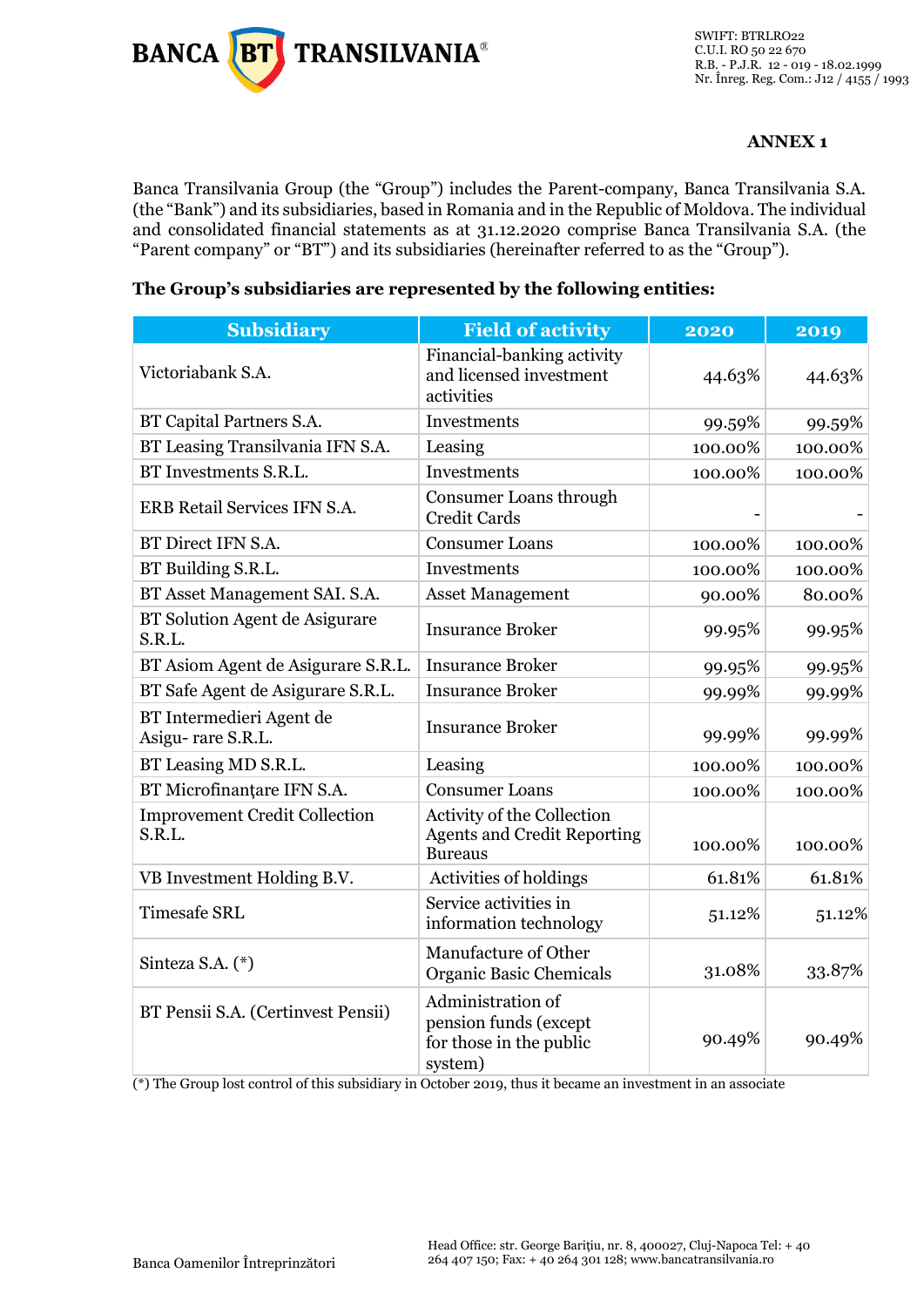#### **ANNEX 2**

## **THE BANK'S RELATED PARTIES**

#### **as at 31.12.2020**

| REF.<br>NO.    | <b>NAME</b>                                                                                       |
|----------------|---------------------------------------------------------------------------------------------------|
| $\mathbf{1}$   | A C I CLUJ SA                                                                                     |
| $\overline{2}$ | ADMIN DEVELOPMENT DESIGN                                                                          |
| 3              | ALL PLUS IT SRL                                                                                   |
| $\overline{4}$ | ALSIRA CONSULTING SRL                                                                             |
| 5              | ANTREPRIZA CLUJ ZALAU SA                                                                          |
| 6              | ASOCIATIA "COSTACHE NEGRI 2005 BACAU"                                                             |
| 7              | ASOCIATIA CAVALERII MOLDAVI                                                                       |
| 8              | <b>ASOCIATIA CLUB SPORTIV U-BT</b>                                                                |
| 9              | ASOCIATIA CLUB SPORTIV WINNERS TENNIS CLUB                                                        |
| 10             | ASOCIATIA CORPUL OPERATORILOR ARHIVEI ELECTRONICE                                                 |
| 11             | ASOCIATIA PLAYFIELD                                                                               |
| 12             | ASOCIATIA TRANSILVANIA EXECUTIVE-EDUCATION                                                        |
| 13             | <b>BANCA TRANSILVANIA SA</b>                                                                      |
| 14             | <b>BANU DRAGOS MIHAI</b>                                                                          |
| 15             | <b>BANU IULIANA</b>                                                                               |
| 16             | <b>BERINDEAN ALEXIA</b>                                                                           |
| 17             | <b>BERINDEAN CATALIN VASILE</b>                                                                   |
| 18             | BERINDEAN CATALIN VASILE PFA                                                                      |
| 19             | BERINDEAN MONICA IOANA                                                                            |
| 20             | <b>BILLIE BG</b>                                                                                  |
| 21             | <b>BILLIE UK</b>                                                                                  |
| 22             | <b>BORDEA ALEXANDRU</b>                                                                           |
| 23             | BORDEA MIRELA ILEANA                                                                              |
| 24             | <b>BOUTIQUE DEVELOPMENT SRL</b>                                                                   |
| 25             | BT ASIOM AGENT DE ASIGURARE SRL                                                                   |
| 26             | BT ASSET MANAGEMENT S A I SA                                                                      |
| 27             | <b>BT BUILDING SRL</b>                                                                            |
| 28             | BT CAPITAL PARTNERS                                                                               |
| 29             | BT DIRECT IFN SA                                                                                  |
| 30             | BT INTERMEDIERI-AGENT DE ASIGURARE SRL                                                            |
| 31             | <b>BT INVESTMENTS SRL</b>                                                                         |
| 32             | <b>BT LEASING MD</b>                                                                              |
| 33             | BT LEASING TRANSILVANIA SA                                                                        |
| 34             | BT MICROFINANTARE IFN S.A.                                                                        |
| 35             | BT PENSII - SOCIETATE DE ADMINISTRARE A FONDURILOR DE PENSII FACULTATIVE<br>$\operatorname{S.A.}$ |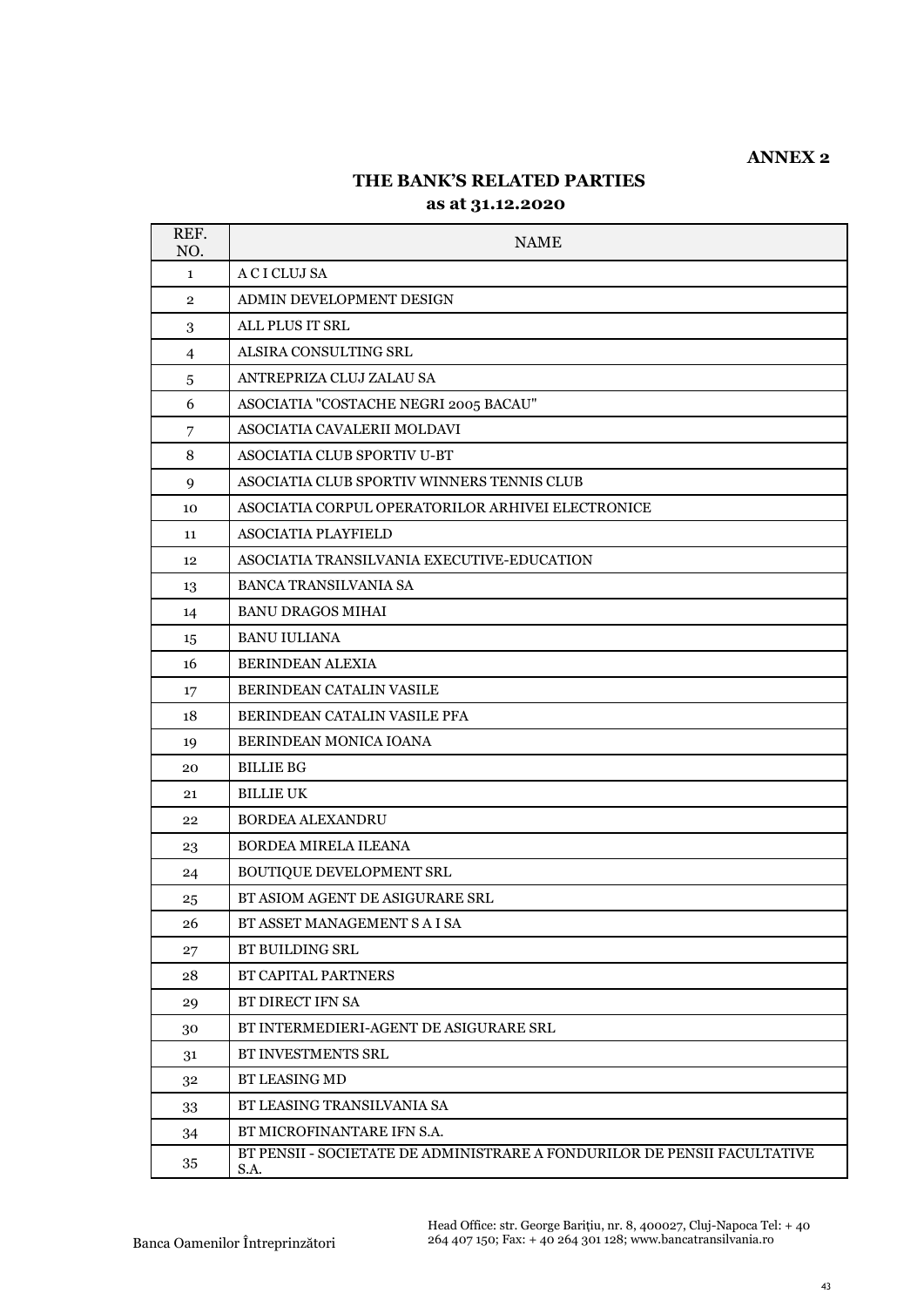| REF.<br>NO. | <b>NAME</b>                                        |
|-------------|----------------------------------------------------|
| 36          | BT SAFE-AGENT DE ASIGURARE SRL                     |
| 37          | BT SOLUTION-AGENT DE ASIGURARE SRL                 |
| 38          | <b>BUCUR CALIN IOAN</b>                            |
| 39          | <b>BUCUR IULIA ANDREEA</b>                         |
| 40          | <b>BUCUR MARIUTA DANIELA</b>                       |
| 41          | <b>BURCEA MARIUS DANIEL</b>                        |
| 42          | CALIN COSMIN ANTOINE CONSTANTIN                    |
| 43          | CALINESCU DANIELA MIHAELA                          |
| 44          | CALINESCU GEORGE RAZVAN                            |
| 45          | <b>CALINESCU MATEI</b>                             |
| 46          | <b>CANTINA DEJ SA</b>                              |
| 47          | <b>CASTORIUS LIMITED</b>                           |
| 48          | <b>CC ADVANCED TEAM SRL</b>                        |
| 49          | CC PRO LEVEL SRL                                   |
| 50          | <b>CENZ EXPERT SRL</b>                             |
| 51          | <b>CEOCEA ALEXANDRU</b>                            |
| 52          | CEOCEA CONSTANTA SILVIA                            |
| 53          | <b>CEOCEA COSTEL</b>                               |
| 54          | CEOCEA RALUCA ALEXANDRA                            |
| 55          | <b>CHINDRIS ADRIAN</b>                             |
| 56          | <b>CHINDRIS MARIANA</b>                            |
| 57          | <b>CIORCILA CARLA</b>                              |
| 58          | <b>CIORCILA HORIA</b>                              |
| 59          | CIORCILA PATRICK                                   |
| 60          | CIORCILA SIMONA NICULINA                           |
| 61          | CIUCESCU ANDRA SONIA                               |
| 62          | <b>CIUCESCU ION GELU</b>                           |
| 63          | CIUCESCU MARIA MELANIA                             |
| 64          | CIUCESCU VLAD ANDREI                               |
| 65          | CONSTRUCTII DEJ SA                                 |
| 66          | CONSTRUCTII MONTAJ SA                              |
| 67          | <b>CREDEX PAY SRL</b>                              |
| 68          | DETALMOB SRL                                       |
| 69          | DOCA NEVENCA ZORANCA                               |
| 70          | DREAM GOLF RESIDENCE                               |
| 71          | DUMITRESCU IOANA                                   |
| 72          | DUNCA A. ISABELA- CABINET MEDICAL DE MEDICINA DE F |
| 73          | <b>DUNCA ISABELA</b>                               |
| 74          | <b>DUNCA NELU</b>                                  |
| 75          | <b>ELBA NOVO SRL</b>                               |
| 76          | EUR CONSULT SRL                                    |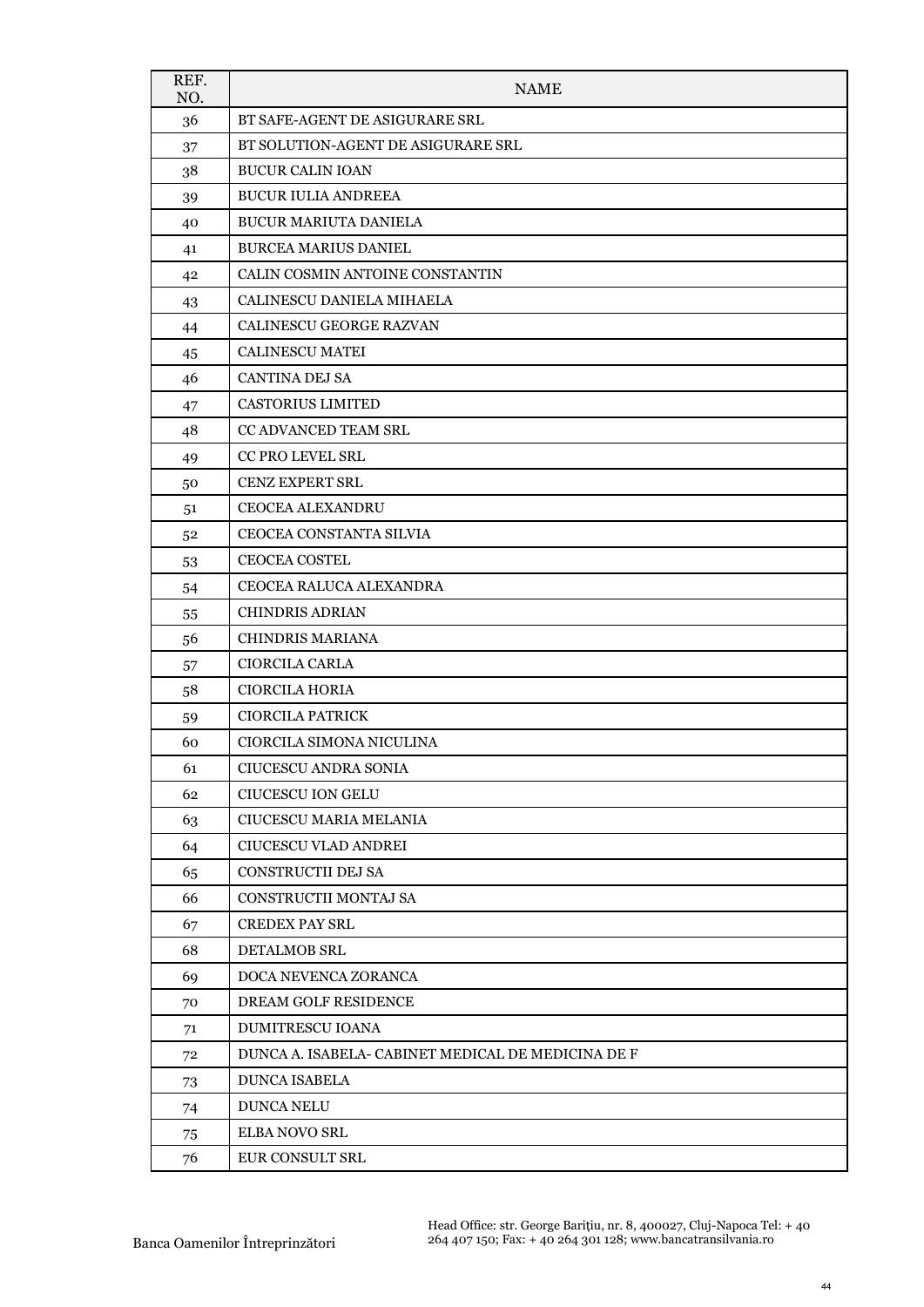| REF.<br>NO. | <b>NAME</b>                                        |
|-------------|----------------------------------------------------|
| 77          | <b>FUNDATIA BANCPOST</b>                           |
| 78          | FUNDATIA CENTRUL DE DEZVOLTARE MANAGERIALA         |
| 79          | FUNDATIA CLUBUL INTREPRINZATORULUI ROMAN           |
| 80          | FUNDATIA CLUJUL ARE SUFLET                         |
| 81          | FUNDATIA TRANSILVANIA                              |
| 82          | <b>GUEORGUIEV OLIVER</b>                           |
| 83          | <b>GEAINV SA</b>                                   |
| 84          | <b>GIURGIU BIANCA VIORICA</b>                      |
| 85          | <b>GRASSE BURKLE PAULA</b>                         |
| 86          | <b>GRASSE KATHARINA</b>                            |
| 87          | <b>GRASSE THOMAS GUNTHER</b>                       |
| 88          | <b>GRASSE TOBIAS</b>                               |
| 89          | GUEORGUIEV IVO ALEXANDROV                          |
| 90          | <b>GUEORGUIEVA LARA</b>                            |
| 91          | <b>GUEORGUIEVA SANDRA</b>                          |
| 92          | <b>IG CAPITAL EOOD</b>                             |
| 93          | <b>ILAS DAN GEORGE</b>                             |
| 94          | <b>ILAS IOANA MIHAELA</b>                          |
| 95          | IMPROVEMENT CREDIT COLLECTION SRL                  |
| 96          | <b>INTERA FINANCIAL SERVICES</b>                   |
| 97          | INTUITIVE TEACHING CENTER SRL                      |
| 98          | <b>LACATUS EMILIA</b>                              |
| 99          | <b>LACATUS MIHAI CALIN</b>                         |
| 100         | LACATUS V. VIOREL-DORIN - EXPERT CONTABIL, AUDITOR |
| 101         | <b>LACATUS VIOREL DORIN</b>                        |
| 102         | LIONACHESCU AIDA                                   |
| 103         | <b>LIONACHESCU AIDA PFA</b>                        |
| 104         | LIONACHESCU ANDREI                                 |
| 105         | LIONACHESCU COSTEL                                 |
| 106         | <b>MATES MARIA</b>                                 |
| 107         | MATYUS ECATERINA ELENA                             |
| 108         | MICROCREDIT AD                                     |
| 109         | MIRCEA DELIA SORINA                                |
| 110         | MIRCEA LIVIU SERGIU                                |
| 111         | MLAD CONSULT SRL                                   |
| 112         | MOISA EMILIA SANDA                                 |
| 113         | <b>MOISA TIBERIU</b>                               |
| 114         | MOVEMENT TEAM S.R.L.                               |
| 115         | NADASAN ANTONIA ELENA                              |
| 116         | NADASAN MIHAELA SIMONA                             |
| 117         | NADASAN SEBASTIAN MIHAIL                           |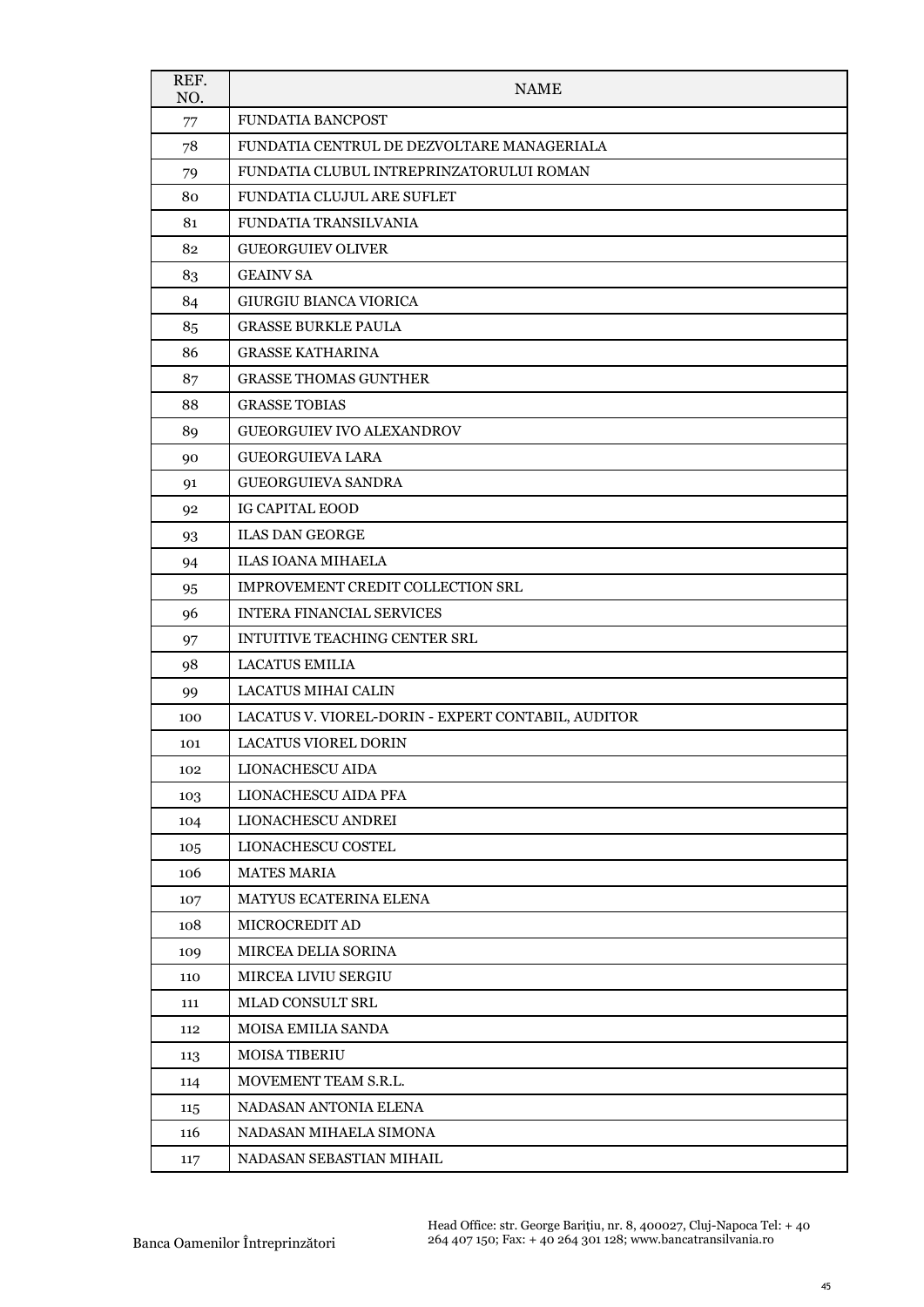| REF.<br>NO. | <b>NAME</b>                                   |
|-------------|-----------------------------------------------|
| 118         | NISTOR GABRIELA CRISTINA                      |
| 119         | NISTOR PATRICIA ANTONIA                       |
| 120         | NISTOR STELIAN MIHAI                          |
| 121         | NORD VEST CONSULT SRL                         |
| 122         | OLANESCU ALEXANDRA-MARIA                      |
| 123         | OLANESCU IOANA FLORINA                        |
| 124         | PALECREST BULGARIA                            |
| 125         | PAYNETICS EAD                                 |
| 126         | PHOS SERVICES LTD                             |
| 127         | PHYRE AD                                      |
| 128         | PIRVU MIHAELA NINA                            |
| 129         | PLAYFIELD TEAM SRL                            |
| 130         | PROIECT CAPLINE SRL                           |
| 131         | PROMOMAX SRL                                  |
| 132         | PUSCAS MARIANA                                |
| 133         | PUSCAS MARIANA CABINET MEDICAL                |
| 134         | <b>PUSCAS MARIUS EMIL</b>                     |
| 135         | <b>PUSCAS VASILE</b>                          |
| 136         | QUALEX CONSULT SRL                            |
| 137         | REDSTONE REAL ESTATE INVESTMENT LTD           |
| 138         | ROMOTO GmbH                                   |
| 139         | <b>RUNCAN ANDRA</b>                           |
| 140         | RUNCAN DAN                                    |
| 141         | RUNCAN LUMINITA DELIA                         |
| 142         | <b>RUNCAN MIREL</b>                           |
| 143         | SALZBERGWERK RESSOURCEN UND INVESTITIONEN SRL |
| 144         | SIGUR AUTOTRANSPORT SRL                       |
| 145         | <b>SINTEZA SA</b>                             |
| 146         | SPECTA-GROUP AG                               |
| 147         | <b>SZEKELY ANDREI ERIC</b>                    |
| 148         | <b>SZEKELY DANIEL</b>                         |
| 149         | TEHNOFRIG CENTER SA                           |
| 150         | TENT I SERGIU BOGDAN PFA                      |
| 151         | TENT JUDITH STEFANIA                          |
| 152         | TENT SERGIU BOGDAN                            |
| 153         | TETIK ALEXANDRA                               |
| 154         | <b>TETIK OMER</b>                             |
| 155         | <b>TIMESAFE SRL</b>                           |
| 156         | TODERICI AURELIA ELVIRA                       |
| 157         | TODERICI DAN                                  |
| 158         | TODERICI LEONTIN                              |